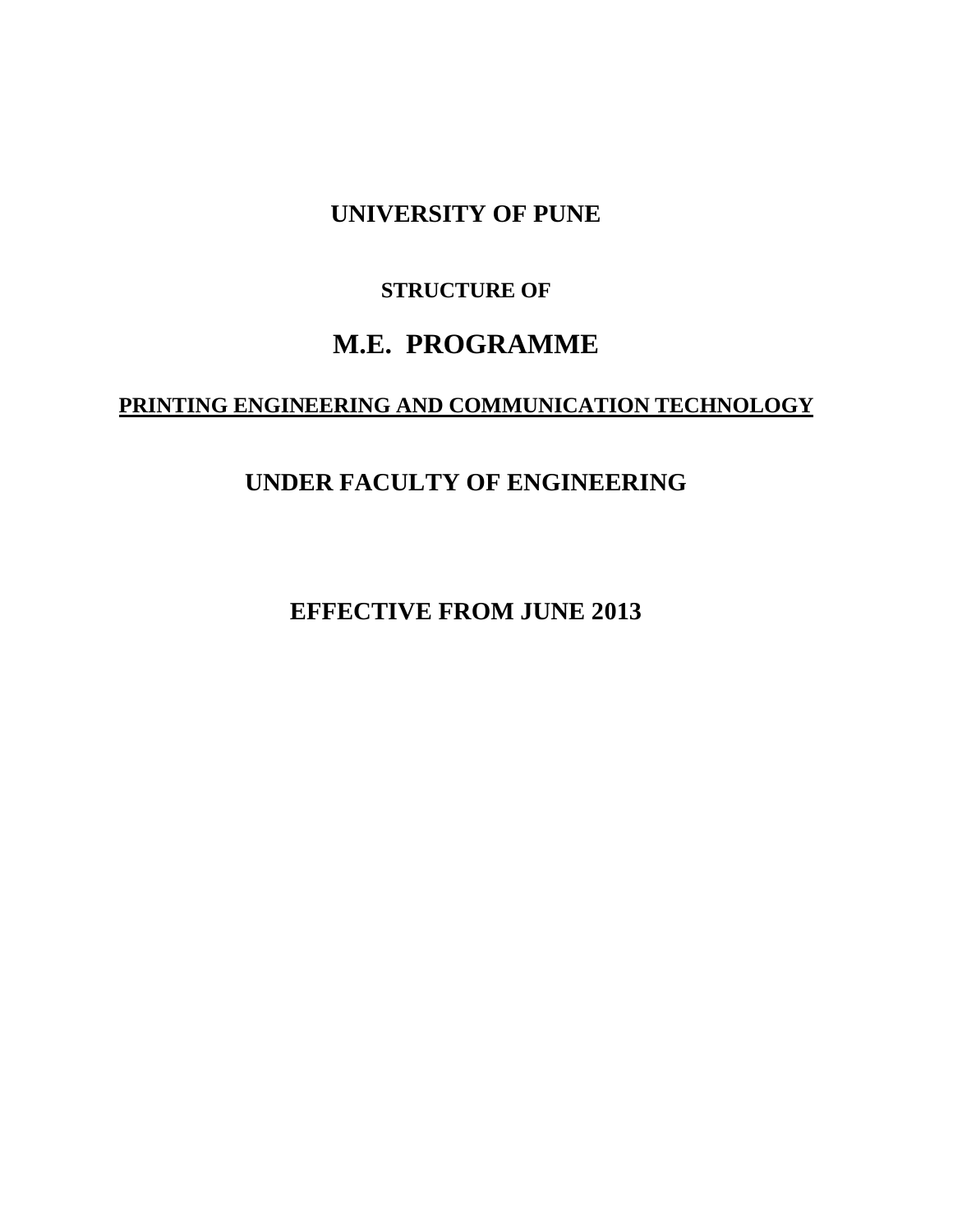## **THE SYLLABUS PREPARED BY**:

## **BOS- Printing Engineering & Graphic Communication**, **University of Pune**

## **PEER REVIEW BY**:

## **Prof. Dr.Y.P.Nerkar**

Chairman, BOS- Printing Engineering & Graphic Communication University of Pune, India

## **Mr. Hrishikesh Kharalkar**

M.S. (Print Management), USA Head- Procurement, Planning & Pre-press at Repro India Limited Mumbai Area, India

## **Mr. Sachin Agate**

M.S. (Paper Engineering & Imaging Science), USA Manger- Technical at Affinity Express India Ltd. Pune, India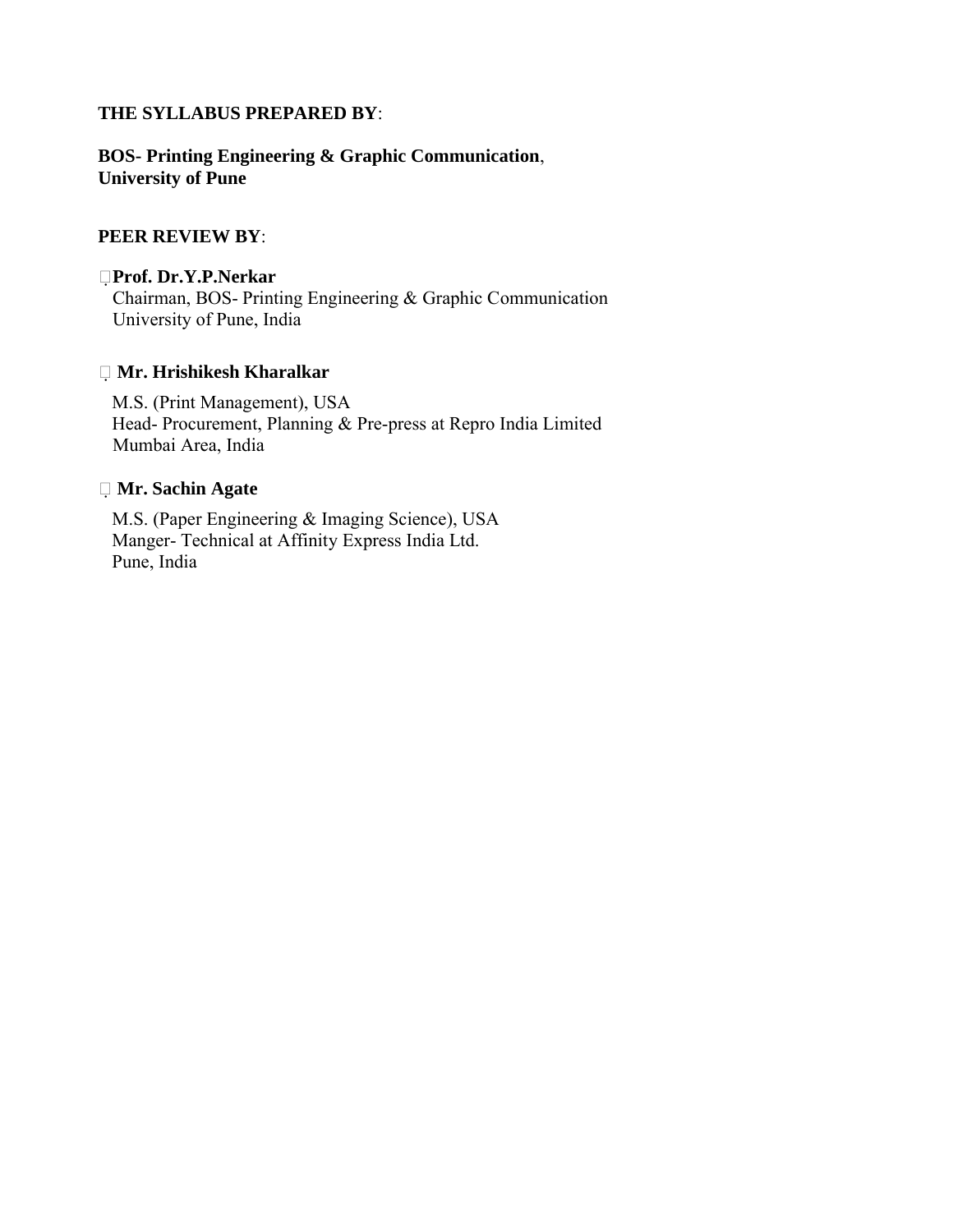## **Structure for M.E. 2013 Course**

| SEMESTER I  |                |                 |        |                           |    |                          |              |                |
|-------------|----------------|-----------------|--------|---------------------------|----|--------------------------|--------------|----------------|
| <b>CODE</b> | <b>SUBJECT</b> | <b>TEACHING</b> |        | <b>EXAMINATION SCHEME</b> |    |                          |              | <b>CREDITS</b> |
|             |                | <b>SCHEME</b>   |        |                           |    |                          |              |                |
|             |                | Lect./          |        | Paper                     | TW | Oral/                    | <b>Total</b> |                |
|             |                | Pr              |        |                           |    | prese                    |              |                |
|             |                |                 |        |                           |    | ntati                    |              |                |
|             |                |                 |        |                           |    | on                       |              |                |
|             |                |                 | In     | End                       |    |                          |              |                |
|             |                |                 | Semest | Semest                    |    |                          |              |                |
|             |                |                 | er     | er                        |    |                          |              |                |
|             |                |                 | Assess | Assess                    |    |                          |              |                |
|             |                |                 | ment   | ment                      |    |                          |              |                |
| 508101      | Probability,   | $\overline{4}$  | 50     | 50                        |    |                          | 100          | $\overline{4}$ |
|             | Statistics and |                 |        |                           |    |                          |              |                |
|             | Regression     |                 |        |                           |    |                          |              |                |
|             | Analysis       |                 |        |                           |    |                          |              |                |
| 508102      | Printing       | $\overline{4}$  | 50     | 50                        |    | Ξ.                       | 100          | $\overline{4}$ |
|             | Technology     |                 |        |                           |    |                          |              |                |
|             | Management     |                 |        |                           |    |                          |              |                |
| 508103      | Modern Trends  | $\overline{4}$  | 50     | 50                        |    | $\overline{\phantom{a}}$ | 100          | $\overline{4}$ |
|             | in Printing    |                 |        |                           |    |                          |              |                |
| 508104      | Research       | $\overline{4}$  | 50     | 50                        |    |                          | 100          | $\overline{4}$ |
|             | Methodology    |                 |        |                           |    |                          |              |                |
| 508105      | Elective I     | 5               | 50     | 50                        |    | $\blacksquare$           | 100          | 5              |
| 508106      | Lab Practice I | $\overline{4}$  |        |                           | 50 | 50                       | 100          | $\overline{4}$ |
|             | <b>Total</b>   | 25              | 250    | 250                       | 50 | 50                       | 600          | 25             |

#### **SEMESTER I**

#### **SEMESTER II**

| <b>CODE</b> | <b>SUBJECT</b>              | <b>TEACHING</b><br><b>SCHEME</b> |                          | <b>EXAMINATION SCHEME</b> |                          |                               |              | <b>CREDIT</b><br>S |
|-------------|-----------------------------|----------------------------------|--------------------------|---------------------------|--------------------------|-------------------------------|--------------|--------------------|
|             |                             | Lect./<br>Pr                     | Paper                    |                           | TW                       | Oral/<br>prese<br>ntati<br>on | <b>Total</b> |                    |
|             |                             |                                  | In<br>Semester           | End<br>Semester           |                          |                               |              |                    |
|             |                             |                                  | Assessm<br>ent           | Assessm<br>ent            |                          |                               |              |                    |
| 508107      | <b>Colour Science</b>       | $\overline{4}$                   | 50                       | 50                        |                          |                               | 100          | 4                  |
| 508108      | Handling<br>Web<br>on Press | $\overline{4}$                   | 50                       | 50                        |                          |                               | 100          | $\overline{4}$     |
| 508109      | and<br>Substrate<br>Ink     | $\overline{4}$                   | 50                       | 50                        |                          |                               | 100          | $\overline{4}$     |
| 508110      | Elective II                 | 5                                | 50                       | 50                        | $\overline{\phantom{0}}$ | $\overline{\phantom{0}}$      | 100          | 5                  |
| 508111      | Lab Practice II             | $\overline{4}$                   | $\overline{\phantom{a}}$ |                           | 50                       | 50                            | 100          | $\overline{4}$     |
| 508112      | Seminar I                   | $\overline{4}$                   |                          |                           | 50                       | 50                            | 100          | $\overline{4}$     |
|             | <b>Total</b>                | 25                               | 200                      | 200                       | 100                      | 100                           | 600          | 25                 |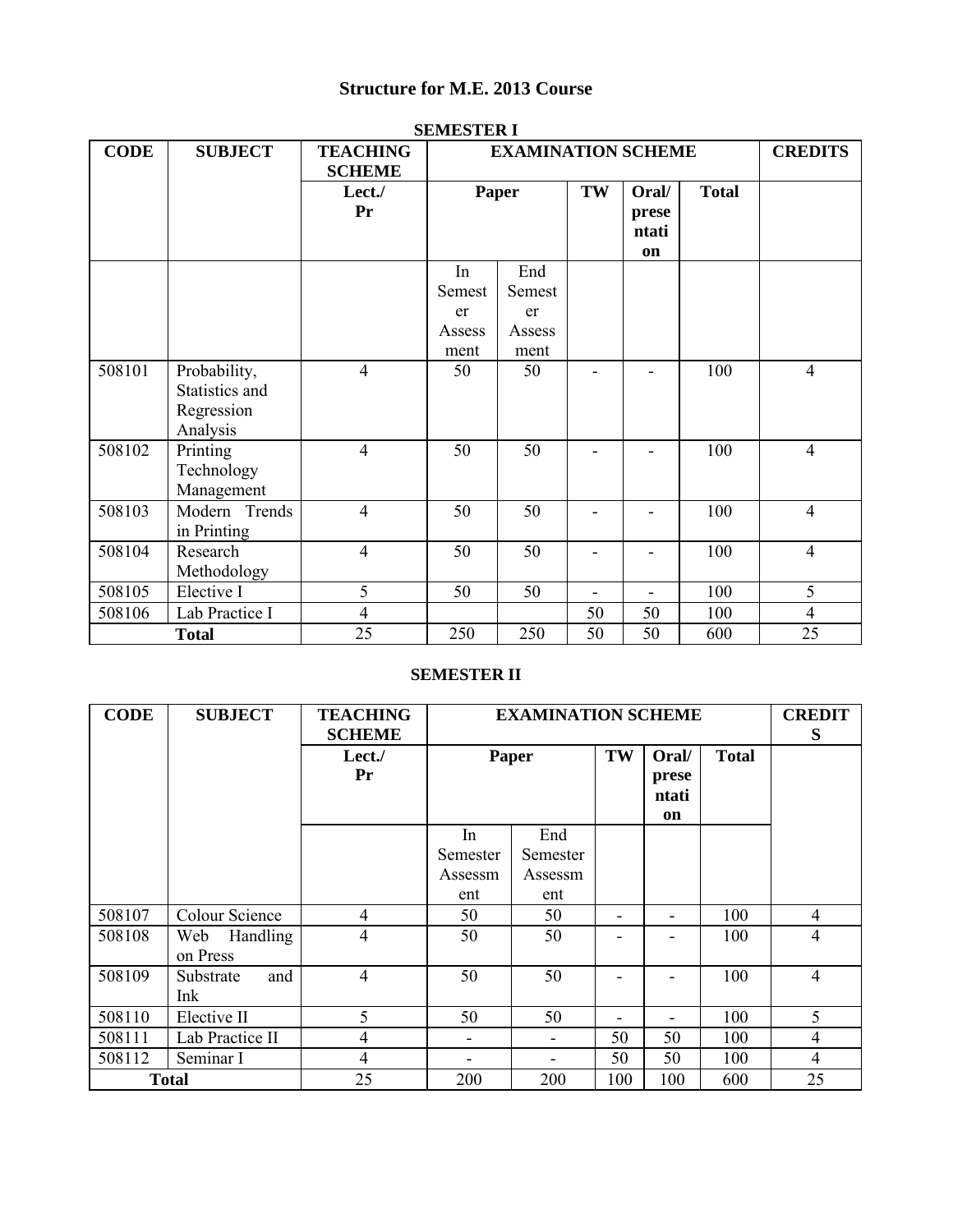#### **SEMESTER III**

| <b>CODE</b> | <b>SUBJECT</b>     | <b>TEACHING</b> |        | <b>EXAMINATION SCHEME</b> |     |       | <b>CRE</b>   |                |
|-------------|--------------------|-----------------|--------|---------------------------|-----|-------|--------------|----------------|
|             |                    | <b>SCHEME</b>   |        |                           |     |       |              | <b>DITS</b>    |
|             |                    | Lect./ Pr       |        | Paper                     | TW  | Oral/ | <b>Total</b> |                |
|             |                    |                 |        |                           |     | prese |              |                |
|             |                    |                 |        |                           |     | ntati |              |                |
|             |                    |                 |        |                           |     | on    |              |                |
|             |                    |                 | In     | End                       |     |       |              |                |
|             |                    |                 | Semest | Semest                    |     |       |              |                |
|             |                    |                 | er     | er                        |     |       |              |                |
|             |                    |                 | Assess | Assess                    |     |       |              |                |
|             |                    |                 | ment   | ment                      |     |       |              |                |
| 608101      | Printed            | $\overline{4}$  | 50     | 50                        |     |       | 100          | $\overline{4}$ |
|             | Electronics<br>and |                 |        |                           |     |       |              |                |
|             | <b>RFID</b>        |                 |        |                           |     |       |              |                |
| 608102      | in<br>Advances     | $\overline{4}$  | 50     | 50                        |     |       | 100          | $\overline{4}$ |
|             | Converting<br>and  |                 |        |                           |     |       |              |                |
|             | Packaging          |                 |        |                           |     |       |              |                |
| 608103      | Elective III       | 5               | 50     | 50                        |     |       | 100          | 5              |
| 608104      | Seminar II         | $\overline{4}$  | ۰      | ۰                         | 50  | 50    | 100          | $\overline{4}$ |
| 608105      | Project Stage I    | 08              |        | ۰                         | 50  | 50    | 100          | 8              |
|             | <b>Total</b>       | 25              | 150    | 150                       | 100 | 100   | 500          | 25             |

#### **SEMESTER IV**

| <b>CODE</b> | <b>SUBJECT</b>        | <b>TEACHING</b><br><b>SCHEME</b> | <b>EXAMINATION SCHEME</b> |     |                               | <b>CRE</b><br><b>DITS</b> |    |
|-------------|-----------------------|----------------------------------|---------------------------|-----|-------------------------------|---------------------------|----|
|             |                       | Lect./<br>Pr                     | Paper                     | TW  | Oral/<br>prese<br>ntati<br>on | <b>Total</b>              |    |
| 608106      | Seminar III           |                                  |                           | 50  | 50                            | 100                       |    |
| 608107      | Project Work Stage II | 20                               |                           | 150 | 50                            | 200                       | 20 |
|             | <b>Total</b>          | 25                               |                           | 200 | 100                           | 300                       | 25 |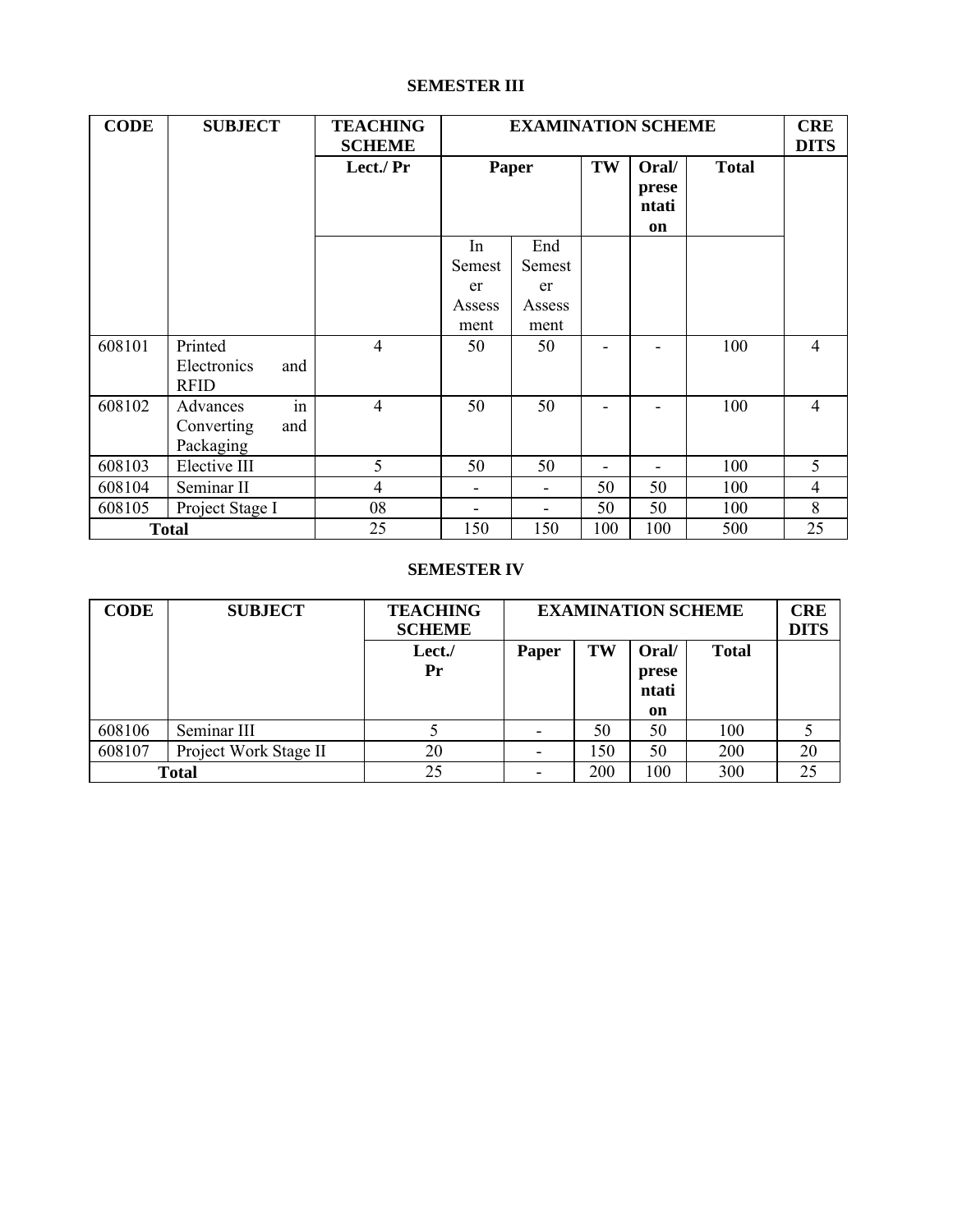## **List of Elective Subjects Note: Select any one subject from module I and one subject from module II for each Elective.**

|                                              | Elective-I (5 credits)                  |                                                      | Elective-II (5 credits)          | Elective-III (5 credits)                      |                                         |  |
|----------------------------------------------|-----------------------------------------|------------------------------------------------------|----------------------------------|-----------------------------------------------|-----------------------------------------|--|
| Module I<br>$({\rm credits=4})$              | Module II<br>$(credit=1)$               | Module I<br>$({\rm credits=4})$                      | Module II<br>$(credit=1)$        | Module I<br>$({\rm credits=4})$               | Module II<br>$(credit=1)$               |  |
| 1) Workflow<br>Management<br>in Printing     | i) Fundamentals<br>of Cyber<br>Security | 1) Digital<br>Printing                               | i) AI tools                      | 1) Multimedia<br>Systems and<br>Communication | i) Human<br>Rights                      |  |
| 2) Printing<br>and<br>Packaging<br>Materials | ii) IPR and<br>Patent Law               | 2) Polymer<br>Science                                | ii) Disaster<br>management       | $2)$ Ink<br>Technology                        | ii) Technical<br>Communicati<br>$^{on}$ |  |
| 3)<br>PressFinger<br>Printing                | iii) Project<br>Management              | 3) Quality<br>Control<br>Systems and<br>Productivity | iii) Green<br>building<br>design |                                               |                                         |  |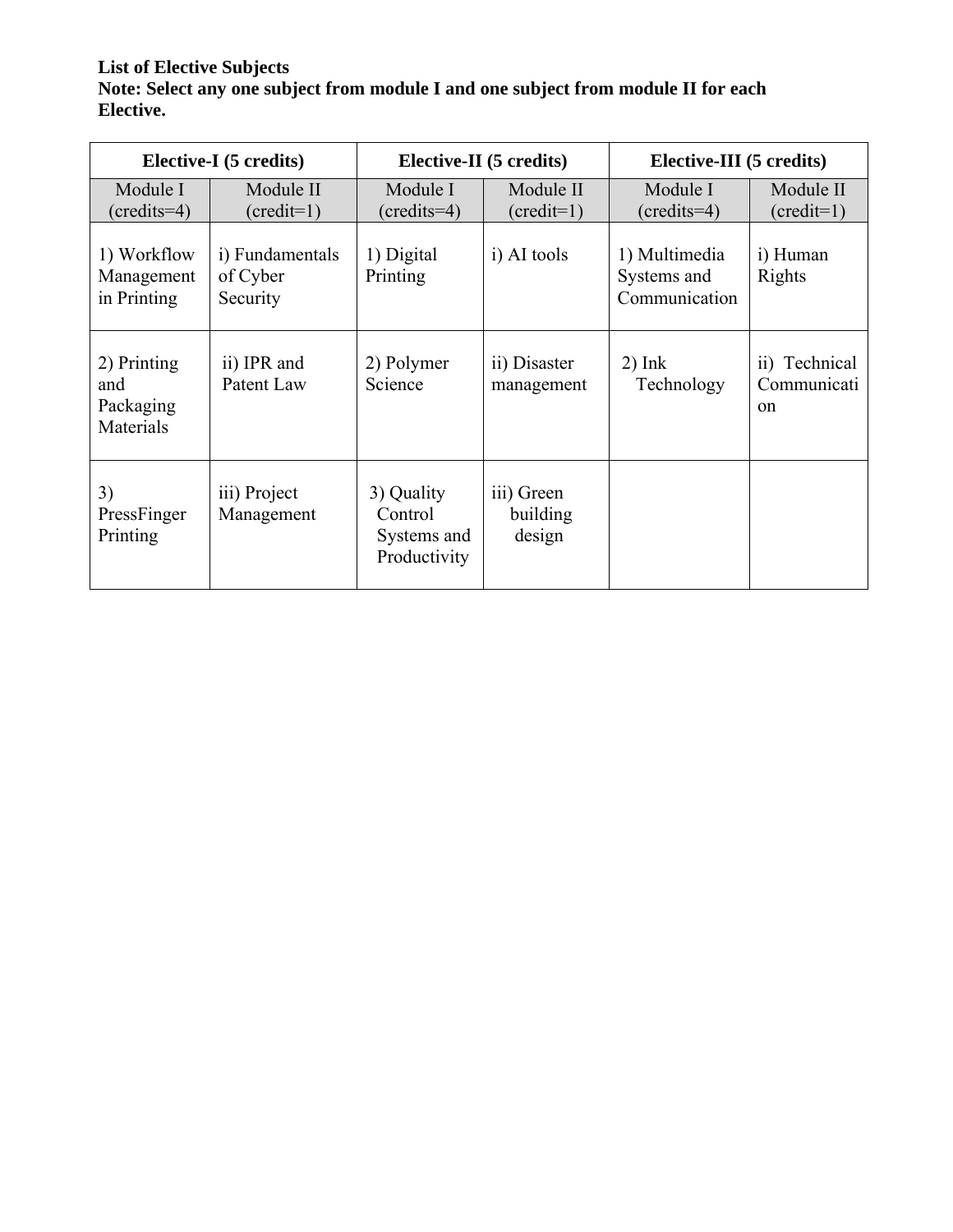## **EXAMINATION SCHEME**

## **A) Compulsory subjects: Credits 4**

## **Total marks: 100**

| To be done at Institute Level |                        |                                | <b>University Exam</b> |  |
|-------------------------------|------------------------|--------------------------------|------------------------|--|
| Units $1 - 4$                 | In semester assessment | <b>End semester assessment</b> |                        |  |
| Class tests                   | 30 Marks               | Units $1 - 4$                  | 18 Marks               |  |
| Assignments / Mini            | Marks<br>20            | Unit 5                         | 16 Marks               |  |
| Project                       |                        | Unit 6                         | 16 Marks               |  |
| Total                         | 50 Marks               | Total                          | 50 Marks               |  |

## **B) Elective subjects: Credits 5**

## **Total marks: 100**

| Module 1 ( $Credits - 4$ )          |          |                                |          |  |
|-------------------------------------|----------|--------------------------------|----------|--|
| In semester assessment<br>Units 1-4 |          | <b>End semester assessment</b> |          |  |
| Class tests                         | 15 Marks | Units $1 & 2$                  | 12 Marks |  |
|                                     |          | Units $3 & 4$                  | 14 Marks |  |
| Assignments                         | 10 Marks | Unit 5                         | 12 Marks |  |
|                                     |          | Unit 6                         | 12 Marks |  |
| Total                               | 25 Marks | Total                          | 50 Marks |  |

| Module 2 ( $Credit-1$ )   |             |  |  |  |
|---------------------------|-------------|--|--|--|
| In semester assessment    | Units $1-2$ |  |  |  |
| Class tests / Assignments | 25 Marks    |  |  |  |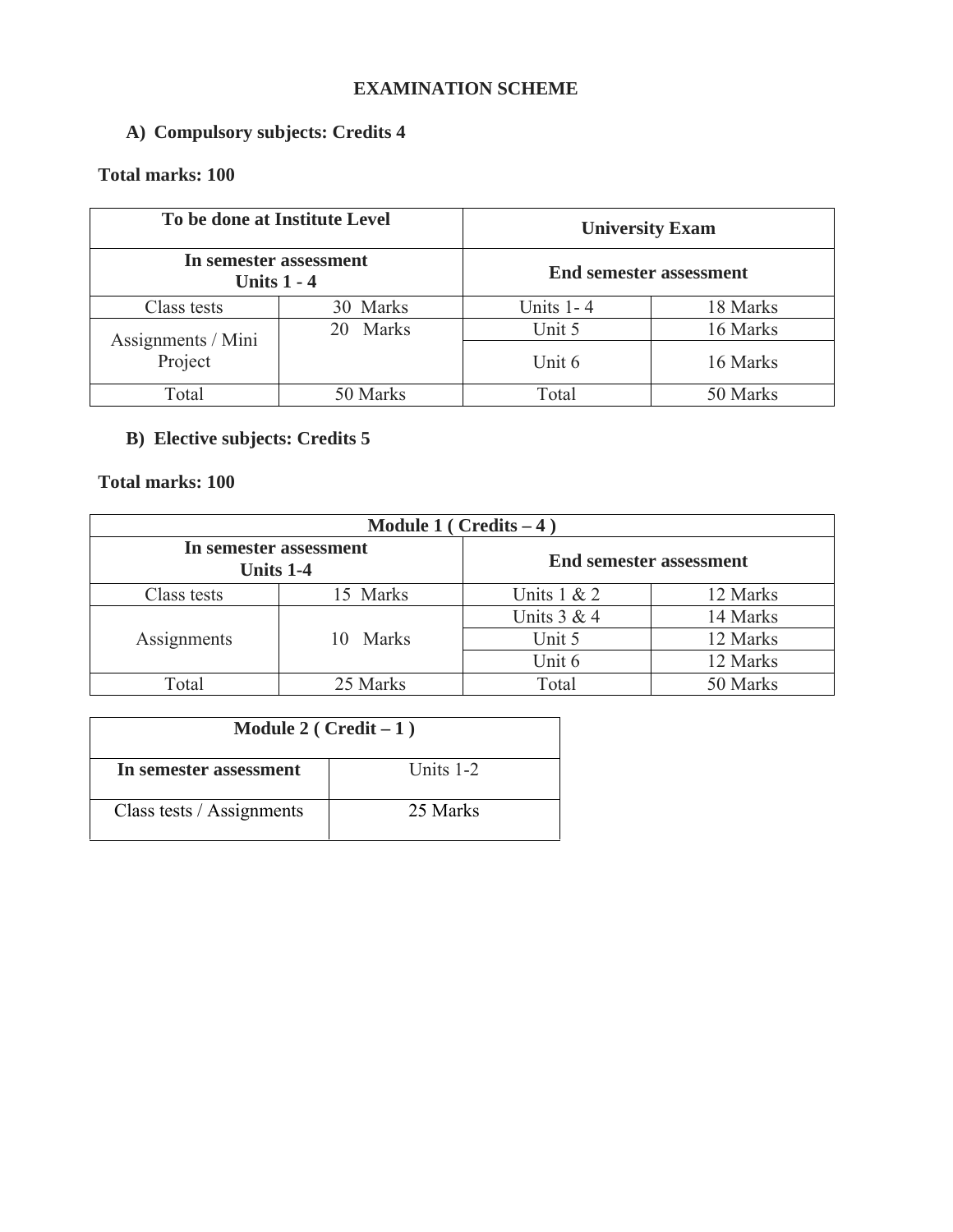## **508101: Probability, Statistics and Regression Analysis**

| <b>Teaching Scheme</b>   | <b>Examination Scheme</b>         |
|--------------------------|-----------------------------------|
| Lectures: 4 Hours / Week | In Semester Assessment: 50 marks  |
| Credits: 4               | End Semester Assessment: 50 marks |

- 1. Probability & Random Variable Probability concepts, Random Variables, Binomial. Poisson, Geometry, Negative Binomial, Exponential, Gamma, Distributions, Functions of Random Variables. [ 8 hours]
- 2. Basic Statistics

Descriptive statistics like mean, median, standard deviation, percentiles; correlation and regression - interpretation and prediction problems; the normal and binomial distributions; law of averages; sampling variability and standard errors; inferential statistics to confidence intervals and tests of hypotheses for one- and two-sample problems, Multivariate probability distributions, sampling distributions.  $\begin{bmatrix} 8 \text{ hours} \end{bmatrix}$ 

3. Regression Analysis

Simple and Multiple linear regression; resolution of fit of a model, including residual analysis, precision of estimation, and tests of general hypotheses; model building; stepwise regression; use of indicator variables, Generalized Linear model [ 8 hours]

4. Multiple Regression

Least square(LS) estimation, Error and estimation, Variance- Covariance of LS estimators. Estimation of error variance, Test of Hypotheses for one and more than one linear parametric functions. Confidence interval, ANOVA. Non Linear regression, Binary Logistic Regression, Ordinal and Nominal Regression [ 8 hours]

5. Statistical Quality Control

Quality, Basis of Control Charts, Types of Control Charts, X & R, U, C, P, NP, I/MR, Zone charts, Control Charts for Variable and Attribute criteria, Acceptance sampling, Use of OC curve. [ 8 hours]

6. Design of Experiments for Quality Improvement Statistical methods useful for improving the quality of products and systems in an industrial setting. Planning an experiment, experimental strategy, Analysis of Variance concepts, factorial designs, orthogonal arrays, loss functions, signalto-noise ratios, identifying significant factor effects, graphical methods, parameter design and tolerance design.. [8 hours]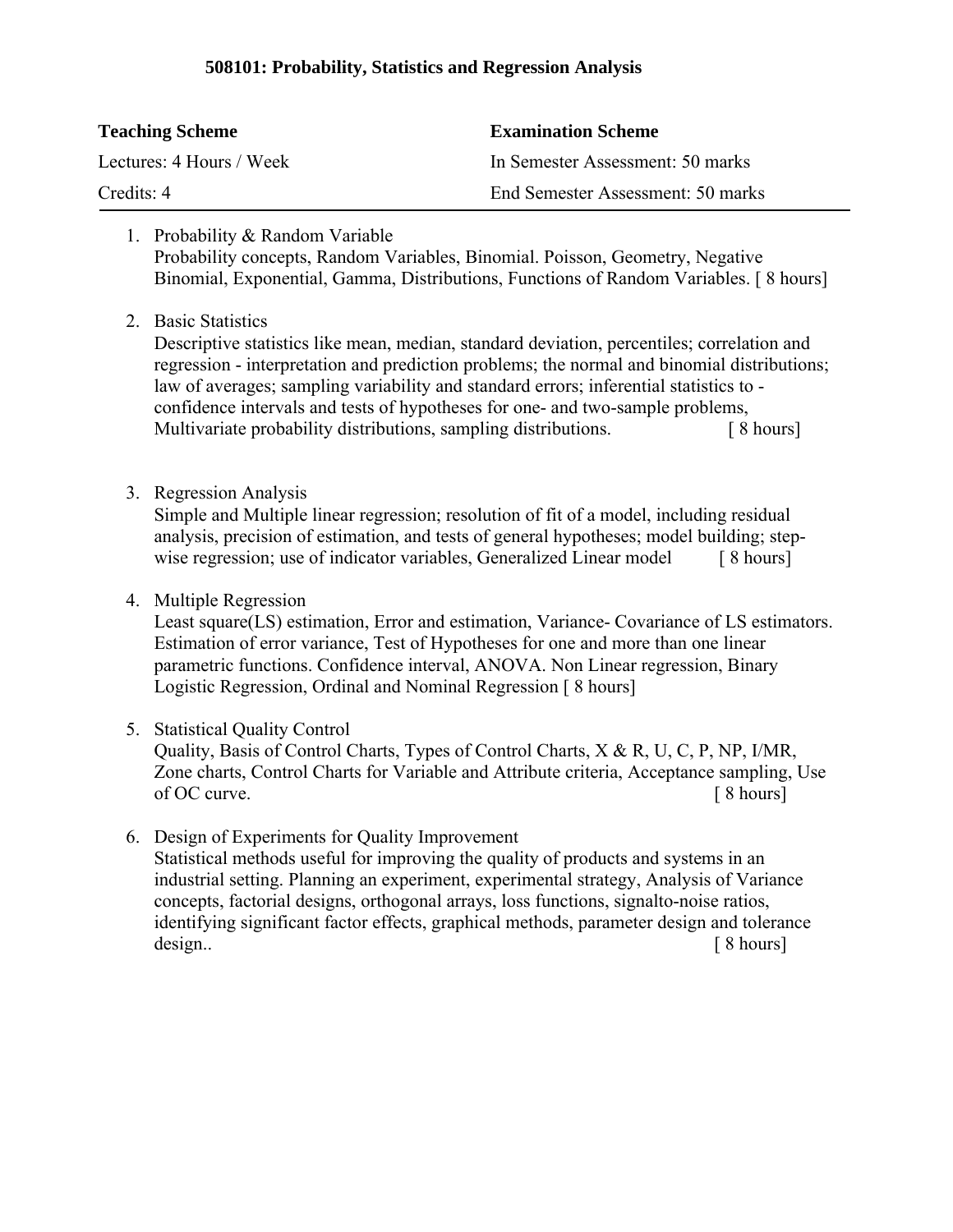- 1. Draper, N. R. and Smith, H(1998). Applied Regression Analysis, 3rd Ed. (John Wiley).
- 2. McCullagh, P and Nelder, J. A. (1989). Generalized Linear Models. (Chapman & Hall).
- 3. Ratkowsky, D.A. (1983). Nonlinear Regression Modelling (Marcel Dekker ).
- 4. Hosmer, D.W. and Lemeshow, S. (1989). Applied Logistic Regression (John Wiley).
- 5. Seber, G.E.F. and Wild, C.J. (1989). Nonlinear Regression (Wiley)
- 6. Neter, J., Wasserman, W. and Kutner,M.H. (1985). Applied Linear Statistical Models.

7. Montgomery, Douglas C.; Peck, Elizabeth A.; Vining, G. Geoffrey (2003). Introduction to Linear Regression Analysis. (Wiley), Wiley Publications

8. Probability Statistics and Queueing Theory by P. Kandasamy, K. Thilagavathi, K. Gunavanthi, S. Chand Publication, Edition I, 2004.

- 9. J. K. Sharma, Operation Research-Theory and Application, MacMillan India Ltd., New Delhi
- 10. J. Juran, Handbook of Quality Control, Tata Mc Graw Hill Publication, 5th Edition, 1951.
- 11. Col. D. S. Cheema, Operation Research, Laxmi Publications (P) Ltd., Bangalore.
- 12. Erwin Kreysig, Advanced Engineering Mathematics, Wiley India Pvt. Ltd., New Delhi.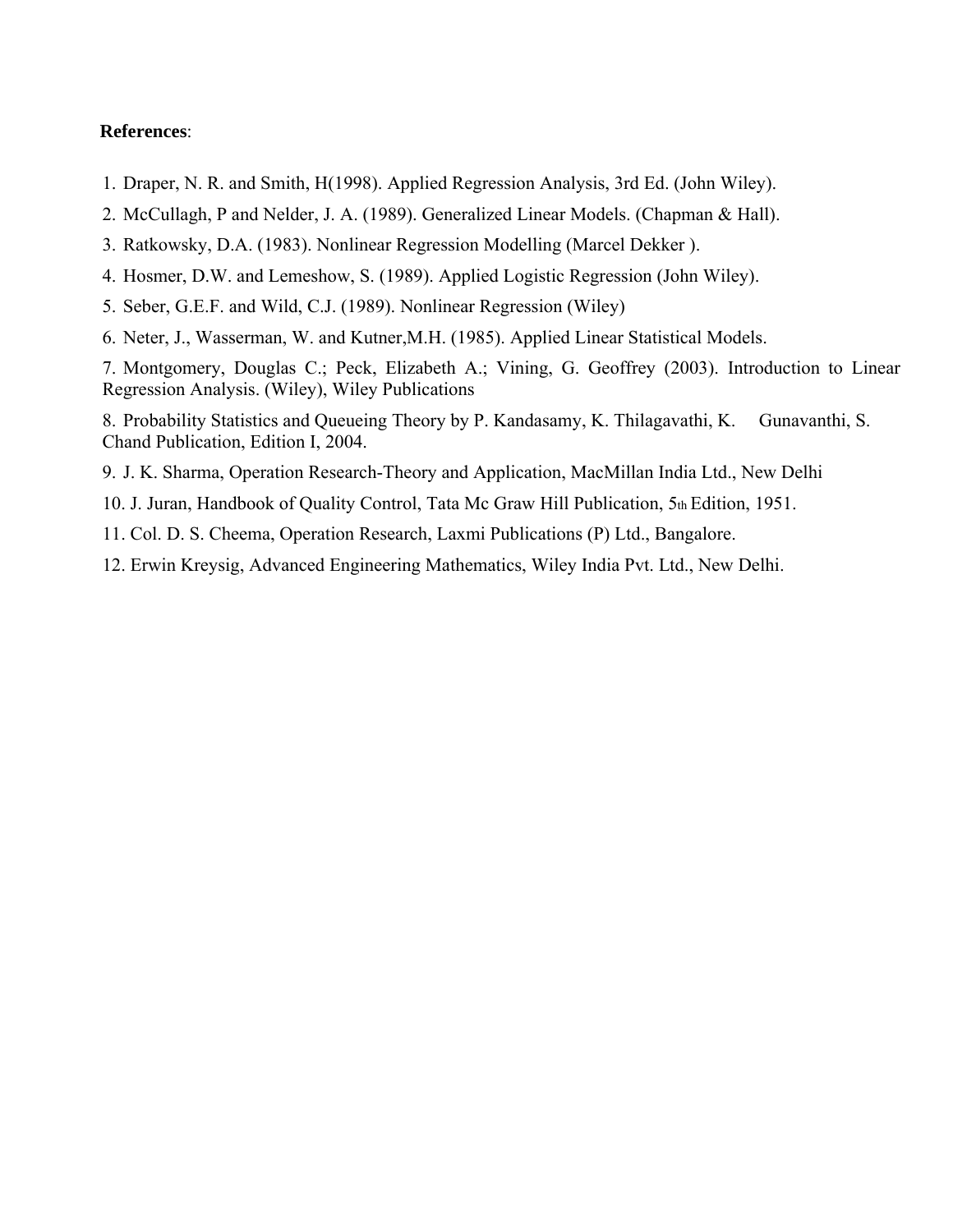## **508102: Printing Technology Management**

| <b>Teaching Scheme</b>   | <b>Examination Scheme</b>         |
|--------------------------|-----------------------------------|
| Lectures: 4 Hours / Week | In Semester Assessment : 50 marks |
| Credits: 4               | End Semester Assessment: 50 marks |

- 1. Introduction to Organization and Structure of Printing Business Printing Industry Domestic and Foreign Market Overview, Market Analysis and Strategic Planning, Analysis of Business and Production Model Building. [ 8 hours]
- 2. Introduction to Print Production and Operations Management Types of Print Products, Product Design, Product Strategies, Product Policy of an Organization, Objective of Production Management, Classification of Production Management Systems, Techniques for Improving The Design Process, Process Design and Selection, Layout Design, Production Planning, Functions and Scope Print Production Departments, Shop Floor Management, Problem Identification and Solution Methodologies, Preventive Action Tools and Measurements. [ 8 hours]
- 3. Managing the Supply Chain Introduction, Objectives, Demand Forecasting, Long-term and shortterm Forecasts, Classification of Forecasting methods, least square methods of Forecasting, Moving average Forecasting, Exponential smoothening method, forecast errors. [ 8 hours]
- 4. Inventory Control Meaning, Types of Inventories, Inventory Control, Inventory Models, Inventory Control system, Selective control of Inventory. [ 8 hours]
- 5. Quality Management Quality challenges, Fundamental concepts of Quality, Quality Cost, Specification of Quality, Quality Assurance, Quality strategy development, Cost of quality analysis & implementation, ISO, Six Sigma and Other Quality Management Systems and Its Implementation in Printing Industry.  $\lceil 8 \text{ hours} \rceil$
- 6. Statistical Print Process Control Process, Variations, Types of Variation, implementation of SPC, Control Charts and its types, Use of Control charts for print application, Control charts for variables, Control charts for attributes, Process Capability and Indices, Process Performance and Indices, Acceptance Sampling, Types of Sampling Plans, OC Curves. [ 8 hours]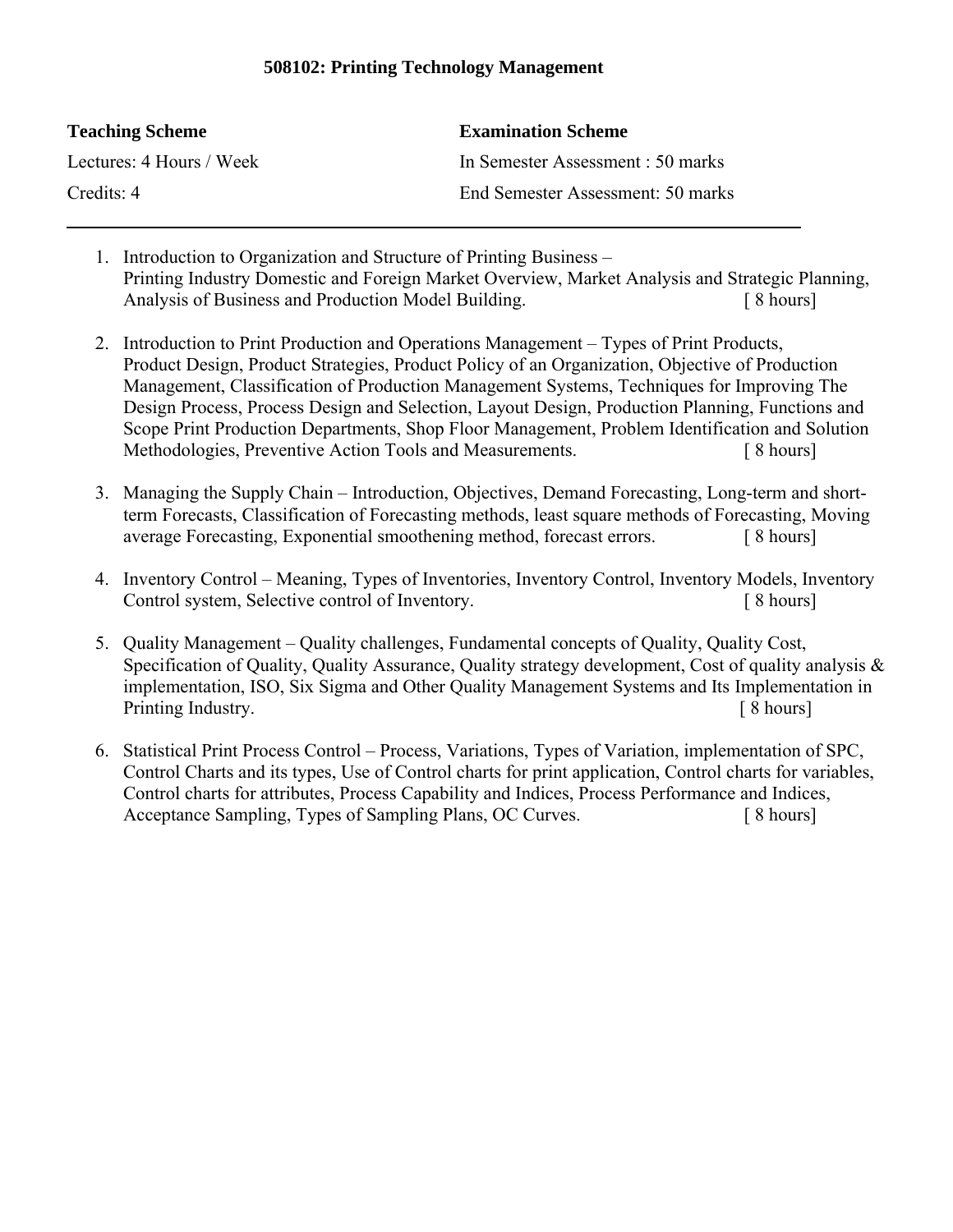- 1. Martand T. Telsang, Production Management, S. Chand Publication, New Delhi, 2005.
- 2. O. P. Khanna, Industrial Engineering & Management, 1992.
- 3. L. C. Jhambh, Quantitative Techniques, Everest Publication.
- 4. J. Juran, Handbook of Quality Control, Tata Mc Graw Hill Publication, 5th Edition, 1951.
- 5. Douglas H. W. Allan, Statistical Quality Control: An Introduction for Management, Reinhold Pub.Corp, 1959.
- 6. Phillip. E. Hicks, Industrial Engineering & Management, Mc Graw Hill International Edition.
- 7. David Bainbridge, Intellectual Property, Pearson Education.
- 8. Dominick Salvatore, Managerial Economics in a Global Economy, Thomson South Western Edition.
- 9. Stevenson, W. J. (2007). Operations Management (9th ed.). New York: McGraw-Hill Irwin.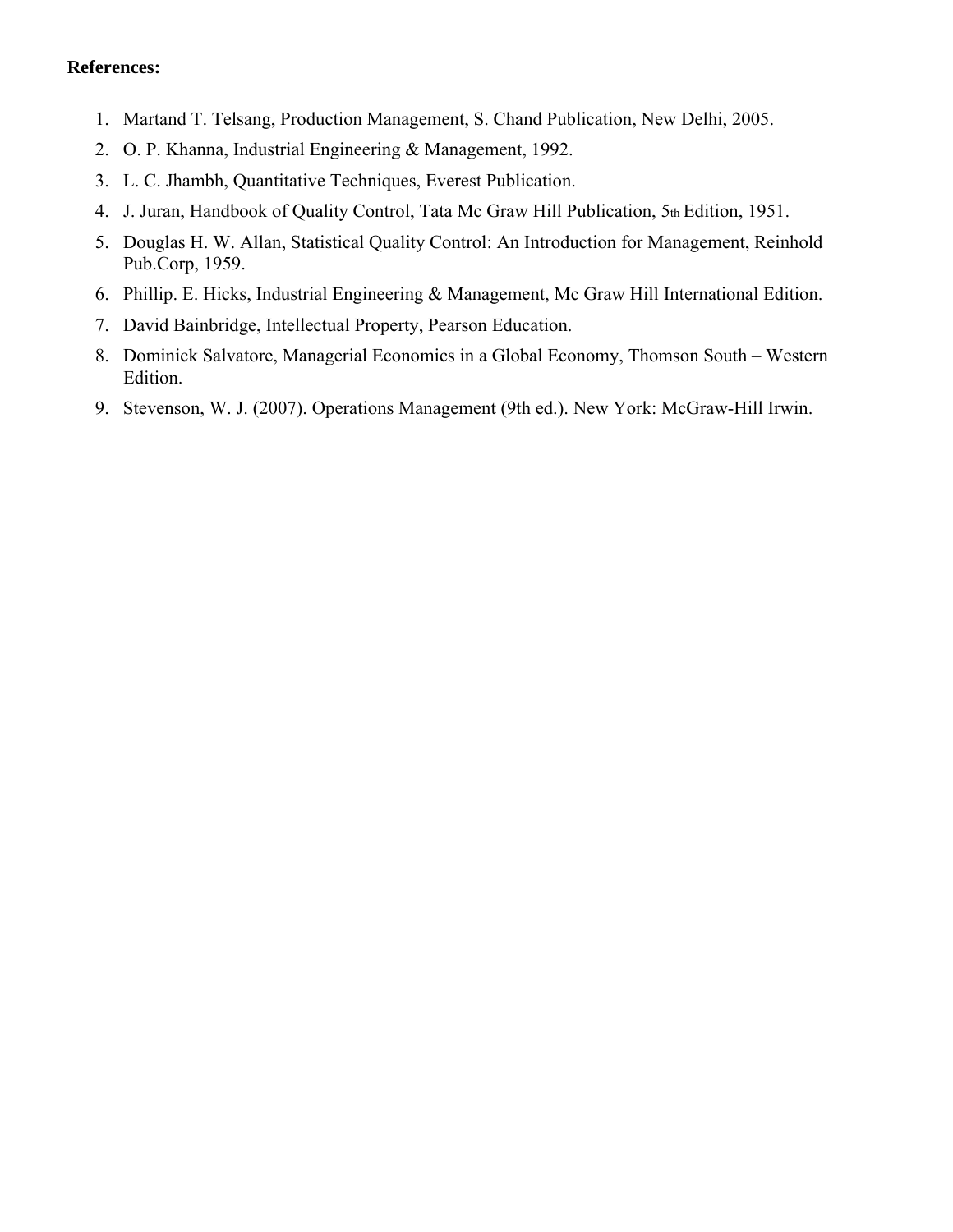## **508103: Modern Trends in Printing**

| <b>Teaching Scheme</b>   | <b>Examination Scheme</b>         |
|--------------------------|-----------------------------------|
| Lectures: 4 Hours / Week | In Semester Assessment: 50 marks  |
| Credits: 4               | End Semester Assessment: 50 marks |

- 1. Offset Substrate selection for web offset printing, offset printability, and printing defects. Offset press components, printing units, principles of drying, impression rollers and blankets. Ink variables, and differences between inks for publication, packaging and product printing. Automatic Plate Mounting systems for offset process, Digital Printing. [ 8 hours]
- 2. Flexography- Configurations of a Flexo Press, Application of Flexo in Packaging & Label printing, Conventional & Digital Flexo plate-making, Distortion Factors, Flexo printability, Closed and Open Inking System, Function and Benefits of Closed Inking Systems, Anilox Roller- Construction, Benefits, Cell structures, Cell Volume, Selection of Anilox in Relation to Printing. [ 8 hours]
- 3. Rotogravure- Substrate selection for rotogravure, gravure printability, and printing defects. Cylinder plating, Plating Variables & Calculation, Hardness, Engraving, proofing, Gravure press components, printing units, Doctor blades- purpose & types, Ink variables, and differences between inks for publication, packaging and product printing. [ 8 hours]
- 4. Impression Roller- Function, Elastomers, Properties of Covering materials, Nip width, Electrostatic Assist, Rubber Hardness & its effect on Print Quality. [ 8 hours]
- 5. Drive Systems Common Shaft & Electronic Line Shaft, Working Principle, Limitations of Common Shaft, Benefits of ELS, Pneumatics and Hydraulics used in different Printing Processes. [ 8 hours]
- 6. Press Environment Logistics- Handling Systems, Waste disposal, exhaust air purification, cleaning systems pressure, climate requirements, machine maintenance and care. [8 hours]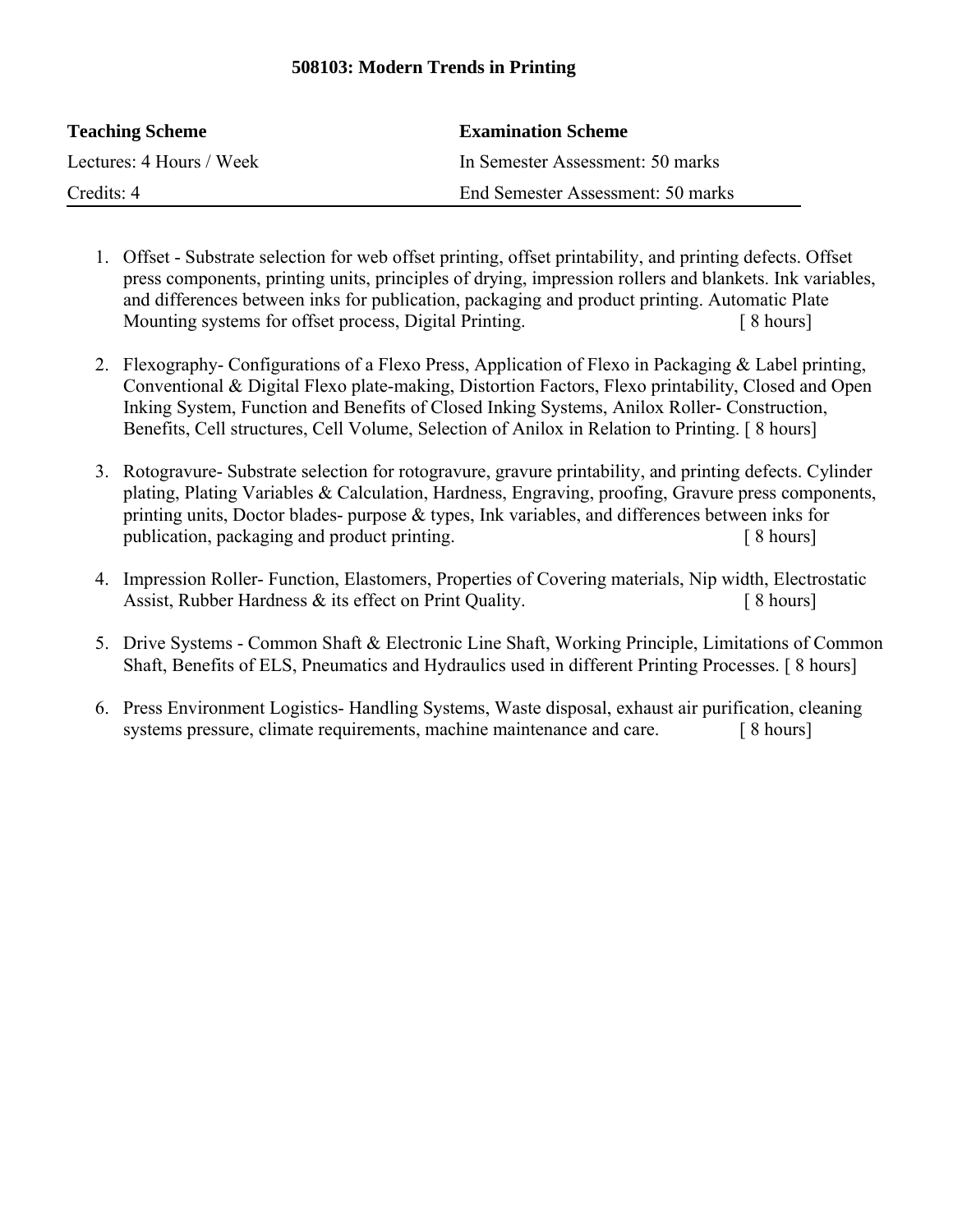- 1. Haward M. Fenton, Frank J. Romano, On Demand Printing, GATF, 1998.
- 2. Bob Durrant, Development in Web Offset, Pira International, 1993
- 3. Molly J. Joss, Comparative Guide to Direct-to-Press Technology, 2nd edition, 1999.
- 4. H. Kipphan, Handbook of Print Media, ISBN: 3-540-67326-1 Springer-Verlag Berlin Heidelberg, 2001.

5. Gravure Process and Technology, Gravure Education Foundation and Gravure Association of America, 2003.

- 6. Harry B. Smith, Modern Gravure Technology, Pira International, 1994.
- 7. Steve Doyle, Advancements in Printing Plate Technology, Pira International.
- 8. Tony White, High Quality Flexography, Pira International, 1998.
- 9. Flexography-Principles and Practices, Volume 1-6, FFTA, 5th Edition, 1999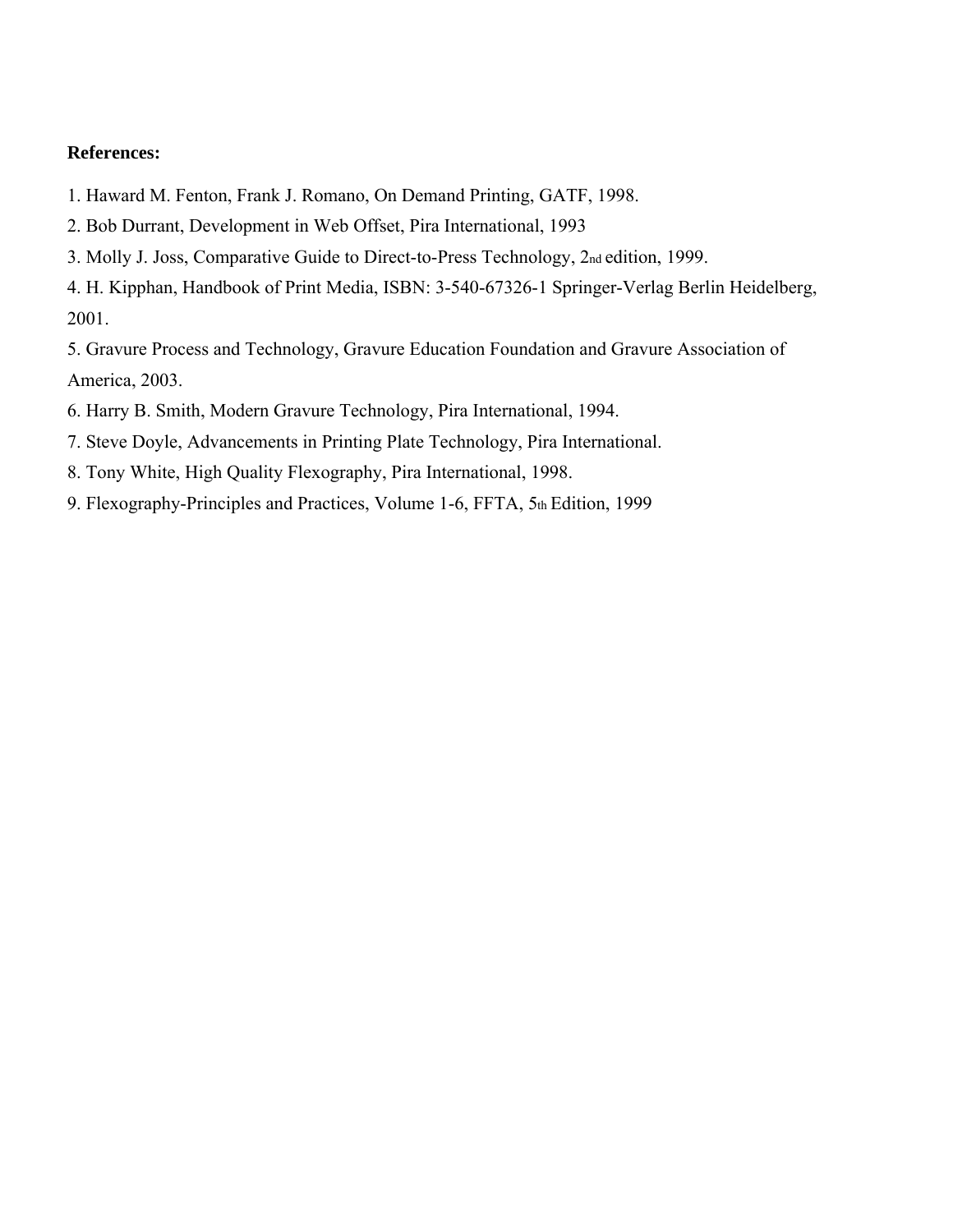## **508104: Research Methodology**

| <b>Teaching Scheme</b>   | <b>Examination Scheme</b>         |
|--------------------------|-----------------------------------|
| Lectures: 4 Hours / Week | In Semester Assessment: 50 marks  |
| Credits: 4               | End Semester Assessment: 50 marks |

## **Unit 1:**

Definition, Research Characteristics, Research Need, Objectives and types of research: Motivation and objectives – Research methods vs Methodology, Types of research – Descriptive vs. Analytical, Applied vs. Fundamental, Quantitative vs. Qualitative, Conceptual vs. Empirical.

[8 Hrs]

## **Unit 2:**

Research Formulation – Defining and formulating the research problem -Selecting the problem - Necessity of defining the problem - Importance of literature review in defining a problem – Literature review – Primary and secondary sources – reviews, treatise, monographs-patents – web as a source – searching the web - Critical literature review – Identifying gap areas from literature review - Development of working hypothesis.Summarizing a Technical Paper - summary template Online tools - Google, CiteSeer, ACM Digital Library, The on-line Computer Science bibliography,

Searching patents [8 Hrs]

## **Unit 3:**

Research design, sampling design and scaling techniques – Research design – Basic Principles- Need of research design –– Features of good design – Important concepts relating to research design, basic principles of experimental designs, implications of sample design, steps in sample design, criteria of selecting sampling procedure, characteristics of good sampling design, different types of sample design. Scaling techniques: measurement scales, sources of error, technique of developing measurement tool, important scaling techniques, scale construction techniques.

[8 Hrs]

## **Unit 4** :

Data Collection and analysis:- Observation and Collection of primary and secondary data - Methods of data collection, processing operations, types of analysis, statistics in research, measures of central tendency, measures of dispersion, measures of asymmetry, measures of relationships, simple regression analysis, multiple correlation and regression, partial correlation.

[8 Hrs]

## **Unit 5:**

Reporting and thesis writing – Structure and components of scientific reports - Types of report – Technical reports and thesis – Significance – Different steps in the preparation – Layout, structure and Language of typical reports – Illustrations and tables - Bibliography, referencing and footnotes - Oral presentation – Planning – Preparation –Practice – Making presentation – Use of visual aids - Importance of effective communication - Documentation and presentation tools: LATEX

[8 Hrs]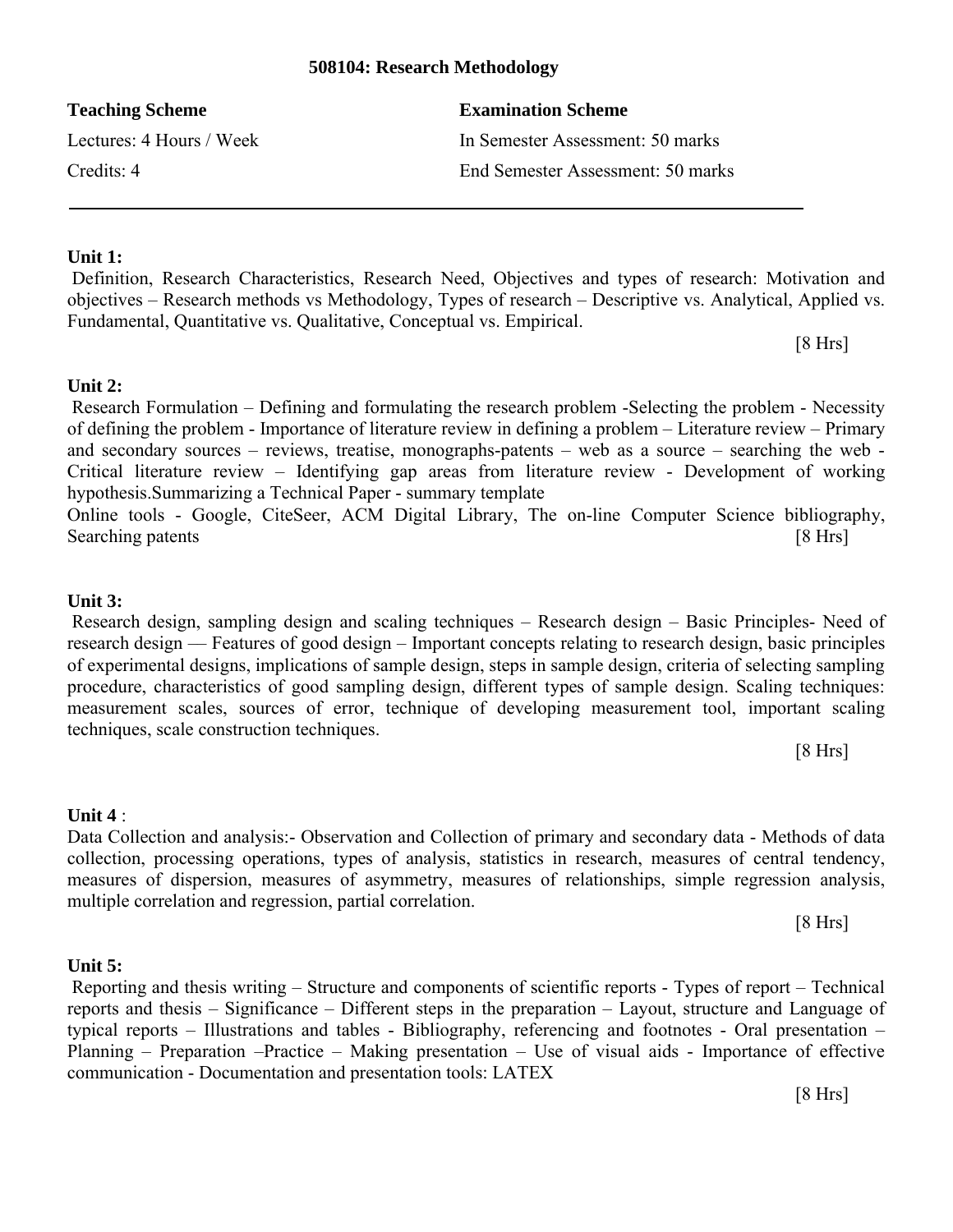## **Unit 6:**

Types of technical papers - Journal papers, Conference papers, Survey papers, Poster papers, Review papers Comparison, Structure of a survey, conference and journal paper, Organization and flow of thesis/ Project report, Research proposal: preparation, budgeting, presentation, funding agencies for engineering research, Intellectual property rights and patent law – Trade Related aspects of Intellectual Property Rights. [8 Hrs]

## **Text Books :**

- 1. Kothari, C.R., Research Methodology: Methods and Techniques. New Age International
- 2. Garg, B.L., Karadia, R., Agarwal, F. and Agarwal, U.K., An introduction to Research Methodology, RBSA Publishers
- 3. Suresh Sinha, Anil K Dhiman,Research Methodology, ESS Publications,Volumes 2
- 4. Day R.A., How to Write and Publish a Scientific Paper, Cambridge University Press
- 5. Wadehra, B.L. Law relating to patents, Trade Marks, copyright designs and geographical indications. Universal Law Publishing

## **References:**

- 1. Louis Cohen, Lawrence Manion and Keith Morrison, Research Methods in Education, 7<sup>th</sup> Edition, Cambridge University Press, ISBN – 978-0415-58336-7
- 2. Anthony, M., Graziano, A.M. and Raulin, M.L., Research Methods: A Process of Inquiry, Allyn and Bacon
- 3. Ranjit Kumar, Research Methodology: A Step by Step Guide for Beginners, 2<sup>nd</sup> Edition, APH Publishing Corporation
- 4. Leedy, P.D. and Ormrod, J.E., Practical Research: Planning and Design, Prentice Hall
- 5. Fink, A., Conducting Research Literature Reviews: From the Internet to Paper. Sage Publications
- 6. Leslie Lamport, ' Latex: A document preparation system' Addison Wesley, Reading, Massachusetts, second edition, 1994, ISBN 0-201-52983-1.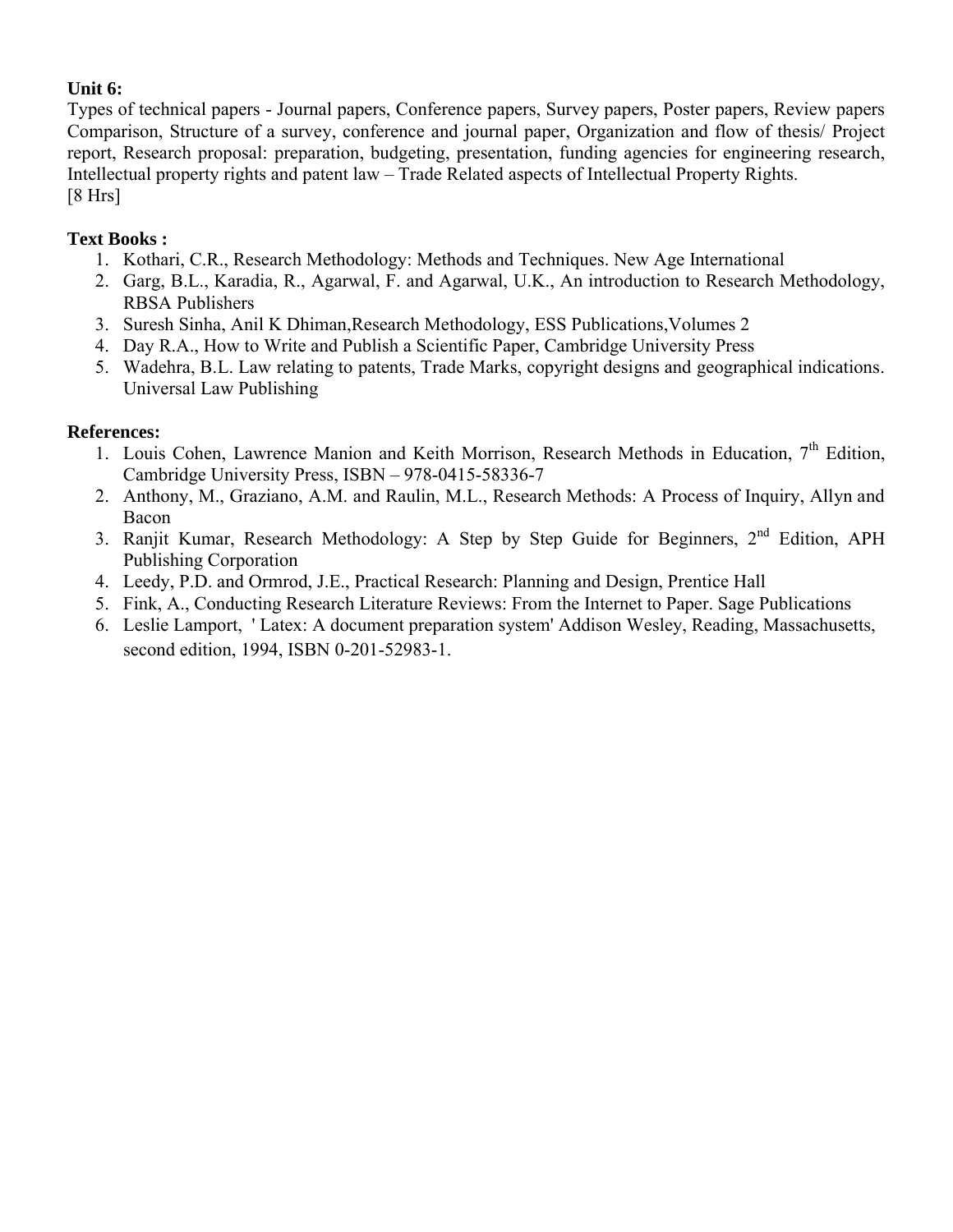## **508105: (ELECTIVE- I)**

| <b>CODE</b> | <b>TEACHING</b><br><b>SCHEME</b> | <b>EXAMINATION SCHEME</b>           |                                             |                |                               |              |                |
|-------------|----------------------------------|-------------------------------------|---------------------------------------------|----------------|-------------------------------|--------------|----------------|
|             |                                  | Paper                               |                                             |                |                               |              | <b>CREDITS</b> |
| 508105      | Lect/week                        | In<br>semester<br><b>Assessment</b> | End<br><b>Semester</b><br><b>Assessment</b> | TW             | Oral /<br><b>Presentation</b> | <b>Total</b> |                |
|             | 5                                | 50                                  | 50                                          | $\blacksquare$ | $\blacksquare$                | <b>100</b>   | 5              |

| Code No.                                      | <b>Modules of 4 credit</b><br>(Select any one) | Code No.       | <b>Modules of 1 credit (Select</b> )<br>any one) |  |
|-----------------------------------------------|------------------------------------------------|----------------|--------------------------------------------------|--|
| 508105 $M1(i)$                                | Workflow Management in<br>Printing             | 508105 $M2(i)$ | Fundamentals of Cyber<br>Security                |  |
| 508105 $M1(ii)$                               | Printing and Packaging<br>Materials            | 508105 M2(ii)  | <b>IPR</b> and Patent Law                        |  |
| <b>PressFinger Printing</b><br>508105 M1(iii) |                                                | 508105 M2(iii) | <b>Project Management</b>                        |  |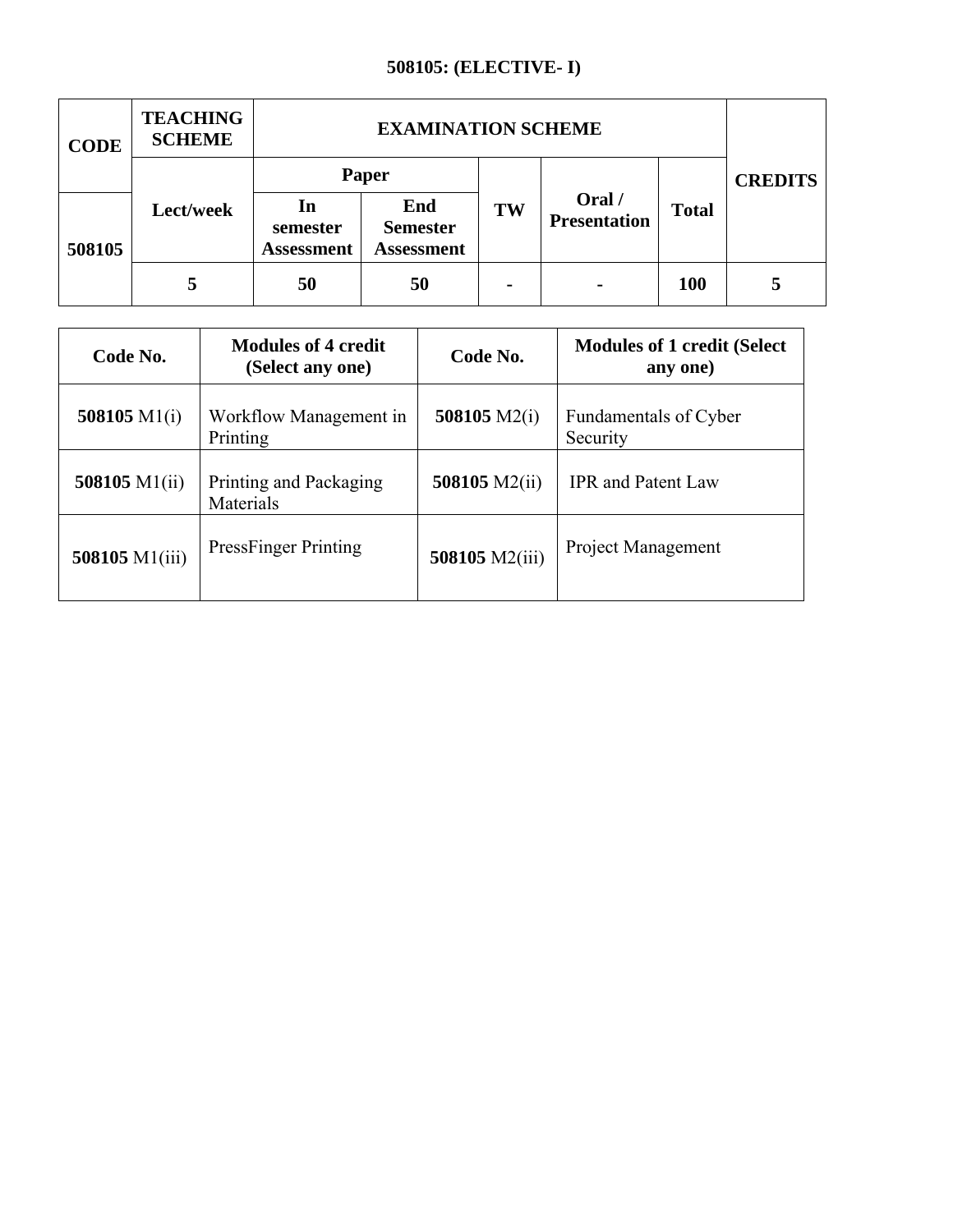## **Elective I 508105M1 (i): Workflow Management in Printing**

| <b>Teaching Scheme</b>   | <b>Examination Scheme</b>         |
|--------------------------|-----------------------------------|
| Lectures: 4 Hours / Week | In Semester Assessment: 25 marks  |
| Credits: 4               | End Semester Assessment: 50 marks |

- 1. Introduction Conventional Workflow, Digital Workflow & its significance, Comparison between Conventional and Digital workflow. [ 8 hours]
- 2. Types of Workflow Workflow for Pre-Press to Press, Workflow types and their architecture,Production Module, Conversion to PS or PDF, Job Ticket, Pre-flight checking, Trapping, Proofing, Corrections, Imposition, Image replacement, Ripping, Imaging, Archiving, Conversion. [ 8 hours]
- 3. Process & Business Module Process Management Task, Job Entry, Creating Folders on Servers, Job/ Process Engineering, Schedule Process, Retrieve elements, Process error trapping & notification, correction handling, intervention Notification/Handling, Customer communication handling, CIP3 , Transfer upstream of color requirements, Transfer upstream of printer requirements, color management support, Archieve job, Business Management Task, Open job order, Estimating, Job tracking, Proofing approval, Job costing, Shipping, Close order, Billing. [ 8 hours]
- 4. Infrastructural Requirements Networking, Cabling, Machine configuration requirements, Languages & software's used in workflow, Platforms, OPI, APR –Servers [ 8 hours]
- 5. Integrated Systems Key elements of integration system such as Electronic Desktop Publishing, Electronic Imposition, Pagination, File Formats such as JDF, PDF, PJTF, CIP 4, PPF, Digital Proof, Inspection & Corrections, and Functions of elements in integrated system. [ 8 hours]
- 6. Finance Management Scope, Cost Benefit analysis, Return on Investment, Study & comparison of various Digital workflows, latest developments in workflow management systems. [8 hours]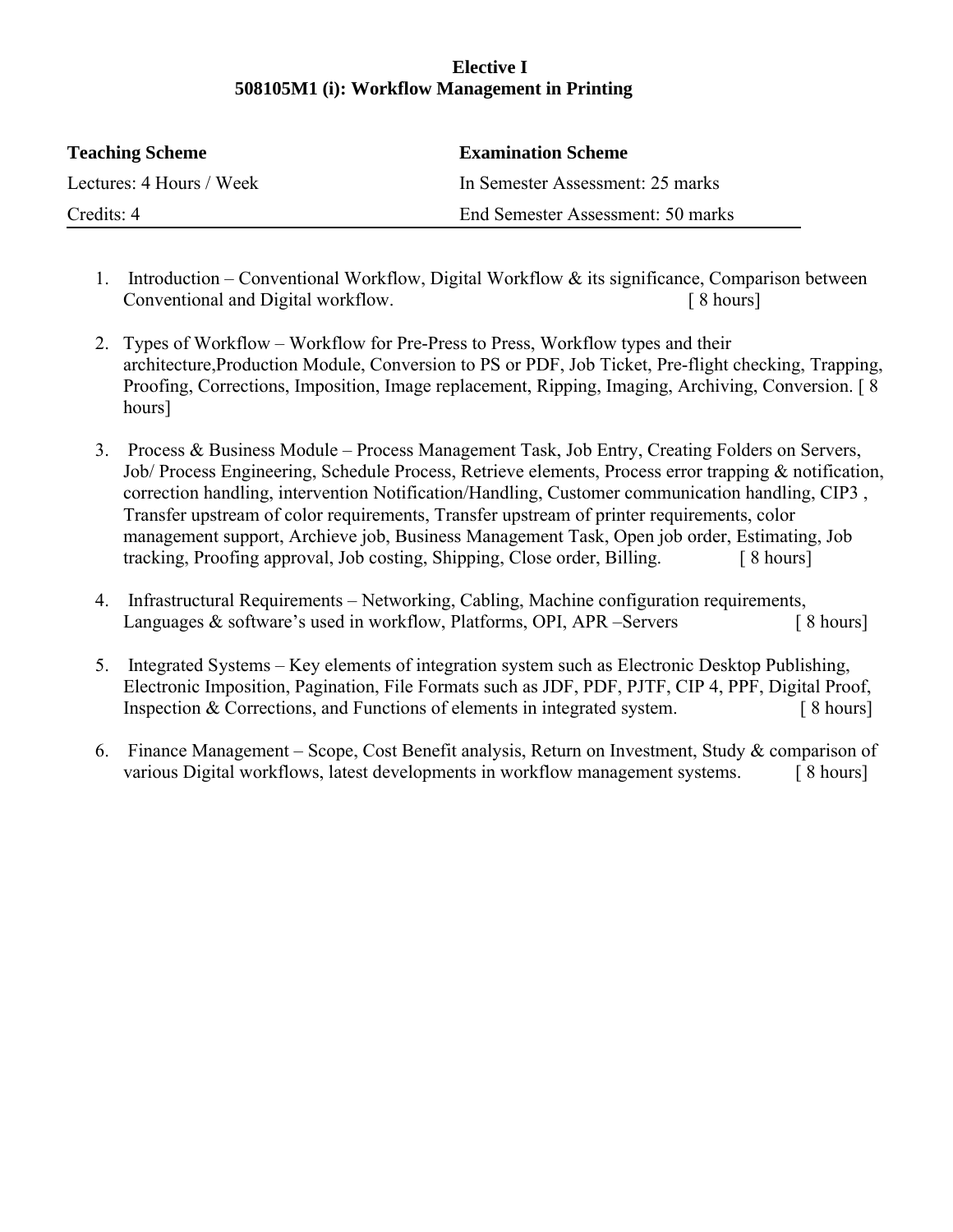- 1. William Stallings, Data and Computer Communications, Pearson Prentice Hall, 5th edition.
- 2. Andrew S. Tannenbaum, Computer Network, Prentice Hall PTR, 2002.
- 3. Jessica Keyes, Multimedia Handbook, Mc Graw Hill Publication, 1994.
- 4. H. Kipphan, Handbook of Print Media, ISBN: 3-540-67326-1 Springer-Verlag Berlin Heidelberg, 2001.

5. Richard M. Adams II & Frank J. Romano, Computer-to-Plate-Automating the Printing Industry, GATF Press, 2nd edition.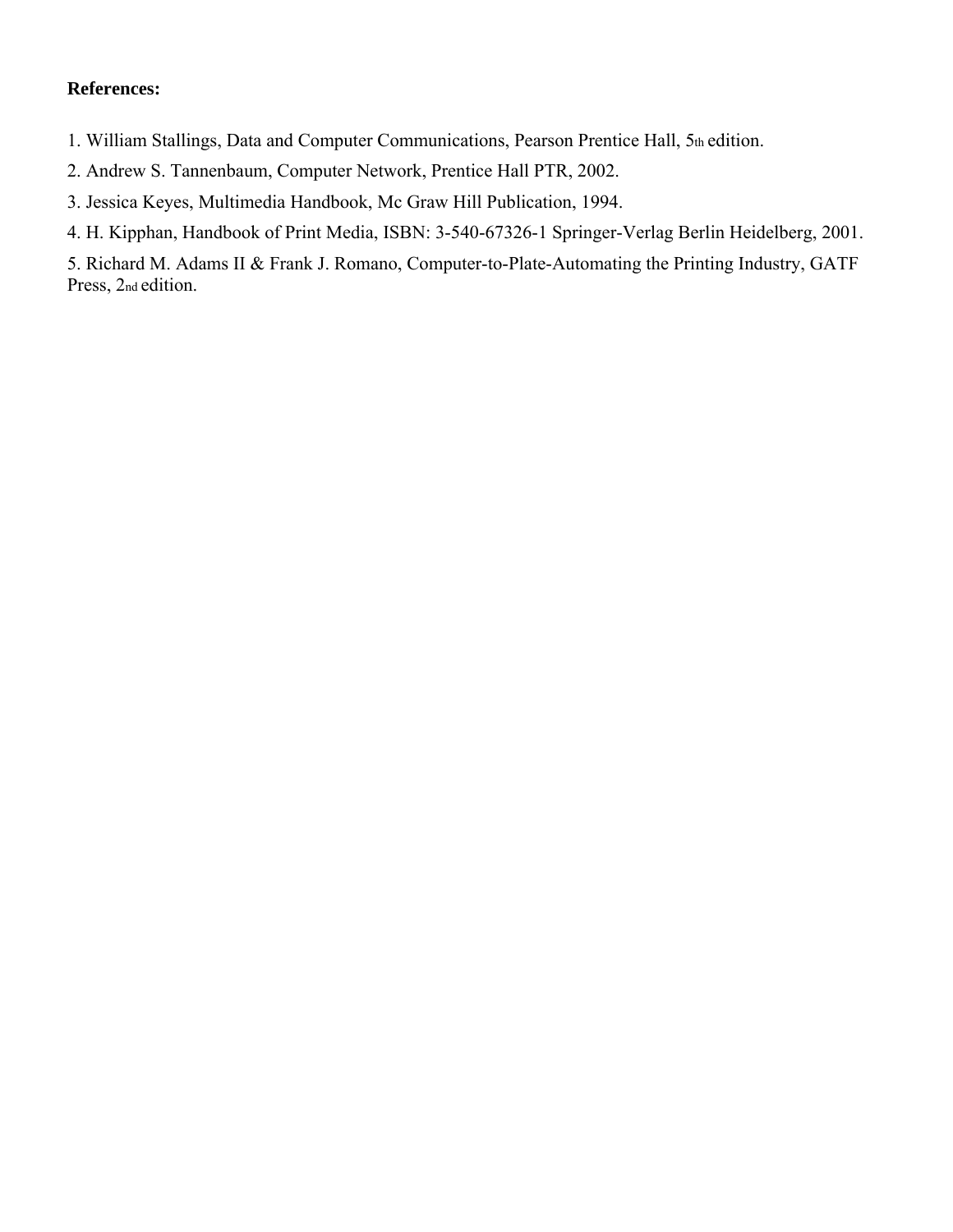## **508105M1(ii): Printing & Packaging Materials**

| <b>Teaching Scheme</b>   | <b>Examination Scheme</b>         |
|--------------------------|-----------------------------------|
| Lectures: 4 Hours / Week | In Semester Assessment : 25 marks |
| Credits: 4               | End Semester Assessment: 50 marks |

- 1. Materials for Printing Study of materials for pre-press films used for image-setter, plates used for plate-setter, chemicals used for processing of plates, light sources used such as laser, UV etc, plating chemicals for Gravure cylinders such as copper chrome nickel etc. plating tanks plating calculations such as current, density, time etc, Different Types of CTP Plates like Thermal, Violet etc. [8 hours]
- 2. Substrates used for printing and packaging- Paper such as Machine Glazed, Super Calendered, News Glazed, Map litho, Newsprint, Roto-newspaper, Paper properties and its interaction with ink, Plastics such as Polyolefin like Polyethylene, BOPP, properties and application, Manufacturing process for polyolefin, PET, Aluminium foil, Metalized films, Factors to be considered for selecting substrate for package [ 8 hours]
- 3. Identification of the materials for printing and packaging Identifying the materials by tearing, burning and solubility.  $\left[ 8 \text{ hours} \right]$
- 4. Testing of materials for printing and packaging Test on package such as Bursting strength, Puncture resistance, Grammage, Drop test, Mechanical strength, Tensile strength, Modulus of elasticity, Flexural test, Optical test, Chemical test, COF, Bond Strength, Rub resistance, Scratch proof test, Adhesion tape test.  $\lceil 8 \text{ hours} \rceil$
- 5. Inks used for Print Packaging Solvent based, PU, Vinyl, PA, NC, Water based, UV inks, Paste Inks, Ink Composition, Ink Ingredients, drying mechanism, Surface Energy. [ 8 hours]
- 6. Testing on inks Dispersion, Color comparison by Draw down and Printing, Strength comparison, Tack measurement, Viscosity measurement, Adhesion tests, Troubleshooting for inks and substrates. [ 8 hours]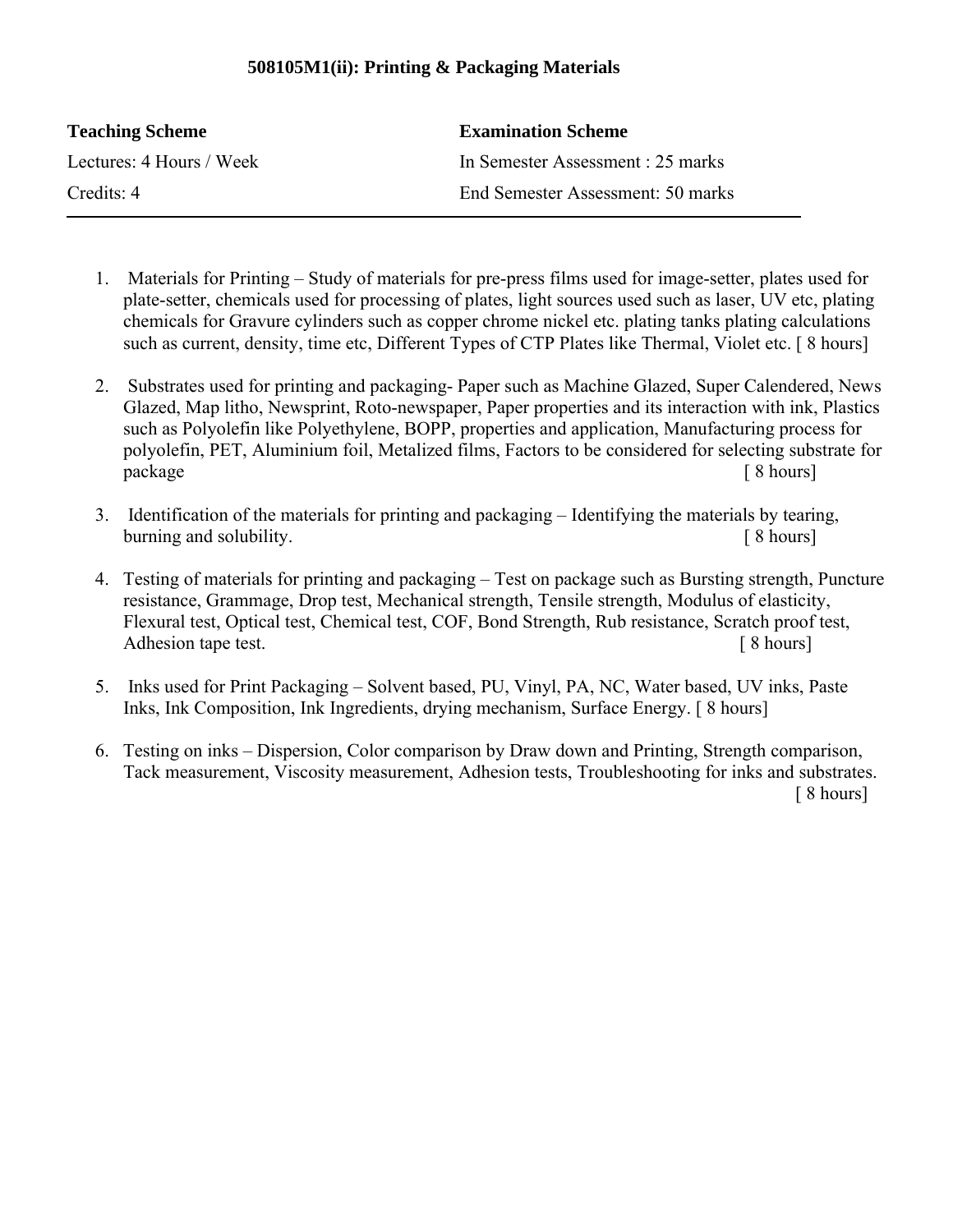- 1. A. S. Athayle, Plastics in Packaging, Tata McGrawHill Publication, 1992.
- 2. A. S. Athayle, Plastics in Flexible Packaging, Multi-Tech Publishing, 1992.
- 3. Ronald E. Todd, Printing Inks: Formulation Principles, Manufacture and Quality Control, Pira International, 1994.
- 4. E. A. Apps, Printing Ink Technology, Leonard Hill Ltd., 1958.
- 5. James P. Cassey, Pulp and Paper-Chemistry & Chemical Technology, Inter Science Publication, 1960.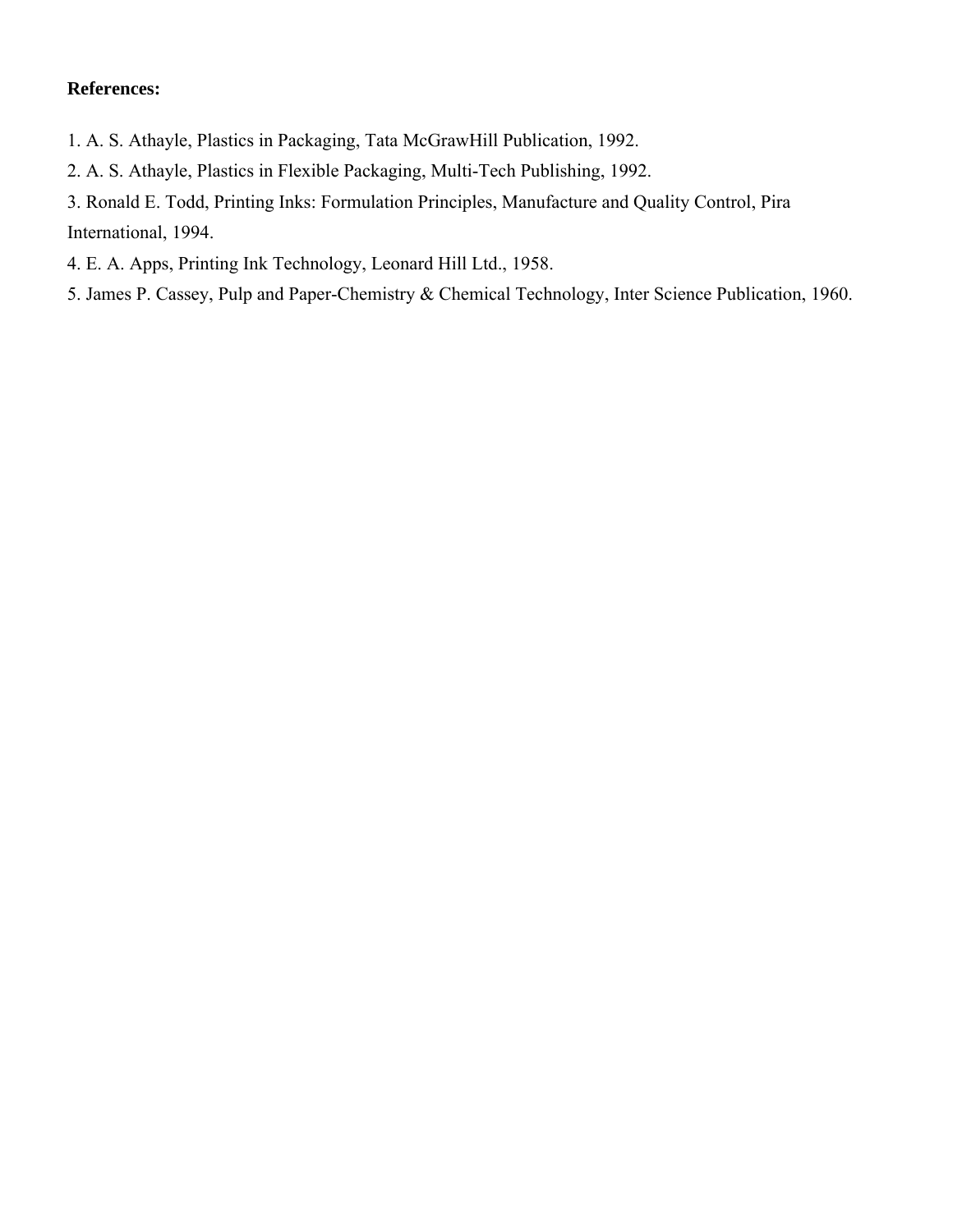## **508105M1(iii): Press Finger Printing**

| <b>Teaching Scheme</b>   | <b>Examination Scheme</b>         |
|--------------------------|-----------------------------------|
| Lectures: 4 Hours / Week | In Semester Assessment : 25 marks |
| Credits: 4               | End Semester Assessment: 50 marks |

- 1. Introduction Standardization, Need for Standardization, Understanding Fingerprinting, Characterization & Optimization Facts, Benefits such as Time, Materials, Efficiencies, Capabilities, Requirements of a Pre-Press such as Design considerations. [8 hours]
- 2. Press Optimization Understanding Press Variables such as Speed, Pressure, Viscosity, Ink Temperature, Plates, Cylinder cell structures, stylus angle, Inks, Substrates, Press Optimization Procedures, Density, Dot gain, Contrast, Trap, Hue error, Gray balance, Color deviation. [8 hours]
- 3. Elements for Evaluation Materials required for evaluation such as Densitometer  $\&$ Spectrophotometer, IT-8, ECI 2002 charts, Registration marks, Slur Target, Color Control Strip, Ugra Step Wedge, Flag marks, Balls and Beads, Tracker line, Positive and Reverse text/type, Vignette, Gray scale, Hair-line elements and images for evaluation, Test Forms for Flexo & Letterpress, Viewing conditions. [8 hours]
- 4. Standardization Essentials Implementing the Process such as Define, Specifying color targets  $\&$ Product requirements, ICC Profiling, Plan & Run Standardization Test for capabilities and optimization, Characterize, Maintaining Consistency. [8 hours]
- 5. Post Fingerprinting Analysis of results, Profile editing, white point of substrates, workflow setup and management of color reproduction systems, Profiling, Profile Maker Packaging, Bump Curves & their Application. [8 hours]
- 6. Statistical Techniques for Variables Short-Term & Long-Term Variation, Sample & Analyze the data, Control charts for subgroups, individuals & attributes, Run chart, Process stability and Process capability [8 hours]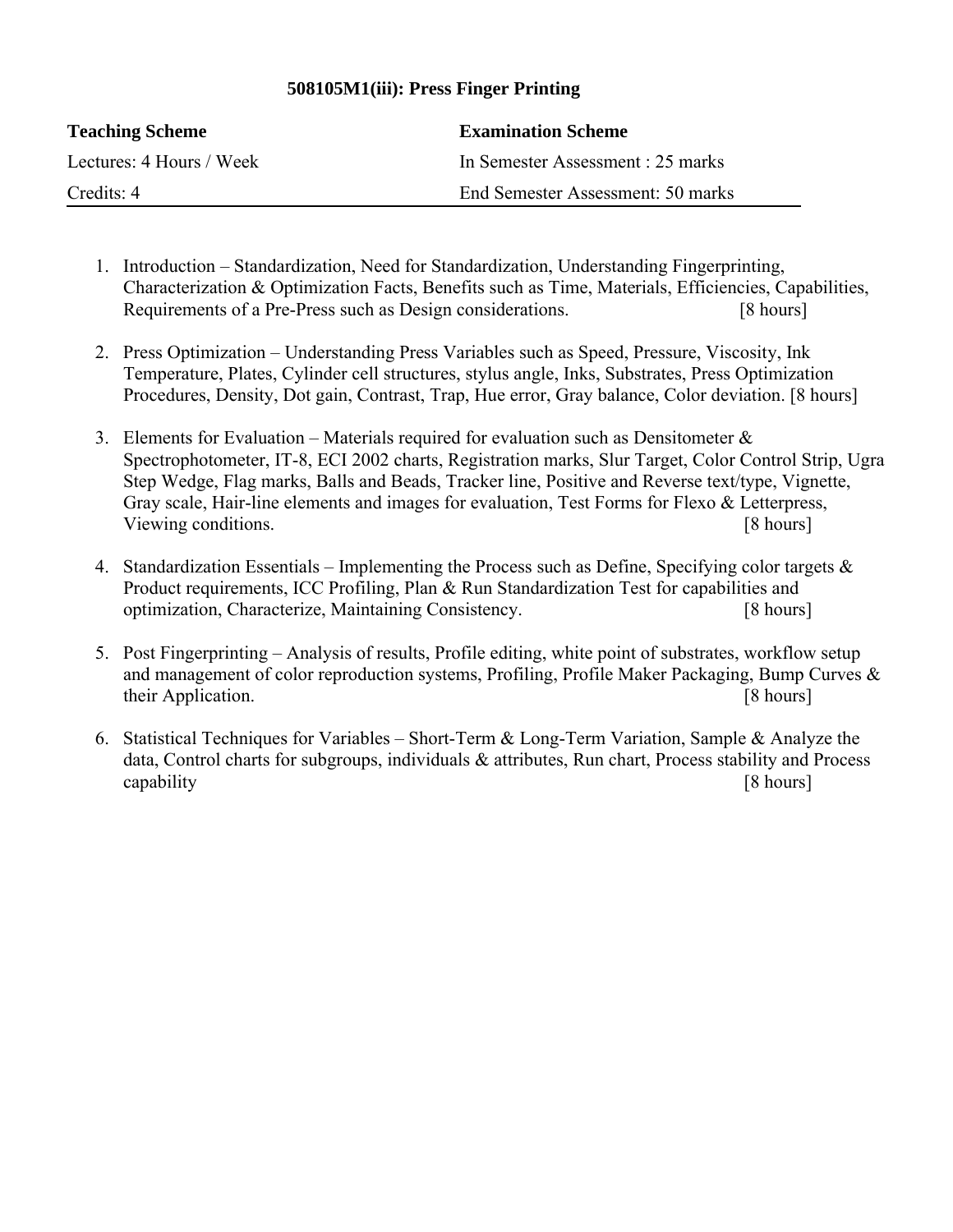1. Ken Holmes, Total Quality Management, PIRA International, 1992.

2. Miles Southworth, Donna Southworth, Quality & Productivity in Graphic Arts: How to Improve Quality, Graphic Art Pub. Co., 1989.

3. Gravure Process & Technology, Gravure Education Foundation and Gravure Association of America, 2003.

4. Tony White, High Quality Flexography, Pira International, 1998.

5. Dr. Abhay Sharma, Understanding Color Management, Thomson Delmar Learning, 2003.

6. J. Juran, Handbook of Quality Control, Tata Mc Graw Hill Publication, 5th Edition, 1951.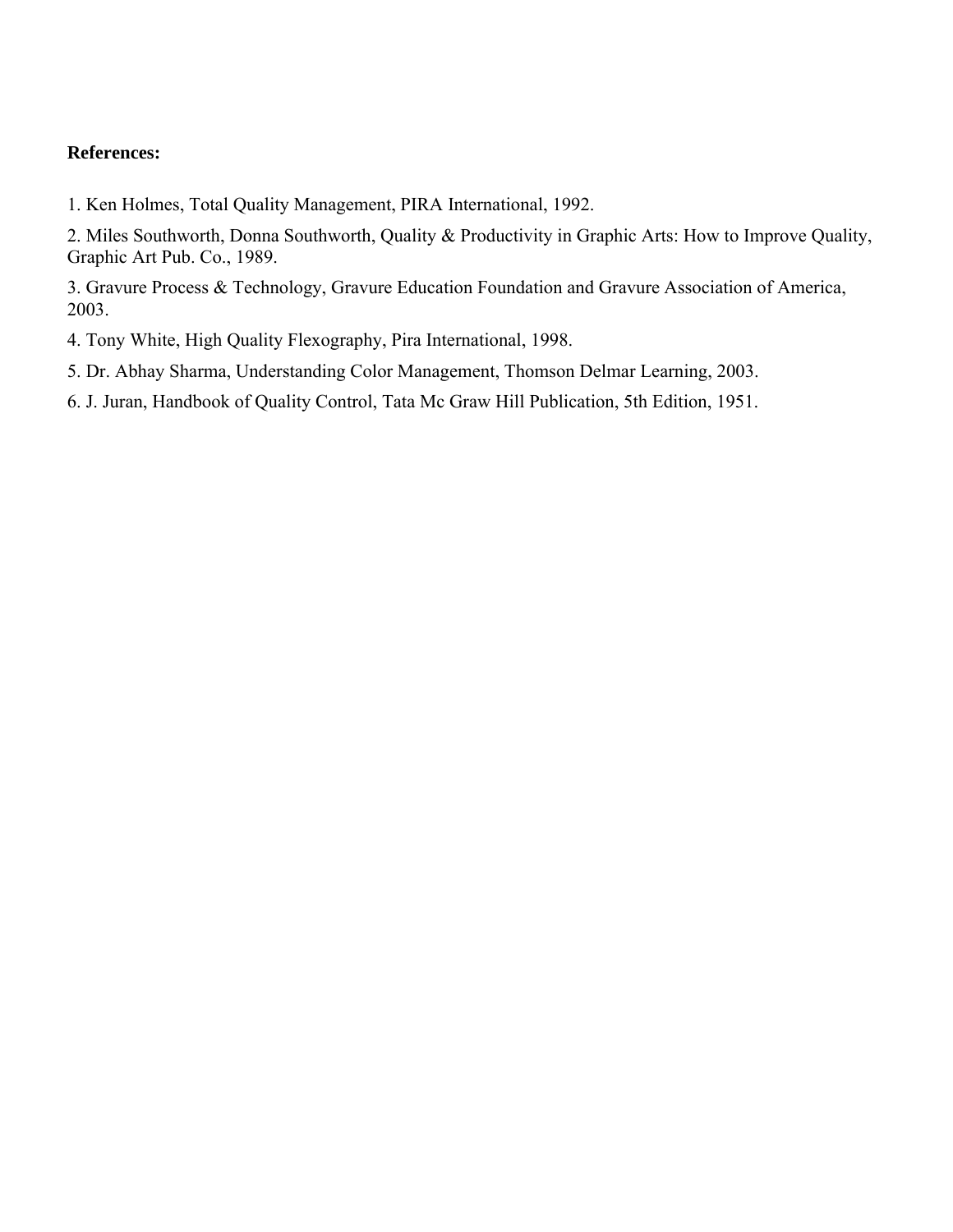## **508105M2(i)FUNDAMENTALS OF CYBER SECURITY**

#### **Teaching Scheme Examination Scheme**

 $C$ redit  $\cdot$  1

Lectures: 1 Hr/Week **In-Semester Examination : 25 Marks** 

## **COURSE OBJECTIVES**

Upon successful completion of this course the student will be able to:

- 1) Explain what is meant by a cybercrime
- 2) Describe how computers and other technologies are used to commit cybercrimes
- 3) Discuss the social theories of computer-enabled abuse
- 4) Discuss the hacker's motivation
- 5) Explain what worms, Trojans, viruses, and spyware are
- 6) Utilize protocols such as TCP/IP and UDP
- 7) Describe the various types of network and computer attacks
- 8) Explain how firewalls and intrusion detection systems work
- 9) Delineate how information security can be used to mitigate cyber crimes
- 10) Discuss law enforcement's response to cybercrime
- 11) Plan how to defend against attacks
- 12) Explain how encryption can be used and abused

## **Unit 1:**

## **Introduction cyber security** [Ref. 2, Chap. 1 to 4] :

Ethics and Law, What is a Cyber Crime / Social Theories, Computer Security: Then and Now, Computer System Security / Access Controls, Intrusion Detection: An Overview, Malicious Software Use and Detection [4 Hrs]

**Security principles, threats and attack techniques:** Introduction to security, Information security, Security triad: Confidential, Integrity, Availability, Focus of control, Security threats and attacks, Security management **[2 Hrs**]

**Authentication and access control:** Identification, Authentication, Authentication by passwords, Protecting passwords, Access control structures, Types of access control **[**2 Hrs**]**

## **Unit 2:**

**Lattice and reference monitors:** Security levels and categories, Lattice diagram, Reference monitors, Security kernel, Hardware security features, protecting memory **[**2 Hrs**] Security models:** Bell-LaPadula, Biba, Non-deducibility, Non-interference, Other models **[**2 Hrs**] Cryptography:** Cryptographic mechanisms, Digital signatures, Encryption, Certificates **[**2 Hrs**]**

## **Reference Books:**

1.Dieter Gollmann, "Computer Security*",* 2nd ed., John Wiley & Sons, 2006 ISBN: 0-470-86293-9 2. Rick Lehtinen and G.T. Gangemi, "Computer Security Basics", O'Reilly Media, Inc., 2nd 2006 ISBN: 10: 0596006691

## **WEBSITES:**

- 1) www.cert.org
- 2) www.microsoft.com/security/
- 3) www.sans.org
- 4) www.us.cert.gov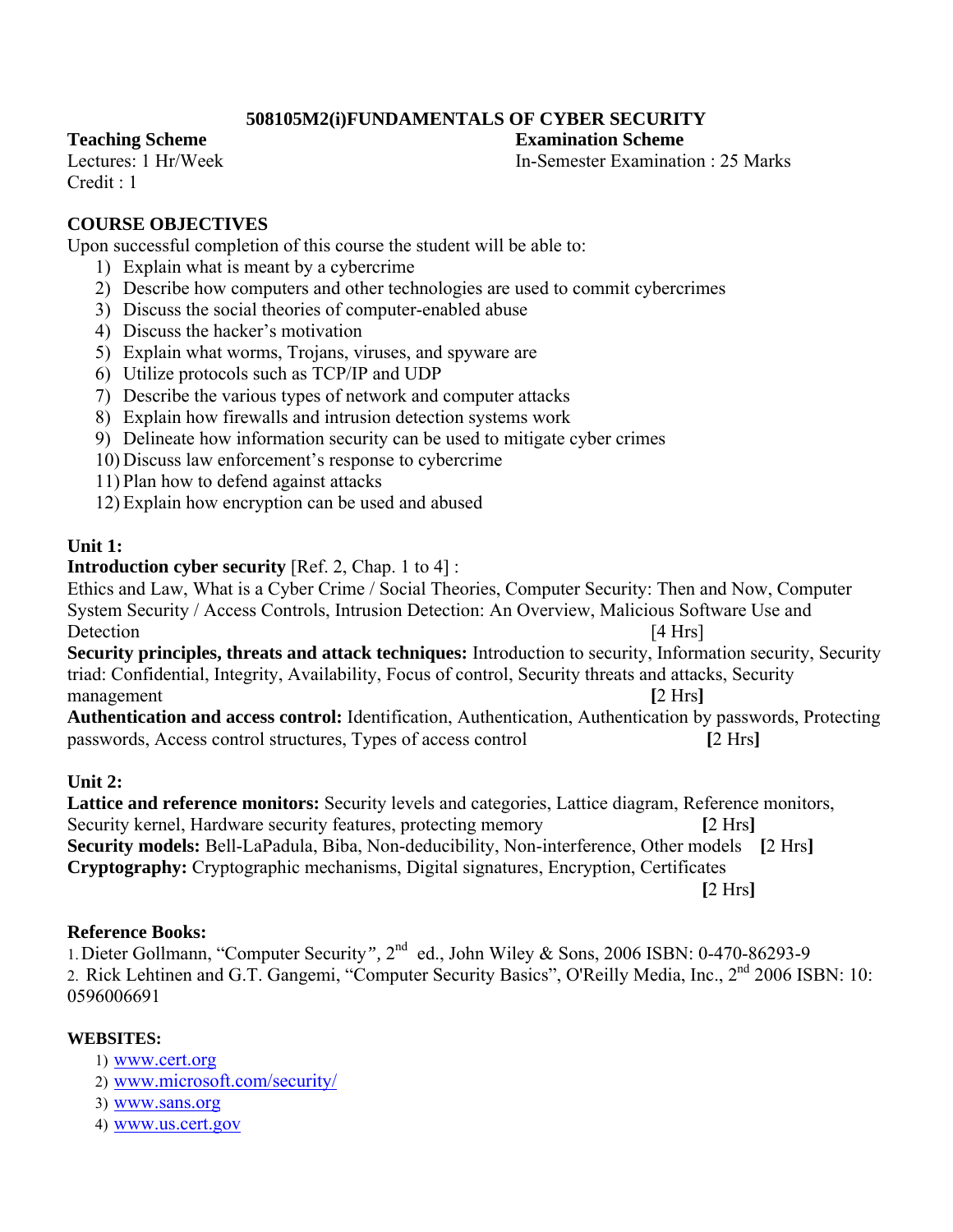## **508105 M2 (ii) : IPR AND PATENT LAW**

#### **Teaching Scheme Examination Scheme**

Lectures: 1 Hr/Week In-Semester Examination : 25 Marks

Credit: 1

## **Unit1:**

Intellectual property, History, Types(Seven types of Intellectual Property Right**s**) viz. Patent, Industrial Designs, Trademark, Copyright, Geographical Indication, Integrated Circuit Layout, Trade Secrets. Patents and standards: History of patent law, History of Indian Patent System, Utility model Procedures: Patent application, Patent infringement and enforcement, Patent licensing, Patent prosecution. Criteria of patentability, Rights granted for IP owners.

Legal requirements: Patentable subject matter, Novelty, Utility (patent), Inventive step and nonobviousness, Industrial applicability, Person skilled in the art, Prior art, Inventor ship, Sufficiency of disclosure, Unity of invention**,** Intellectual property brokering, Intellectual property education, Intellectual property infringement, Intellectual property valuation**.** [7 Hrs]

## **Unit:2**

CEN and CENELEC Patent Policy, CEN-CENELEC Guidelines for Implementation of the Common IPR Policy on Patents, Declaration of patents.

Copyright: CEN-CENELEC copyright policy, piracy. Industrial design rights

Trademarks: Geographical indication, Protected designation of origin, Trade dress.

Other types**:** Database right, Fashion law, Indigenous intellectual property, Industrial design rights (or registered designs), Intellectual rights to magic methods, Internet domain name, Know how, Mask work (or Integrated circuit layout design protection), Open-source software, Orphan drug rights, Personality rights, Plant breeders' rights Patent law by region or country: Indian patent law, Australian patent law, Canadian patent law, Patent law of the People's Republic of China, European patent law, Japanese patent law, United States patent law. [7 Hrs]

## **Text Books:**

- 1) Intellectual Property Rights Prabuddha Ganguli, Tata McGraw Hill publishing Company Ltd.
- 2) Satarkar S.V., Intellectual Property Rights and Copy Right. ESS Publications.

## **References:**

www.cen.eu www.cenelec.eu www.cencenelec.eu http://ipindia.nic.in/ http://ipindia.nic.in/ipr/patent/patents.htm http://www.ipaustralia.gov.au/ (Australian Intellectual property) http://guides.slv.vic.gov.au/ http://www.cipo.ic.gc.ca (Canadian patent office) http://www.epo.org(Europian patent office) http://www.academicleadership.org/emprical\_research/The\_State\_of\_Intellectual\_Property\_Education\_Worl dwide.shtml (Intellectual property education) http://www.epo.org/law-practice/legal-texts/html/epc/2010/e/ar69.html http://www.epo.org/law-practice/legal-texts/html/epc/2010/e/ar64.html http://www.cas.go.jp/jp/seisaku/hourei/data/PA.pdf http://nopr.niscair.res.in/bitstream/123456789/12687/1/JIPR%2016%285%29%20377-384.pdf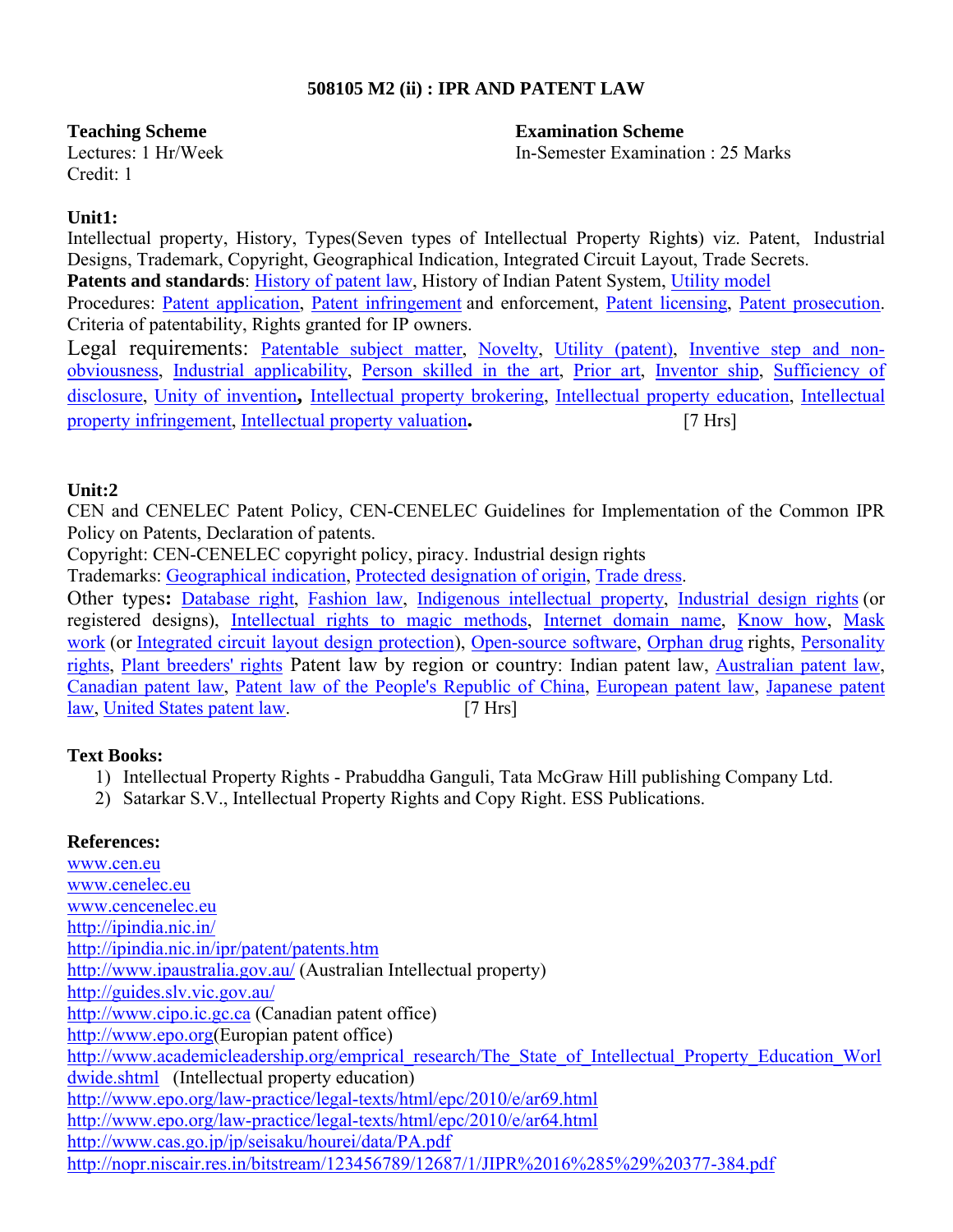## **508105 M2 (iii) PROJECT MANAGEMENT**

**Teaching Scheme Examination Scheme** 

Lectures: 1 Hr/Week In-Semester Examination: 25 Marks

**[5**Hrs**]**

Credit: 1 **Unit 1** 

**Project Scheduling:** Gantt chart and its application, AOA (Activity on Arrow diagram), AON (Activity on Node) Diagram, Precedence diagramming methods (PDM), Critical Path Method (CPM), Programme Evaluation and Review Technique (PERT), GERT (Graphical Evaluation and Review Technique), Resource allocation, Line of Balancing and crashing the network.

**Project Quality Management:** The processes of project quality management, Quality planning, assurance and control, Quality of procured items, Techniques of quality assurance and control, project execution and control, International Project Management. [9Hrs]

## **Unit 2**

**Project Risk Management:** Introduction, Managing risks in projects, Measurement and assessment of risk, Sources of risks. Risk: - Adjusted discount rate method, certainly equivalent method, correlation coefficient, portfolio risks, diversible & non-diversible risks, CAPM (Capital Asset pricing model) case studies of project management, computer aided project management.

## **Text Books:**

1. K. Nagarajan, "Project Management",  $5<sup>th</sup>$  Edition, New Age International Publishers, 2010.

- 2. Prasanna Chandra, "Projects: planning, analysis, selection, implementation and review". 4<sup>th</sup> Edition, Tata McGraw Hill Publishing Co. Ltd, New Delhi, 1995.
- 3. Rosy Burke, "Project Management: planning and control technique", Wiley India, 2003
- 4. S. Chaudhary, "Project Management", Tata McGraw Hill, 1988.

## **Reference Books:**

- 1. J. R. Meredith, S. J. Mantel, "Project Management: A managerial approach", Wiley India, 2010
- 2. John M. Nicholas, Herman Steyn, "Project Management", 3rd Edition, Elsevier Inc., 2008
- 3. Samuel Mantel, Jr. J. R. Meredith, S. M. Scafer, M. M. Sutton, M. R. Copalan, "Project Management" 1<sup>st</sup> Edition, 2011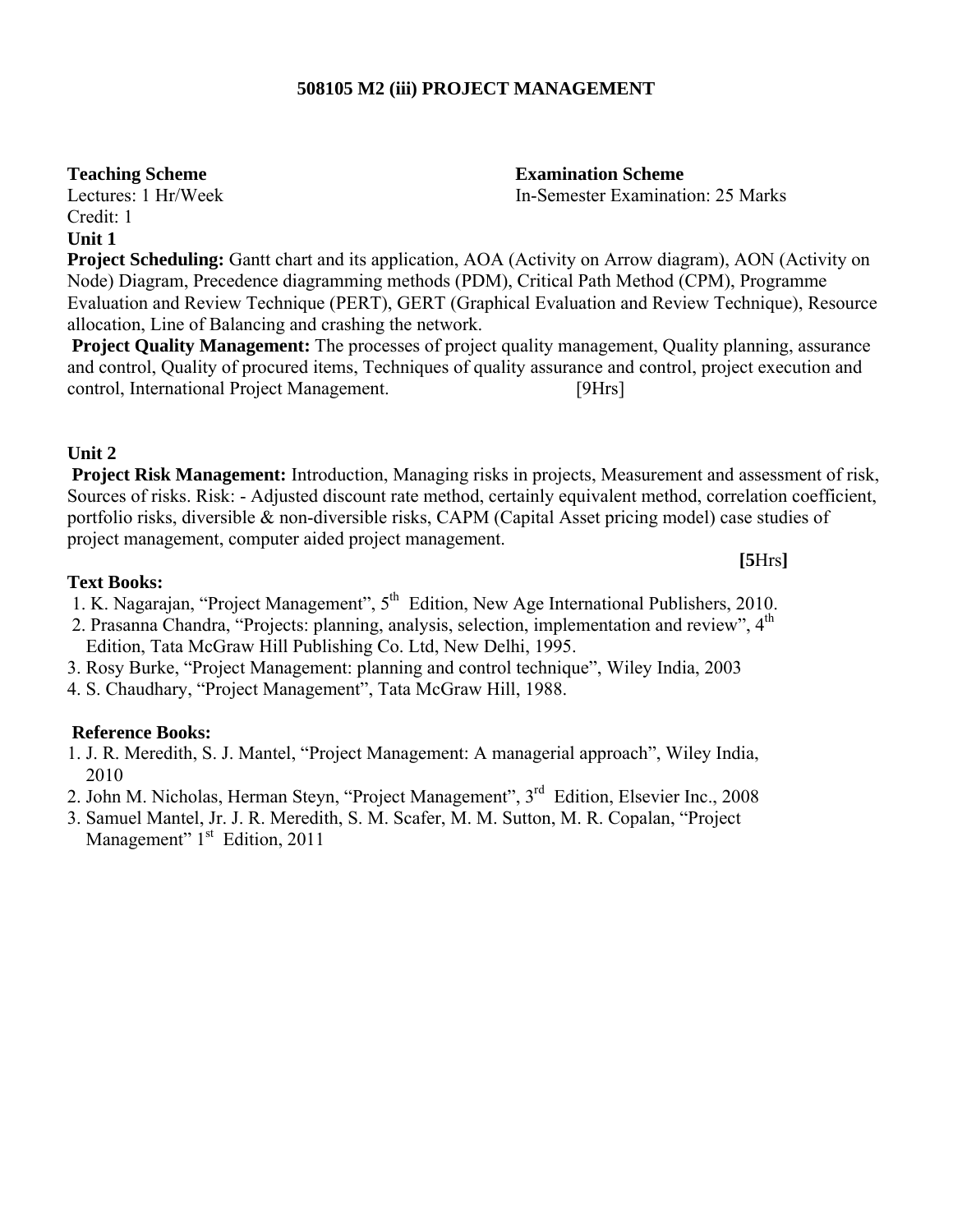## **508106: Lab Practice I**

| <b>Teaching Scheme</b>   | <b>Examination Scheme</b> |
|--------------------------|---------------------------|
| Lectures: 4 Hours / Week | TW: 50 marks              |
| Credits: 4               | Oral: 50 Marks            |

A minimum of eight experiments should be performed under Lab Practice – I.

## List of Experiments

- 1. Layout designing using Adobe InDesign
- 2. Graphics generation with Illustrator
- 3. Image editing using Photoshop
- 4. Introduction to Optical properties of substrates
- 5. Understanding the surface properties of substrates
- 6. Effect of opacity and gloss on printability
- 7. Impact of surface smoothness and porosity on printability
- 8. Relationship between surface energy on printability
- 9. Introduction to color management software monitor, scanner and printer calibration
- 10. Customize test chart generation for process colors, process + 6 spot colors, and spot colors upto 10 channels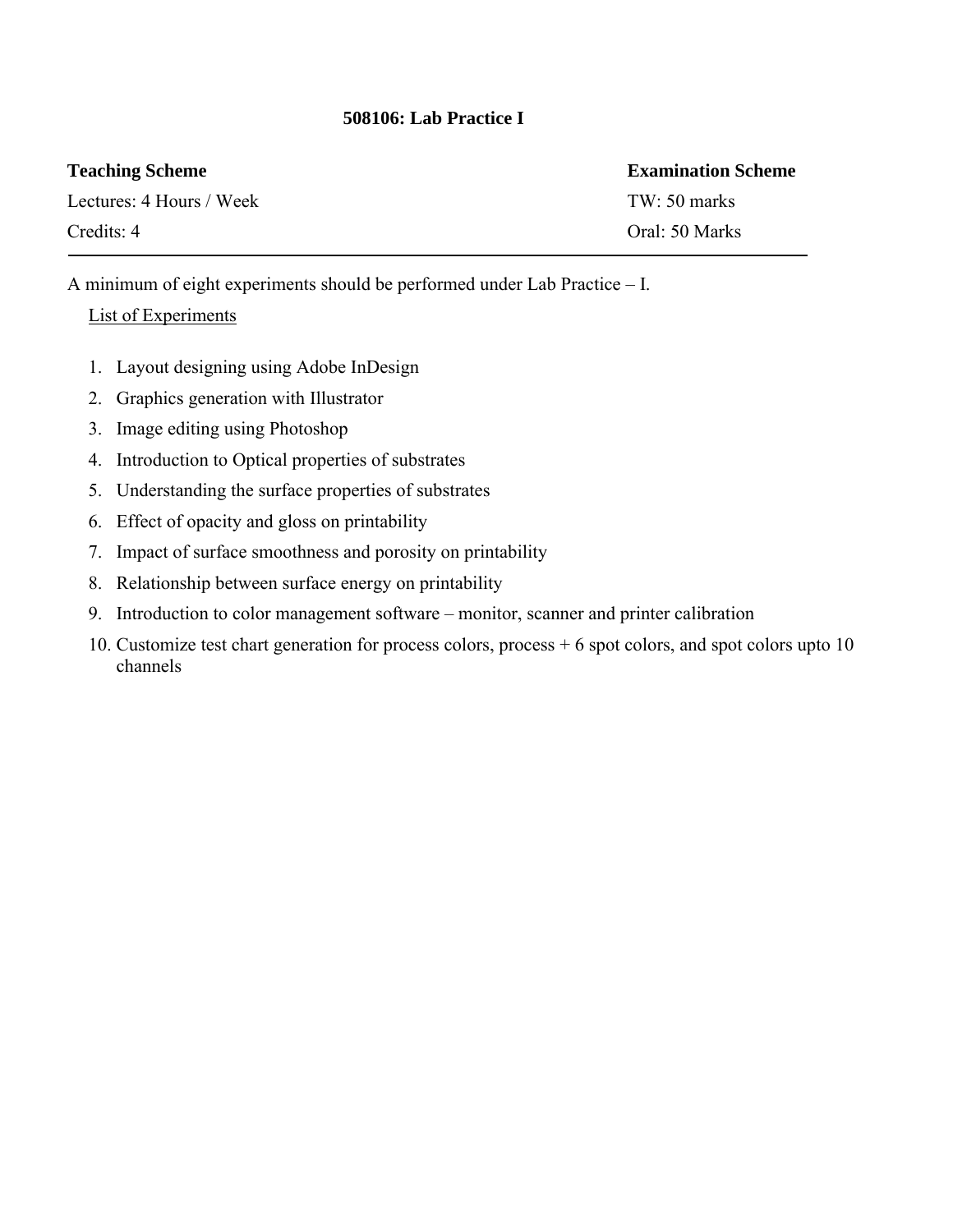## **SEMESTER II**

| <b>Teaching Scheme</b>   | <b>Examination Scheme</b>         |
|--------------------------|-----------------------------------|
| Lectures: 4 Hours / Week | In Semester Assessment: 50 marks  |
| Credits: 4               | End Semester Assessment: 50 marks |

## **508107: Color Science**

- 1. Color Vision Vision process, Retinal cells, Rods and cone distribution, Retnal interconnection of cone signals, Rod and cone responses, luminous efficiency functions, Purkinji phenomenon, Factors in the eye that control the internal stimulus : Image information by eye, Eye axes and eye angle, Chromatic aberration of the eye, Pupil size, light lossesin the eye, florescent light in the eye, Adaptation mechanisms, Simultaneous contrast, retinal after image [ 8 hours]
- 2. Colorimetry & CIE color system **-** What is colorimetry? System based on colorimetry, System based on color mixing, System based on color perception, Color matching, Spectral power distribution, color temperature Tranformation of color from RGB to various color coordinates, CIE LAB, CIE CAM02 [8 hours]
- 3. Color difference assessment **-** Assesment by visual method, Assesment by instrumental method, Equation based on: Munsell Data, Just perceptible difference data, Standard deviation of color matching-MacAdam elipse, The current CIE recommandations, Perceptibility Vs Acceptability [8 hours]
- 4. Color Matching **-** Classification of matching procedure, Maxwell's method of color matching, Precision of color matching for normal trichromats, Color matching functions of normal trichromats, Factors modifying color matching, Metamerisam- The cause of metamerisam, Definition of metamerisam, degree of metamerisam, Index of metamerisam, color inconstancy [8 hours]
- 5. ICC profile construction **-** Profiles and PCS in the ICC architecture, Reference viewing condition and medium, ICC profile structure, ICC profile types, ICC color processing models- LUT, ICC tag types, Making profiles [ 8 hours]
- 6. Color and the optical properties of materials **-** Color due refraction and dispersion, Production of color by reflection, Color due to scattering, Color due to molecules [ 8 hours]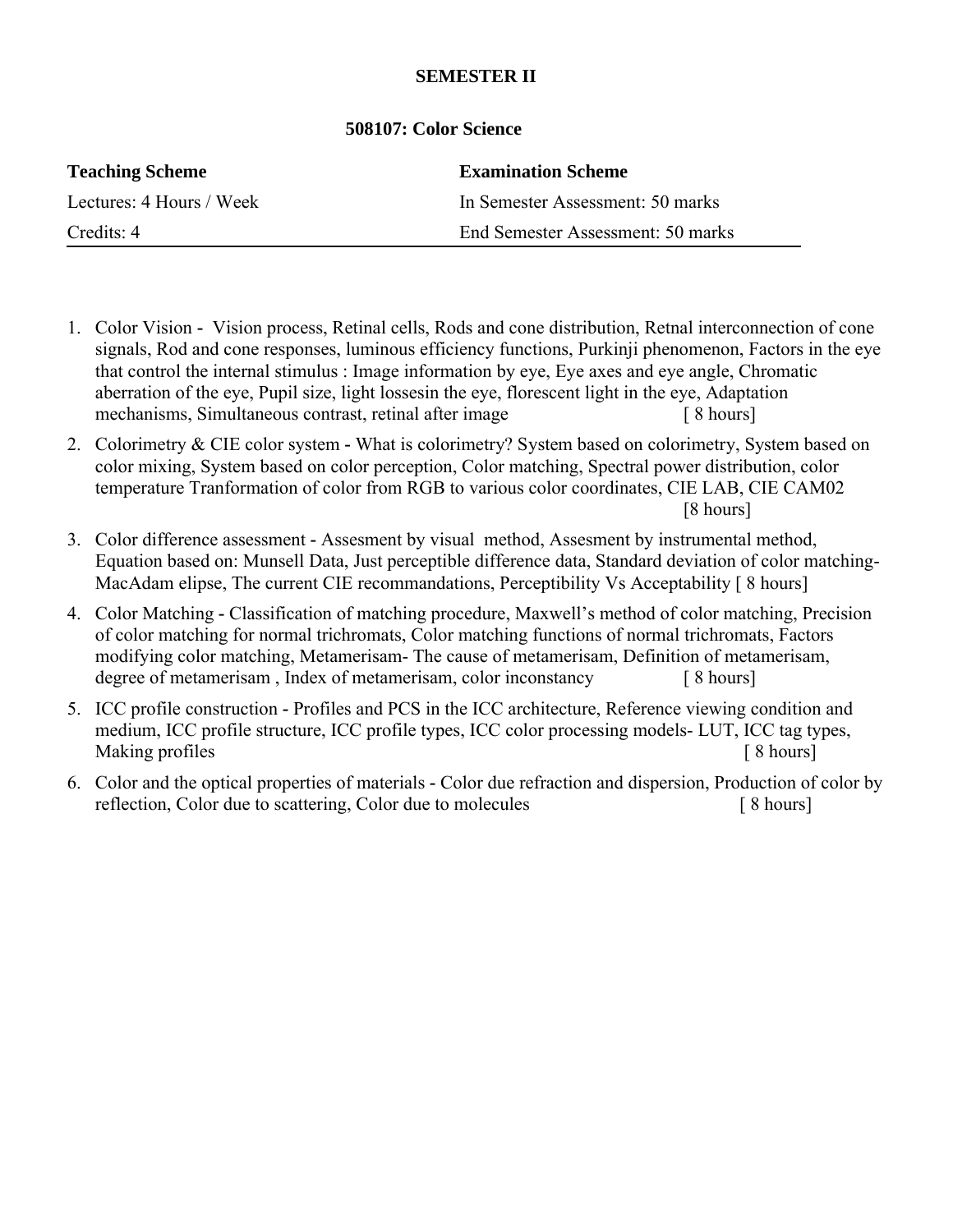- 1. R. W. G Hunt, M. R. Pointer, Measuring Color, Fourth Edition, Wiley-IS&T Series Bilmeyer and Saltzman,Principles of Colour Technology, Second Edition, Wiley-Interscience publication
- 2. Wyszecki and Stiles, Color Science, Concepts and Methods Quantitative Data and Formulae, Second Edition Wiley-Interscience Publication
- 3. Edited by Phil Green, Color Management, Understanding and using ICC profiles, Wiley IS& T Series
- 4. Richard J. D. Tilley, Second Edition, Color and the optical properties of material, Wiley publication, John Wiley and sons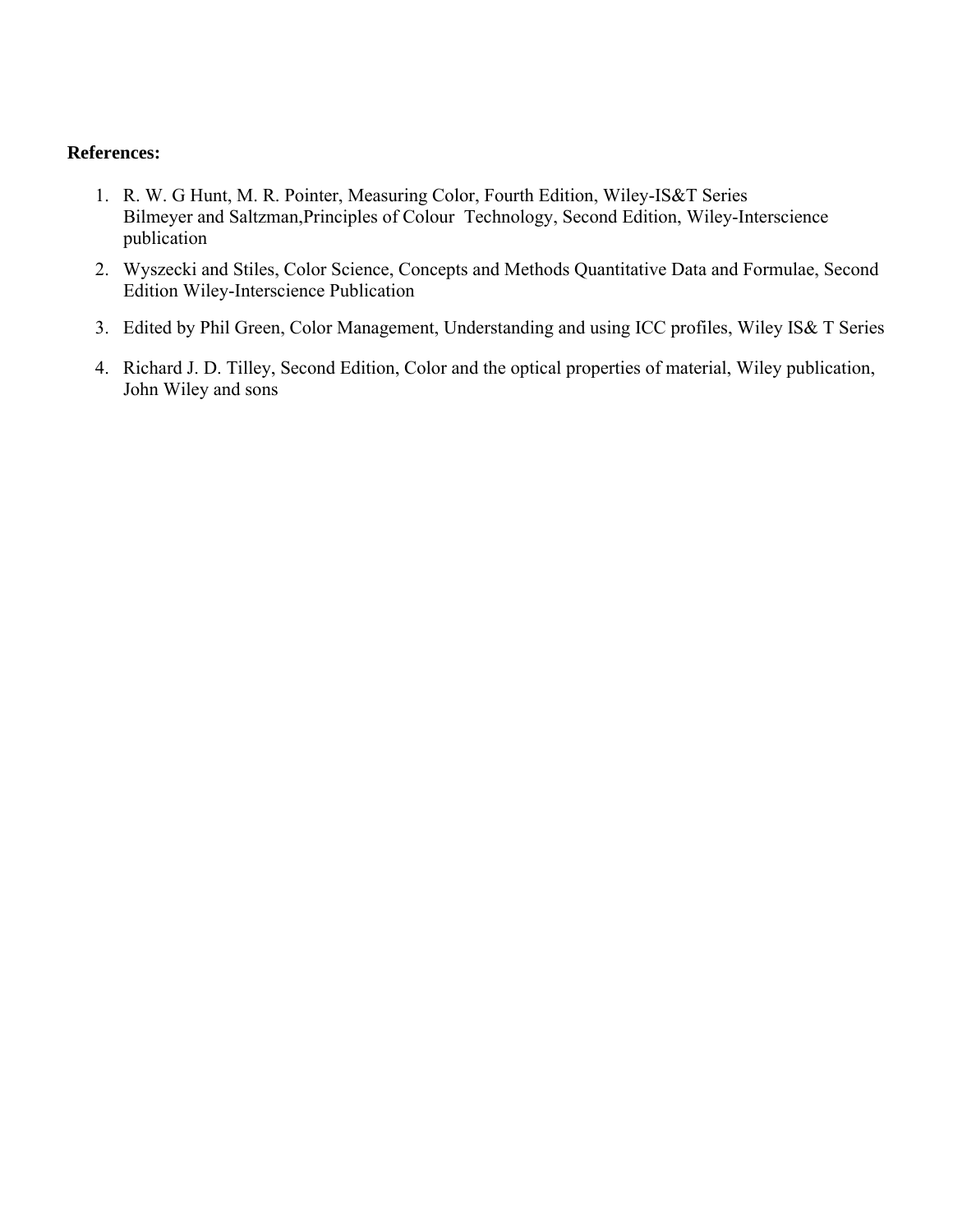## **508108: Web Handling on Press**

| <b>Teaching Scheme</b>   | <b>Examination Scheme</b>         |
|--------------------------|-----------------------------------|
| Lectures: 4 Hours / Week | In Semester Assessment : 50 marks |
| Credits: 4               | End Semester Assessment: 50 marks |

- 1. Web Viewing & Splicing Systems Stroboscope, Video viewing, purpose, working and functions, Splicing mechanism for web presses such as gravure, flexo, offset etc. [8 hours]
- 2. Treatment Systems on Web Preconditioning of web, corona treatment, working & purpose of corona treatment, measurements for treatments-dyne level requirements for different applications, flame treatment, antistatic eliminators. [ 8 hours]
- 3. Web Tension Control Tension Zones, 3 zonal concepts: unwind tension zone, intermediate tension zone & rewind tension zone and 4 zonal concepts: unwind tension zone, in-feed tension zone, printing tension zone & rewind tension zone, Tensioning devices such as Brakes & Clutches, Load Cells, Dancer Rollers and factors influencing web tension. [ 8 hours]
- 4. Register Control Purpose, Lateral & Circumferential Register control by web movement and cylinder movement, Use of compensator roller for circumferential registration, cylinder grading, register marks & its specification, automatic register control by scanning register marks on moving web.  $\lceil 8 \text{ hours} \rceil$
- 5. Web guiding & Balancing of Rollers Web guiding systems and its correction mechanism, Imbalance of a roller, Static & Dynamic Balancing, Measurement and calculation. [ 8 hours]
- 6. Web Transport Roller- Purpose, Covering used, roller tolerances, wrap angle, lead-in-lead out rollers, specifying the diameter of web transport roller, deflection of roller, measurement & calculation. [8] hours]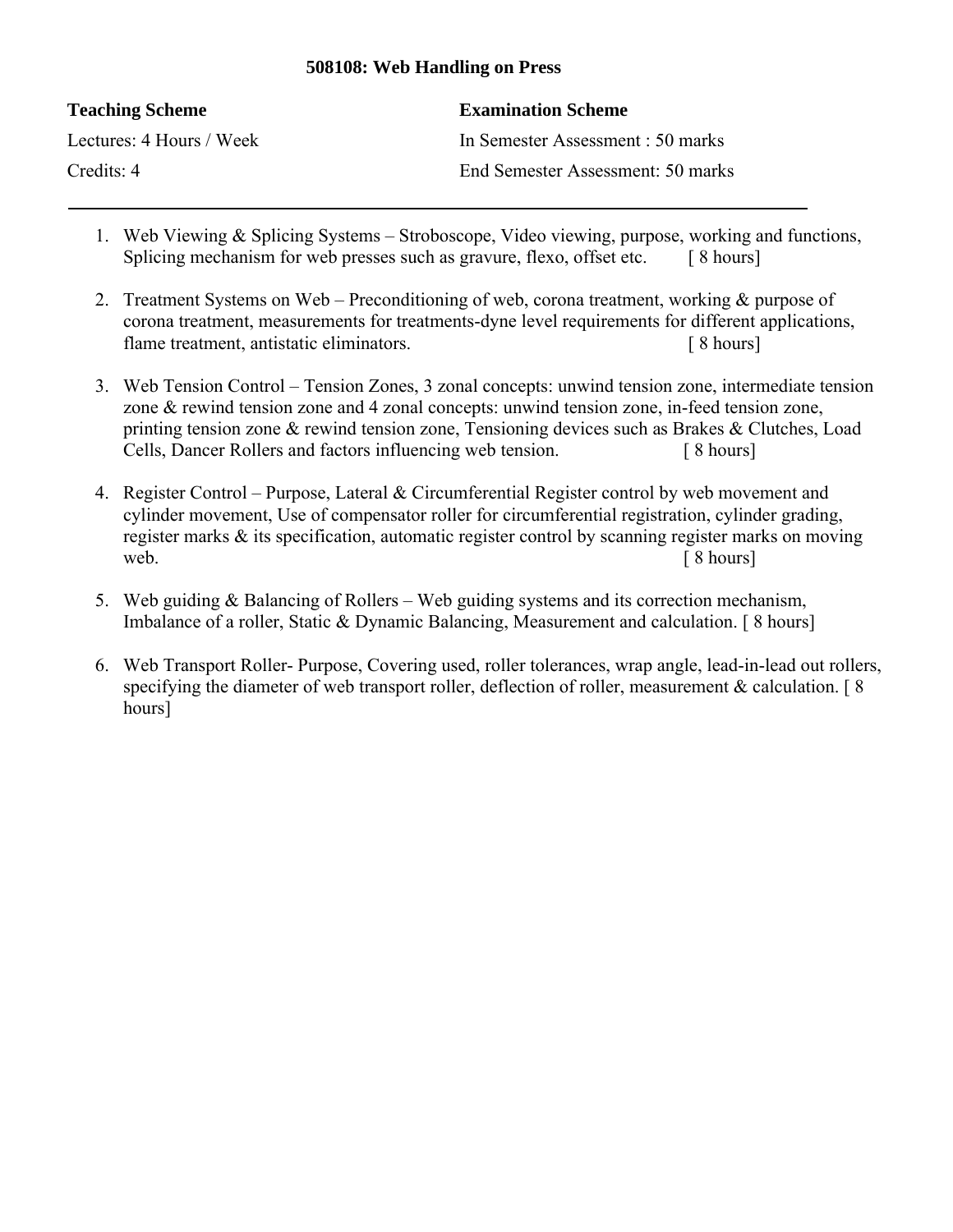1. Introduction to Web Printing by Bob Durrant, Pira Publication, 1993.

2. Gravure Process and Technology, Gravure Education Foundation and Gravure Association of America, 2003.

- 3. Harry B. Smith, Modern Gravure Technology, Pira International, 1994.
- 4. W. R. Durrant, Web Control, Northwood Publication, 1977.
- 5. Tony White, High Quality Flexography, Pira International, 1998.
- 6. Bob Durrant, Development in Web Offset, Pira International, 1993
- 7. Flexography-Principles and Practices, Volume 1-6, FFTA, 5th Edition, 1999.
- 8. Charles Klauss, New Technology and the Size Press, Pira International, 1996.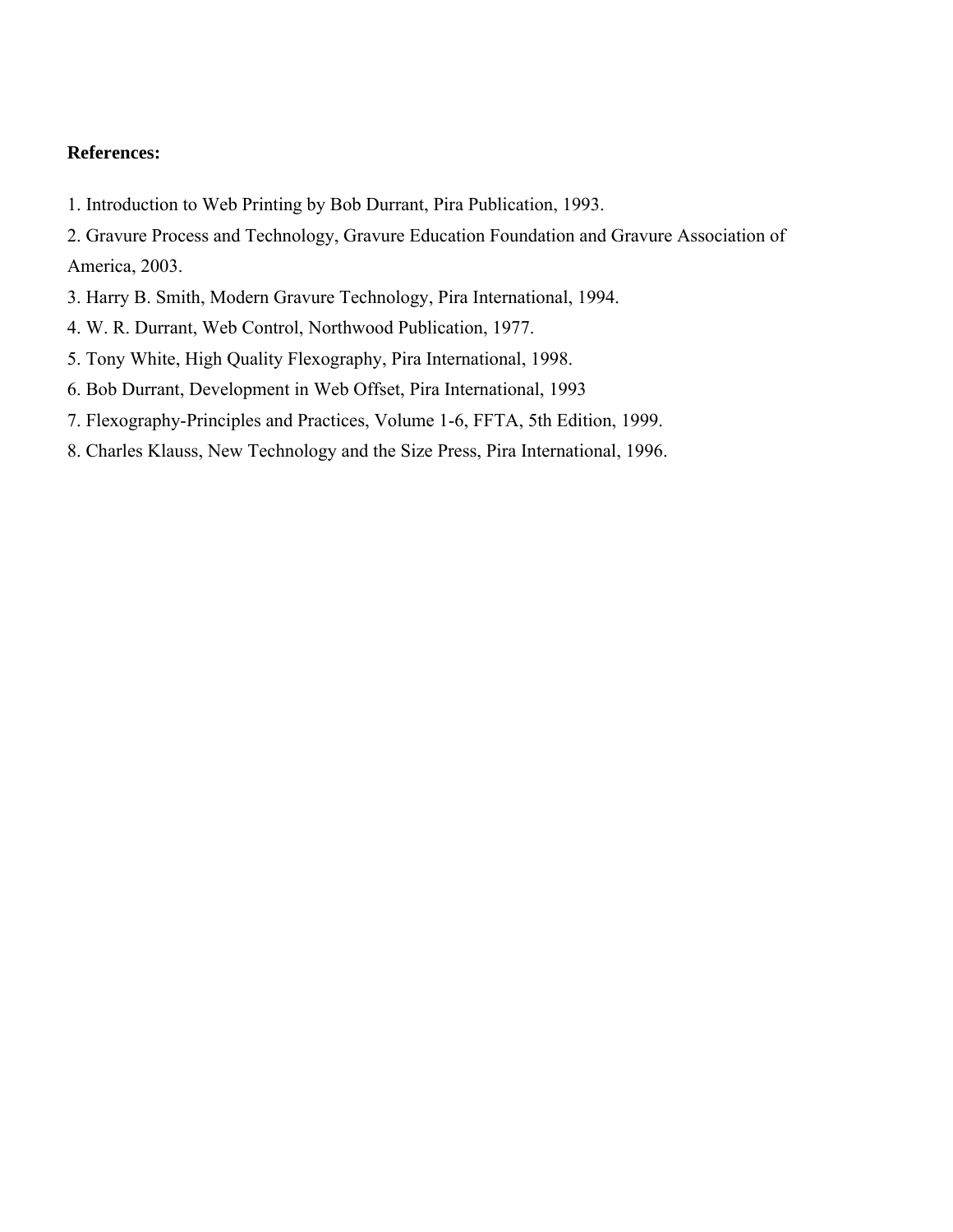## **508109: Substrate and Ink**

| <b>Teaching Scheme</b>   | <b>Examination Scheme</b>         |
|--------------------------|-----------------------------------|
| Lectures: 4 Hours / Week | In Semester Assessment: 50 marks  |
| Credits: 4               | End Semester Assessment: 50 marks |

- 1. Introduction Brief survey of pulping technology and processes of manufacturing paper and various other substrates like flexible packing materials, importance of recycling of substrates, FSC, Green Printing, Different types of paper & plastic substrate used for printing, Polymer Technology, Polymer structure for various application, Environmental issues, Paper sizes in metric & English units, Biodegradable substrate and its characteristics. [8 hours]
- 2. Selection criteria of substrate Paper and Plastic substrates for printing, Quality of paper and plastic substrates, Problems arising in printing processes due to the various defects in paper and plastic substrates. Testing methods such as physical, mechanical, optical and chemical properties of paper and plastic substrates with reference to ASTM  $&$  TAPPI standards required for printing, packing  $&$ computer stationery.  $\begin{bmatrix} 8 \text{ hours} \end{bmatrix}$
- 3. Ink requirements Brief study of various printing techniques with reference to the printing ink quality requirements, raw materials used and technology of printing ink manufacturer for different types of inks, Ink formulation principles and raw material, Different drying mechanisms including UV curing EB curing, Study of formulation composition of litho, flexo, gravure & screen printing inks with reference to the essential properties required. [8 hours]
- 4. Speciality Inks Special types of printing inks such as Metallic inks; Water based inks, ink jet printing inks, electrographic inks, security and special effect printing inks, Thermographic, Scented, Fluorescent, Decorative Product Inks. [8 hours]
- 5. Costing Cost estimation & cost systems study for understanding costing of various printing  $\&$ converting jobs with reference to paper and plastic substrates. [ 8 hours]
- 6. Quality Control & Environment Purpose, Quality control for substrate and ink, BIS and ISO, Total Quality Control, EMS – 14000, Quality control for Paste and Liquid inks. Hygiene Management System, BRC-IOP, HACCP, Food Safety, Environmental study of material waste causing pollution, Pollution prevention methods. Environmental laws for print industry, VOC & its significance in printing inks, Hazardous waste. [ 8 hours]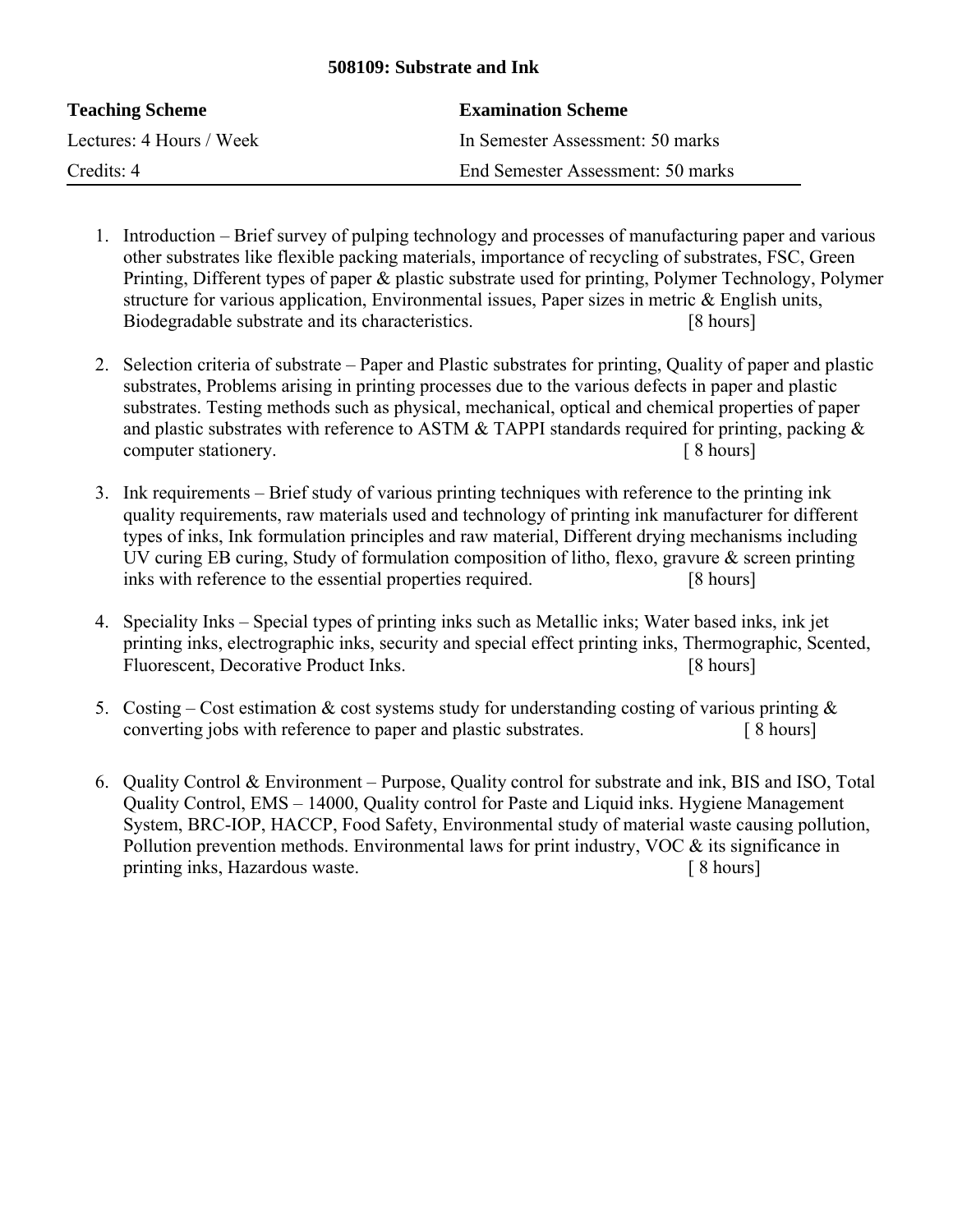1. Christopher J. Bierman, Handbook of Pulping and Paper Making, Academic Press, California, 2<sup>nd</sup> Edition, 1993.

- 2. James P Casey, Pulp and Paper Chemistry and Chemical Technology
- Vol. I to IV, Third Edition, 1960.
- 3. Apps E. A, Printing Ink Technology, Leonard Hill (Books) Ltd. Efen Street, London, 1958.
- 4. Ronald E.; Printing Inks Pira International Ronald E. Todd, Leatherhead, 1996.
- 5. Chris H. Williams; Printing Ink Technology, Pira International, 2001.
- 6. Dr. Nelson R. Eldered, What Printer Should Know About Ink, GATF Press Pittsburgh, 2001.
- 7. Laden P. O, Chemistry & Technology of Water based Inks, Blackie Academic & Professional Imprint of Chapmall Hall, 1st Edition, 1997.
- 8. Reger V. Dickerson, War or Waste, Graphic Communication Association Alexanderia, Virginia.
- 9. Lawrence A. Wilson, What Printer Should Know About Paper, GATF Press Pittsburgh, 1998.
- 10. Bureau of Indian Standards, Manik Bhawan, New Delhi.
- 11. Technical Association for Pulp and Paper Industry, Atlanta, U. S.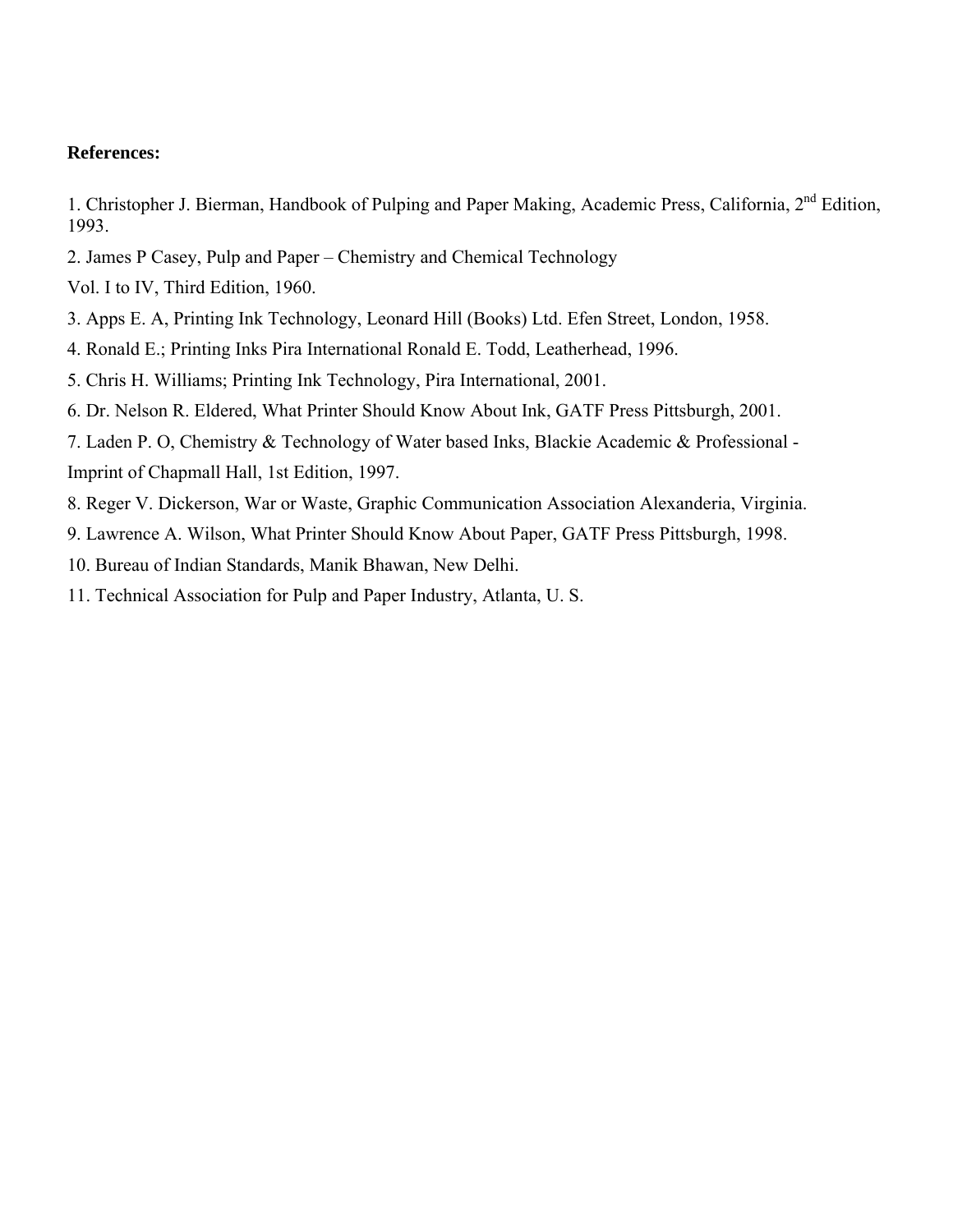## **508110: (ELECTIVE- II)**

| <b>CODE</b> | <b>TEACHING</b><br><b>SCHEME</b> | <b>EXAMINATION SCHEME</b>           |                                             |    |                               |              |                |
|-------------|----------------------------------|-------------------------------------|---------------------------------------------|----|-------------------------------|--------------|----------------|
|             |                                  | Paper                               |                                             |    |                               |              | <b>CREDITS</b> |
| 508110      | Lect/week                        | In<br>semester<br><b>Assessment</b> | End<br><b>Semester</b><br><b>Assessment</b> | TW | Oral /<br><b>Presentation</b> | <b>Total</b> |                |
|             |                                  | 50                                  | 50                                          |    | $\blacksquare$                | <b>100</b>   | 5              |

| Code No.       | <b>Modules of 4 credit</b><br>(Select any one)     | Code No.       | <b>Modules of 1 credit (Select</b><br>any one) |  |
|----------------|----------------------------------------------------|----------------|------------------------------------------------|--|
| 508110 M1(i)   | Digital Printing                                   | 508110 M2(i)   | AI Tools                                       |  |
| 508110 M1(ii)  | Polymer Science                                    | 508110 M2(ii)  | Disaster Management                            |  |
| 508110 M1(iii) | <b>Quality Control Systems</b><br>and Productivity | 508110 M2(iii) | Green Building Design                          |  |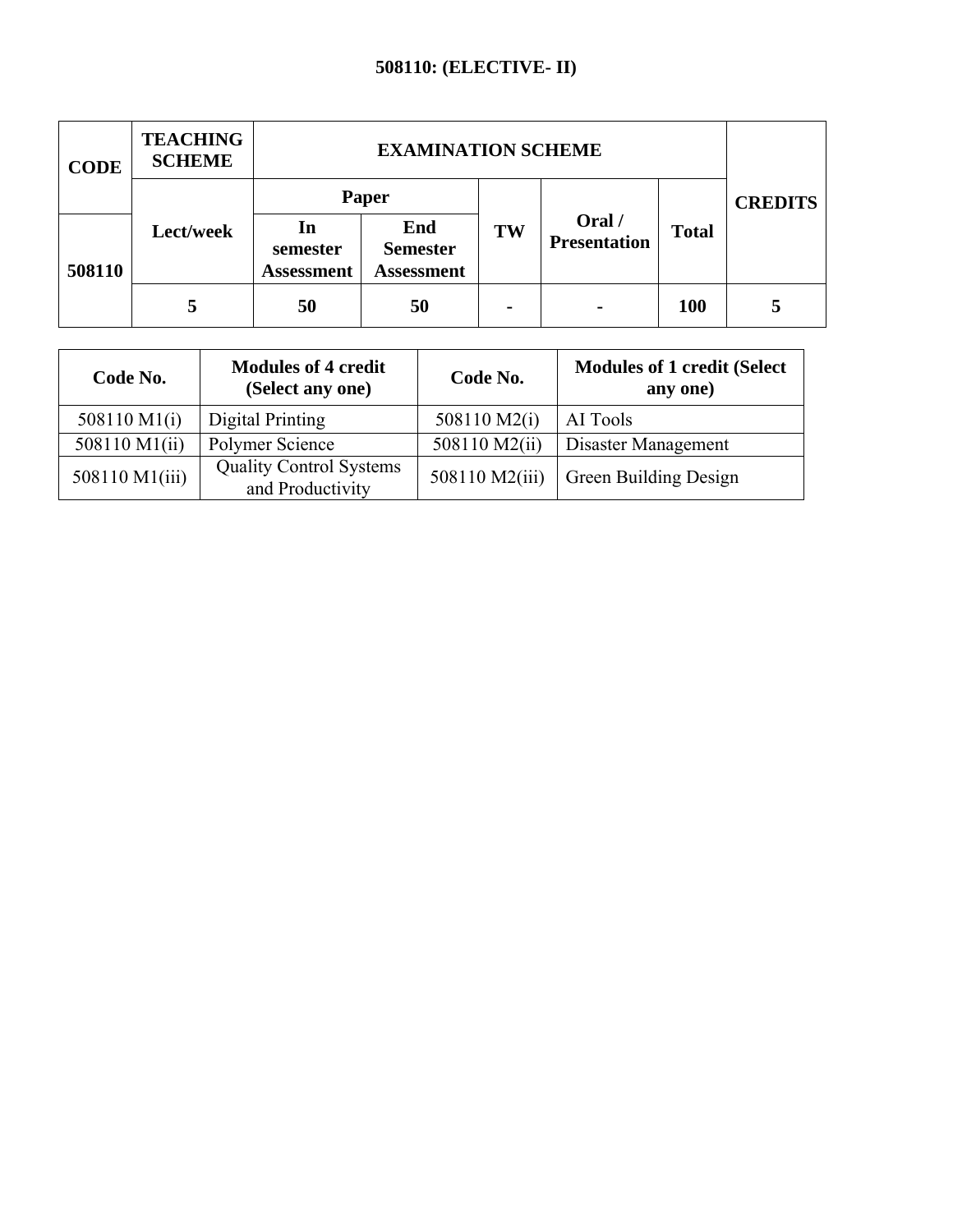## **508110M1(i): Digital Printing**

| <b>Teaching Scheme</b>   | <b>Examination Scheme</b>         |
|--------------------------|-----------------------------------|
| Lectures: 4 Hours / Week | In Semester Assessment: 25 marks  |
| Credits: 4               | End Semester Assessment: 50 marks |

- 1. Digital printing technologies: overview of digital printing, electro photography, ink-jet (thermal, piezoelectric, continuous), thermography, computer-to-plate (CTP), computer-to-press (direct imaging DI) etc. [8 hours]
- 2. Digital Prepress: digital photography, scanners, screening techniques, page description languages-PostScript, PCL, PDF (PDF/X and its flavours), raster image processor (RIP), workflow integration, color management. [8 hours]
- 3. Digital Proofing: technologies used for digital proofing, hard proofing, soft proofing, halftones simulation (dot proofing), remote proofing, preflight, SWOP/GRACoL certification for proofing systems. [8 hours]
- 4. Evaluation of Quality: objective (colorimetric) and subjective (visual) assessment of printing technology (devices), image quality attributes, print quality verification tools, standardization - ISO,SWOP, GRACoL. [8 hours]
- 5. Variety of Applications: customization and direct marketing, Print-on-Demand (POD), variable data printing (VDP), distribute-and-print, remote publishing (Web2Print), wide-format printing, specialty applications (particularly of inkjet) like 3D printing, printing on microscopic items etc. [8 hours]
- 6. Trends in Digital Printing: evolution of technologies, current market share of different technologies, promising developments (e.g. Xerox iGen3, HP Z-series inkjet printers with in-built spectrophotometer etc), future trends, eco-friendliness [8 hours]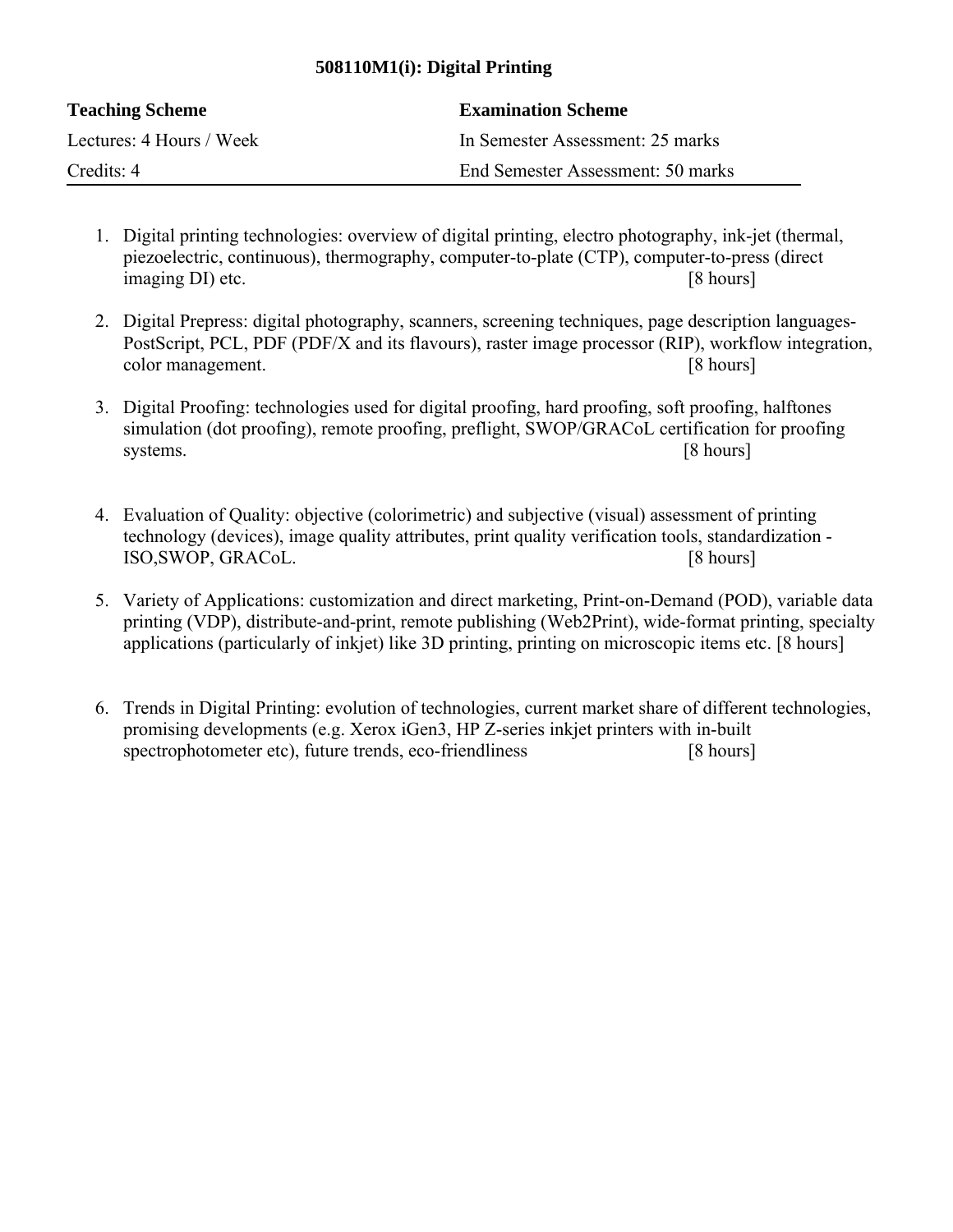- 1. Brett, G, Digital Prepress Technologies, Leatherhead: Pira International, 2001.
- 2. Brett, G, Short-run Digital Colour Printing, Leatherhead: Pira International, 2001.
- 3. H. Kipphan, Handbook of Print Media, ISBN: 3-540-67326-1 Springer-Verlag Berlin Heidelberg, 2001.
- 4. Lake, M., The future of Digital Colour Printing: Key global markets and Forecasts, Leatherhead: Pira International, 2004.
- 5. Martin, G., Non-impact Printing, Leatherhead: Pira International, 1993.
- 6. Smyth, S., Digital Commercial Printing, Leatherhead: Pira International, 2001.
- 7. ABCs of Variable Data Printing, Published by EFI.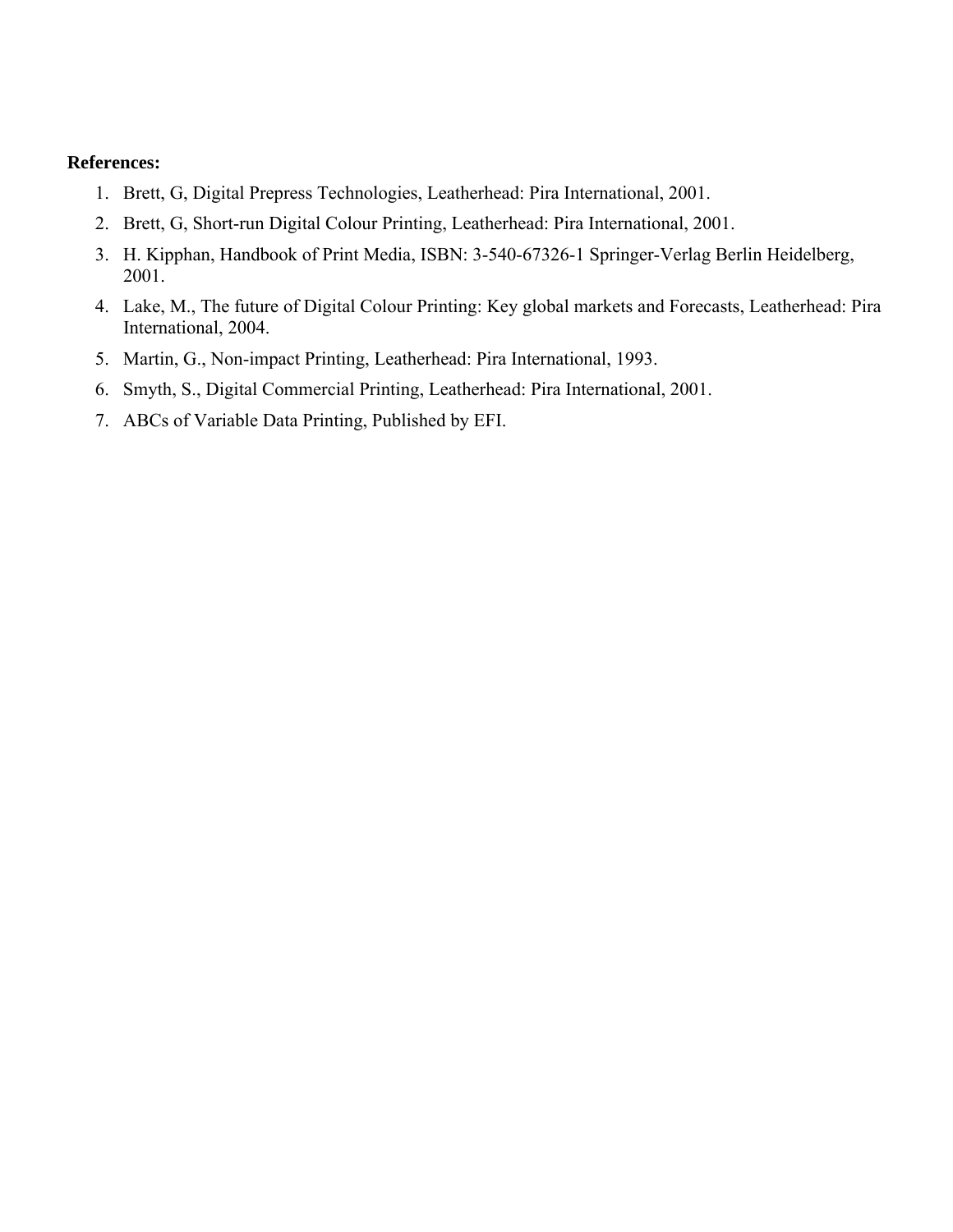## **508110M1(ii): Polymer Science**

| <b>Teaching Scheme</b>   | <b>Examination Scheme</b>                             |
|--------------------------|-------------------------------------------------------|
| Lectures: 4 Hours / Week | In Semester Assessment: 25 marks                      |
| Credits: $4$             | End Semester Assessment: 50 marks<br>Paper: 100 Marks |

- 1) Polymers Definition, source, structure, molecular weight, degree of polymerization, synthesis [8 hours]
- 2) Structural properties isomers, amorphous, crystalline, cross linking, solubility [8 hours]
- 3) Mechanical properties glass transition, temperatures, mechanical properties, surface properties, wvtr, gtr, optical properties [8 hours]
- 4) Measuring techniques and analysis DSC, microscopy, chromatography, optical testing, sample preparations, costs and time involvement, interpretation of different graphs [8 hours]
- 5) Applications practical and theoretical applications based on single or multiple properties of a polymer, all applications in printing industry, nanotechnology, latest research diversity [8 hours]
- 6) Practical aspects Resource availability, biodegradable materials, recyclability, process requirements, associated costs, laws related with polymer manufacturing, environmental factors [8 hours]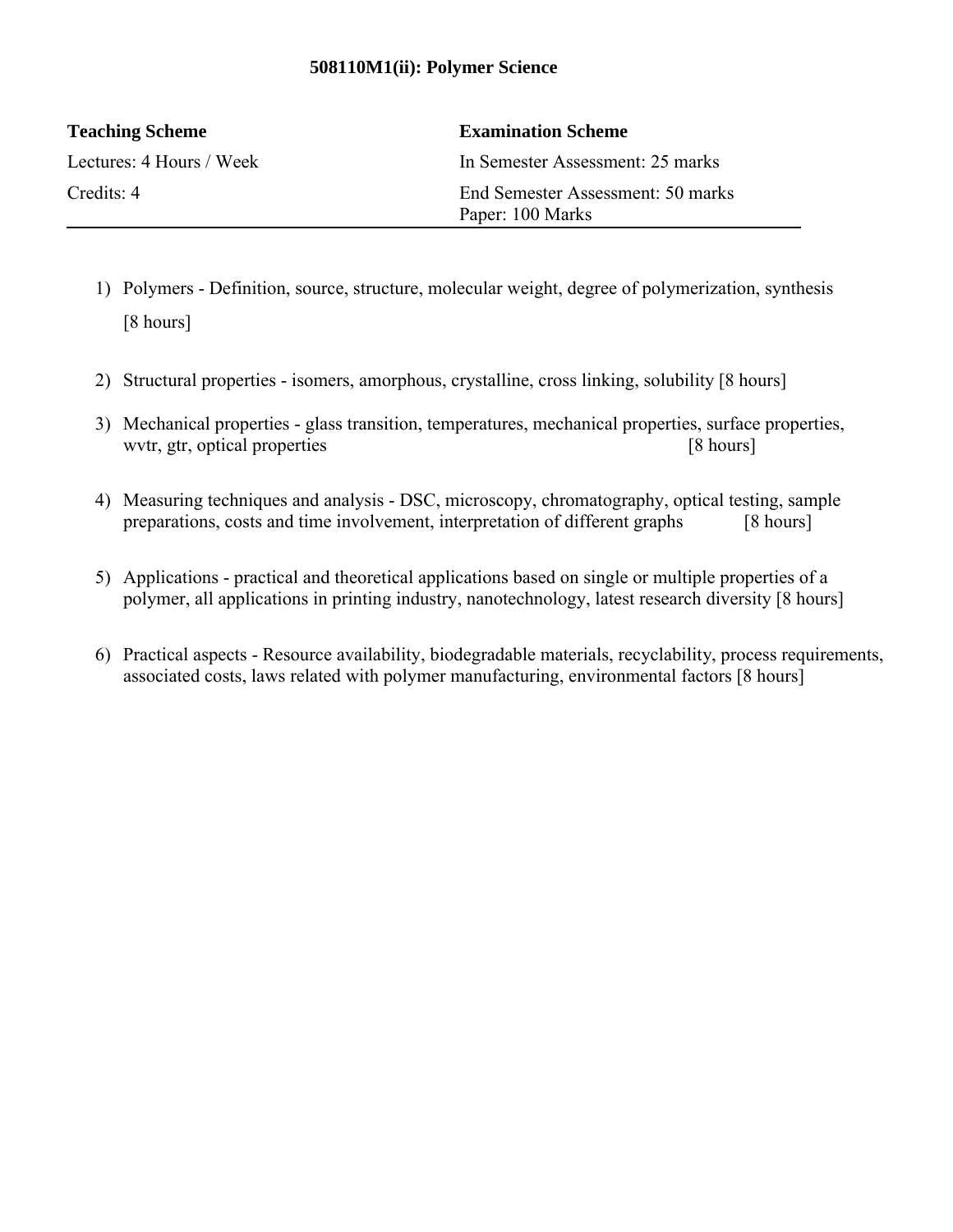- 1. L.H. Sprling, Inroduction To Physical Polymer Science, Published byJohn Wiley & Sons, Inc. (2005)
- 2. Robert O. Ebewele, Polymer science and Technology, CRC Press (2000)
- 3. Fred W. Billmeyer, Textbook of Polymer Science, Wiley India Edition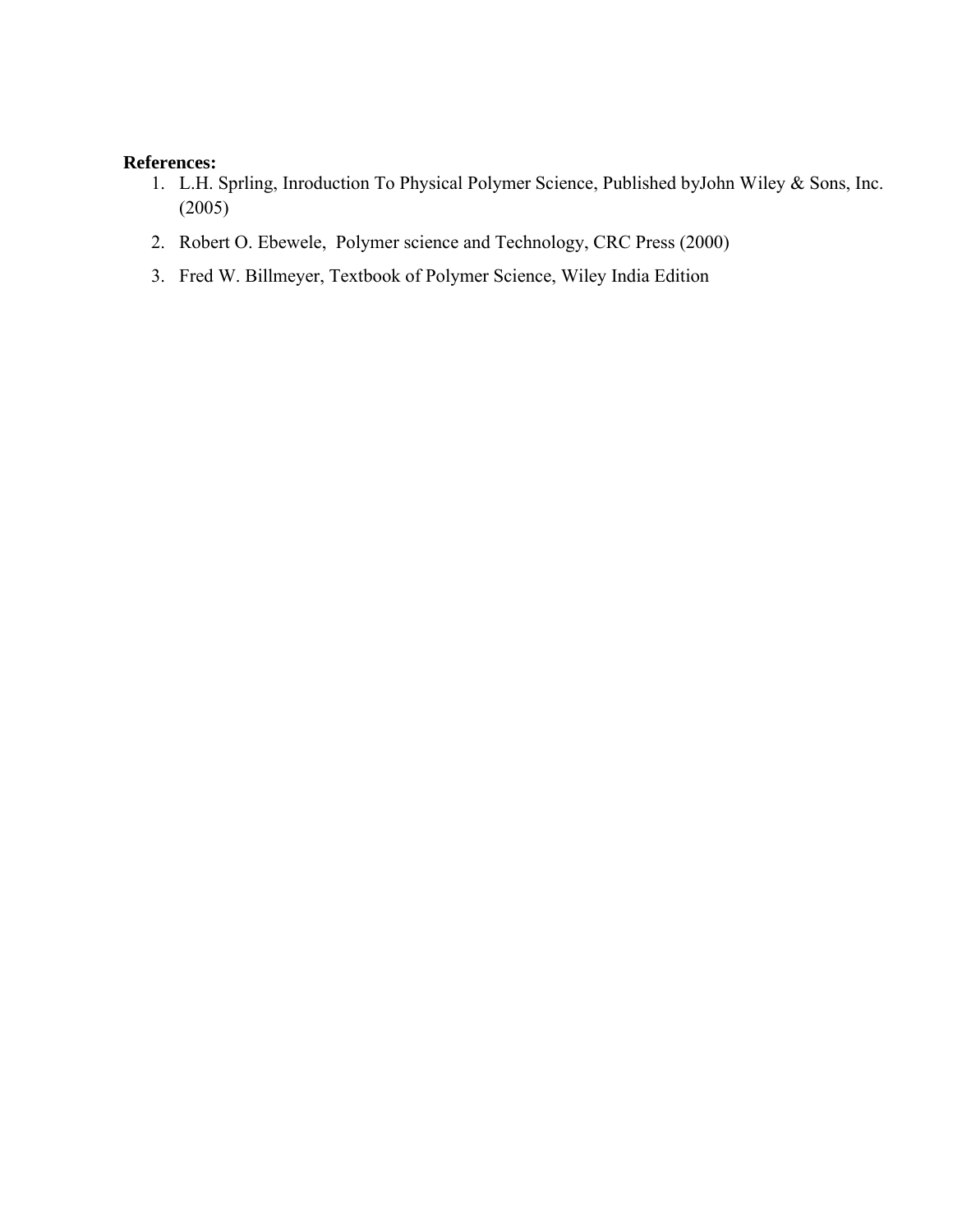## **508110M1(iii): Quality Control Systems and Productivity**

| <b>Teaching Scheme</b>   | <b>Examination Scheme</b>         |
|--------------------------|-----------------------------------|
| Lectures: 4 Hours / Week | In Semester Assessment: 25 marks  |
| Credits: 4               | End Semester Assessment: 50 marks |

- 1) Introduction Understanding Pre-Press, Printing Processes such as Offset, Flexo, Gravure, and Post-Press, Pre-Press requirements for the processes, Process configurations, Process Variables. [8 hours]
- 2) Printing Standards SWOP (Specifications for Web Offset), GRACOL, IFRA, ISO Standards etc,Implementation of standards for Quality Printing, Standardization of Pre-Press & Press, Calibration Process. [8 hours]
- 3) Quality Control in Printing Density, Dot gain, Contrast, Trap, Color deviation, Color Variation,Quality control aids in Printing, Automatic Viscosity controller, Auto registration marks, Trakatron Line, Color Spaces, Gamuts, CIE LAB [8 hours]
- 4) Quality Management Quality challenges, Fundamental concepts of Quality, Quality Cost, Specification of Quality, Quality Assurance, Concepts of Six Sigma & its implementation in Printing Industry. [8 hours]
- 5) Statistical Print Process Control Process, Variations, Types of Variation, implementation of SPC, Control Charts and its types, Use of Control charts for print application, Control charts for variables, Control charts for attributes **Exercise 2.1** and 2.8 hours]
- 6) Process Analysis Understanding Process Capability, Capability indices, Process Performance  $\&$ indices, Corrective actions, Parametric and Non-parametric, Analysis of Variance concepts [8 hours]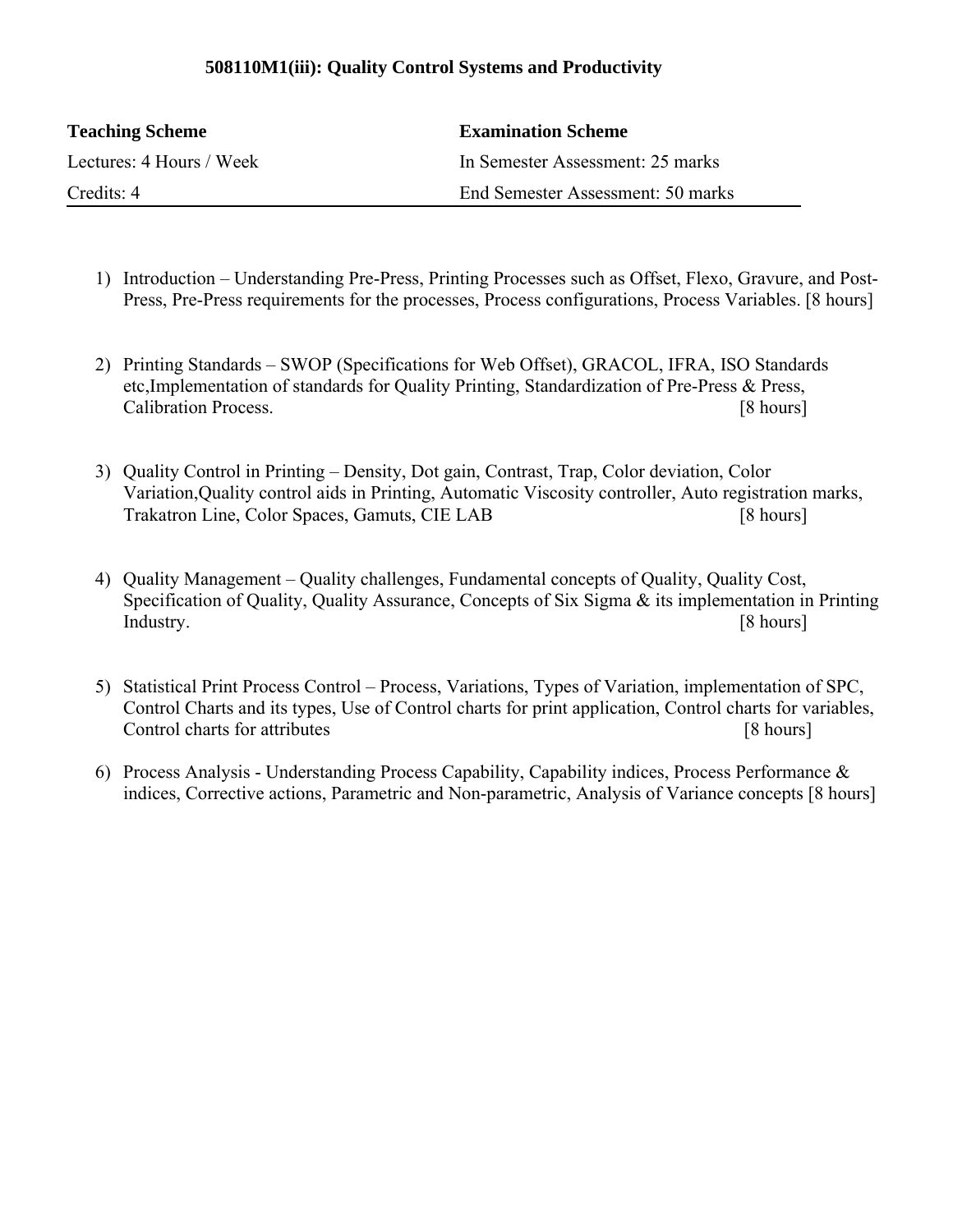- 1. Ken Holmes, Implementing ISO 9000, PIRA International, 1995.
- 2. Ken Holmes, Total Quality Management, PIRA International, 1992.
- 3. Gravure Process and Technology, Gravure Education Foundation and Gravure Association of America, 2003.

4. SWOP Publication.

- 5. Harry B. Smith, Modern Gravure Technology, Pira International, 1994.
- 6. Flexography-Principles and Practices, Volume 1-6, FFTA, 5th Edition, 1999.

7. Tony White, High Quality Flexography, Pira International, 1998.

8. Miles Southworth, Donna Southworth, Quality & Productivity in Graphic Arts, Graphic Arts Pub. Co, 1989.

9. J. Juran, Handbook of Quality Control, Tata Mc Graw Hill Publication, 5th Edition, 1951.

10. Douglas H. W. Allan, Statistical Quality Control: An Introduction for Management, Reinhold Pub. Corp, 1959.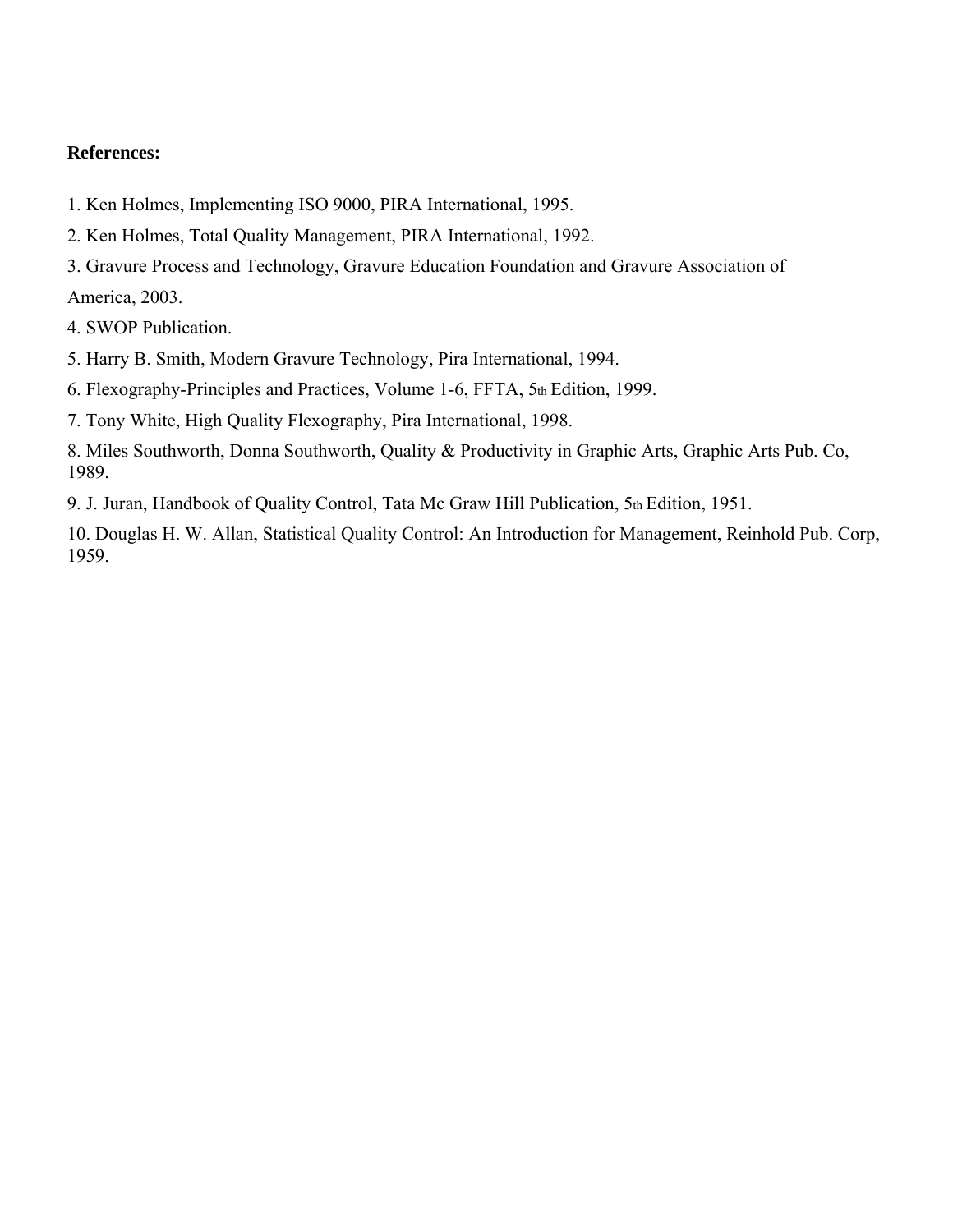## **508110M2(i): ARTIFICIAL INTELLIGENT TOOLS**

 $C$ redit  $\cdot$  1

## **Unit 1: Fuzzy Logic System**

Introduction to crisp sets and fuzzy sets, basic fuzzy set operation and approximate reasoning. Introduction to fuzzy logic modeling and control. Fuzzification, inferencing and defuzzification. Fuzzy knowledge and rule bases. Fuzzy modeling and control schemes for nonlinear systems. Self-organizing fuzzy logic control. Case studies and assignment based on applications of fuzzy logic.

## **Unit 2 : Genetic Algorithm**

Basic concept of Genetic algorithm and detail algorithmic steps, adjustment of free parameters. Concept on some other search techniques like tabu search and and-colony search techniques for solving optimization problems. GA application to power system optimization problem, Case studies: based on use of GA for optimization. [ 7Hrs ]

#### **Text Books:**

- 1) M. Ganesh "Introduction to Fuzzy Sets and Fuzzy Logic", Prentice Hall, India.
- 2) Zimmerman H.J. "Fuzzy set theory-and its Applications"-Kluwer Academic Publishers, 1994.

## **Reference Books:**

1) KOSKO B. "Neural Networks And Fuzzy Systems", Prentice-Hall of India Pvt. Ltd., 1994.

2) KLIR G.J. & FOLGER T.A. "Fuzzy sets, uncertainty and Information", Prentice-Hall of India Pvt. Ltd., 1993.

3) Driankov, Hellendroon, "Introduction to Fuzzy Control", Narosa Publishers.

**Teaching Scheme Examination Scheme**

Lectures: 1 Hr/Week In-Semester Examination: 25 Marks

[ 7Hrs]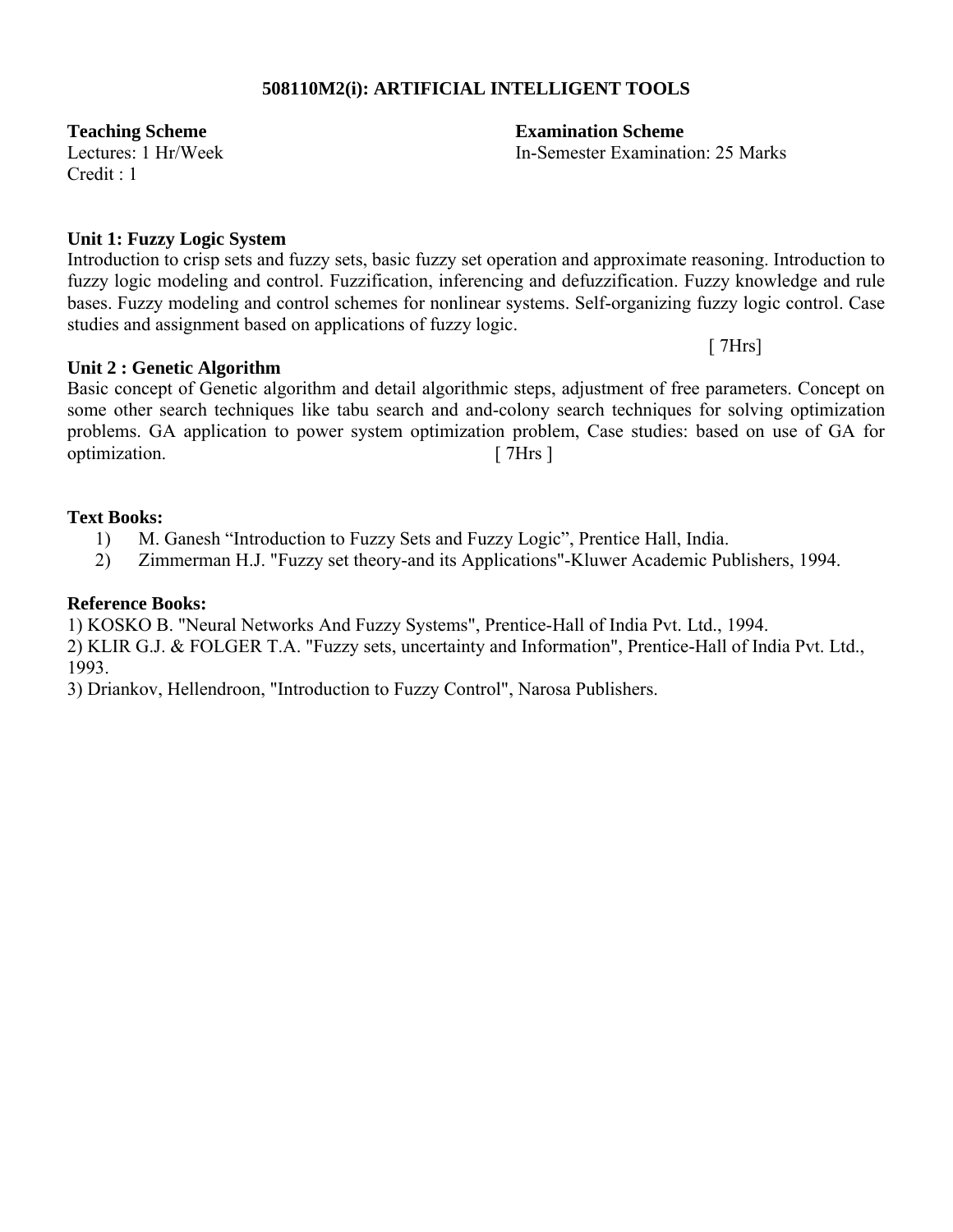## **508110M2(ii): DISASTER MANAGEMENT**

Credit: 1

## **Teaching Scheme Examination Scheme**

Lectures: 1 Hr/Week In-Semester Examination : 25 Marks

## **Unit 1 Disaster, Hazards and Vulnerability**

Concept of disaster, different approaches, concept of risk, levels of disasters Disaster phenomena and events, Natural and man-made hazards; response time, frequency and forewarning levels of different hazards, Characteristics and damage potential of natural hazards; hazard assessment , dimensions of vulnerability factors; vulnerability assessment, Vulnerability and disaster risk, Vulnerabilities to flood and earthquake hazards. [7 Hrs]

## **Unit 2 Disaster management mechanism and Planning**

Concepts of risk management and crisis management, Disaster management cycle Response and Recovery , Development, Prevention, Mitigation and Preparedness Planning for relief , Strategies for disaster management planning , Steps for formulating a disaster risk reduction plan, Disaster management Act and Policy in India, Organizational structure for disaster management in India, Preparation of state and district disaster management plans. [7Hrs]

## **Students shall submit a detailed case study report on any disaster, prevention and preparedness.**

## **Text books:**

1. Alexander, D. Natural Disasters, ULC press Ltd, London, 1993.

2. Carter. W. N., Disaster Management: A Disaster Management Handbook, Asian Development Bank, Bangkok, 1991.

3. Chakrabarty U. K., Industrial Disaster Management and Emergency Response, Asian Books Pvt. Ltd., New Delhi 2007.

4. Disaster Management, Lotus Publications Pvt. Ltd.

## **Reference Books:**

- 1. Manual on Natural Disaster Management in India, NCDM, New Delhi, 2001.
- 2. Disaster Management in India, Ministry of Home Affairs, Government of India, New Delhi, 2011.
- 3. National Policy on Disaster Management, NDMA, New Delhi, 2009.
- 4. Disaster Management Act. (2005), Ministry of Home Affairs, Government of India, New Delhi, 2005.

5. http://nidm.gov.in/ - National Institute of Disaster Management (NIDM) (Ministry of Home Affairs, Govt. of India) website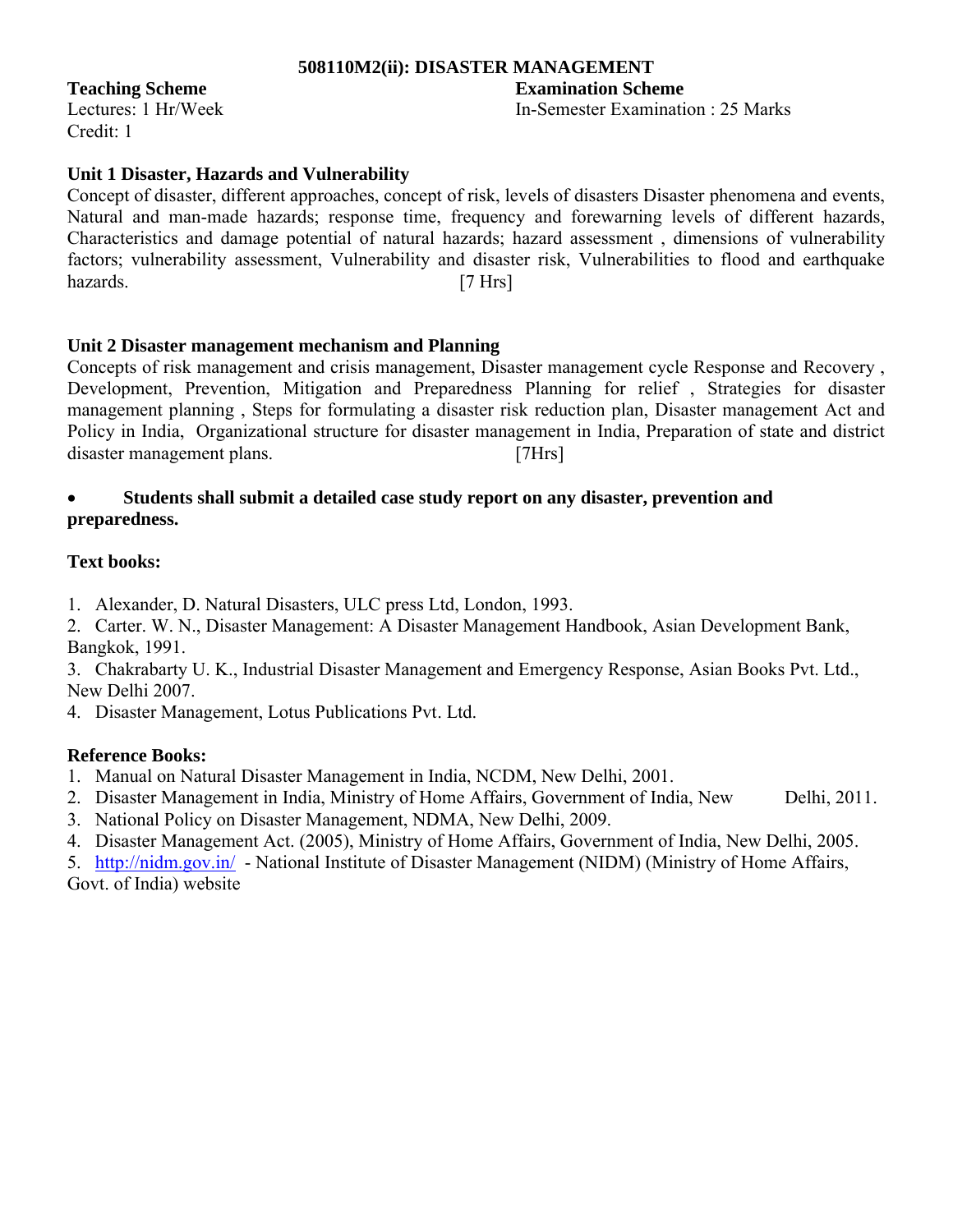## **508110M2(iii)GREEN BUILDING DESIGN**

Credit : 1

## **Teaching Scheme Examination Scheme**

Lectures: 1 Hr/Week In-Semester Examination : 25 Marks

## **Unit1 : Sustainability and Building design**

Sustainability, objectives of sustainable development, Sustainable aspects of habitat design, sustainable buildings, principles, approaches and characteristics, climate data, climate parameters and zones, comparative analysis of various climatic zones, site planning recommended check list for identifying site characteristics, site development and layout. Efficient water management and waste water treatment, solid waste management. [7 Hrs]

## **Unit 2 : Energy efficiency :**

Solar passive techniques in building design to minimize load on conventional system i.e. heating, cooling, ventilation and lighting. Designing Energy efficient lighting and HVAC systems. Use of renewable energy system to meet part of building load. Green building certification. Overview various green building in India. Policy and regulatory mechanism. [7 Hrs]

## **Text Book :**

Seven wonders of Green Building Technology- Karen Sirvaitis, Twenty first century books.

## **References :**

1. Sustainable Building Design Manual, Volume 2, TERI, New Delhi

2. Energy Efficient Buildings in India, TERI, New Delhi

3. Sustainable Building Design Manual, Volume 1 TERI, New Delhi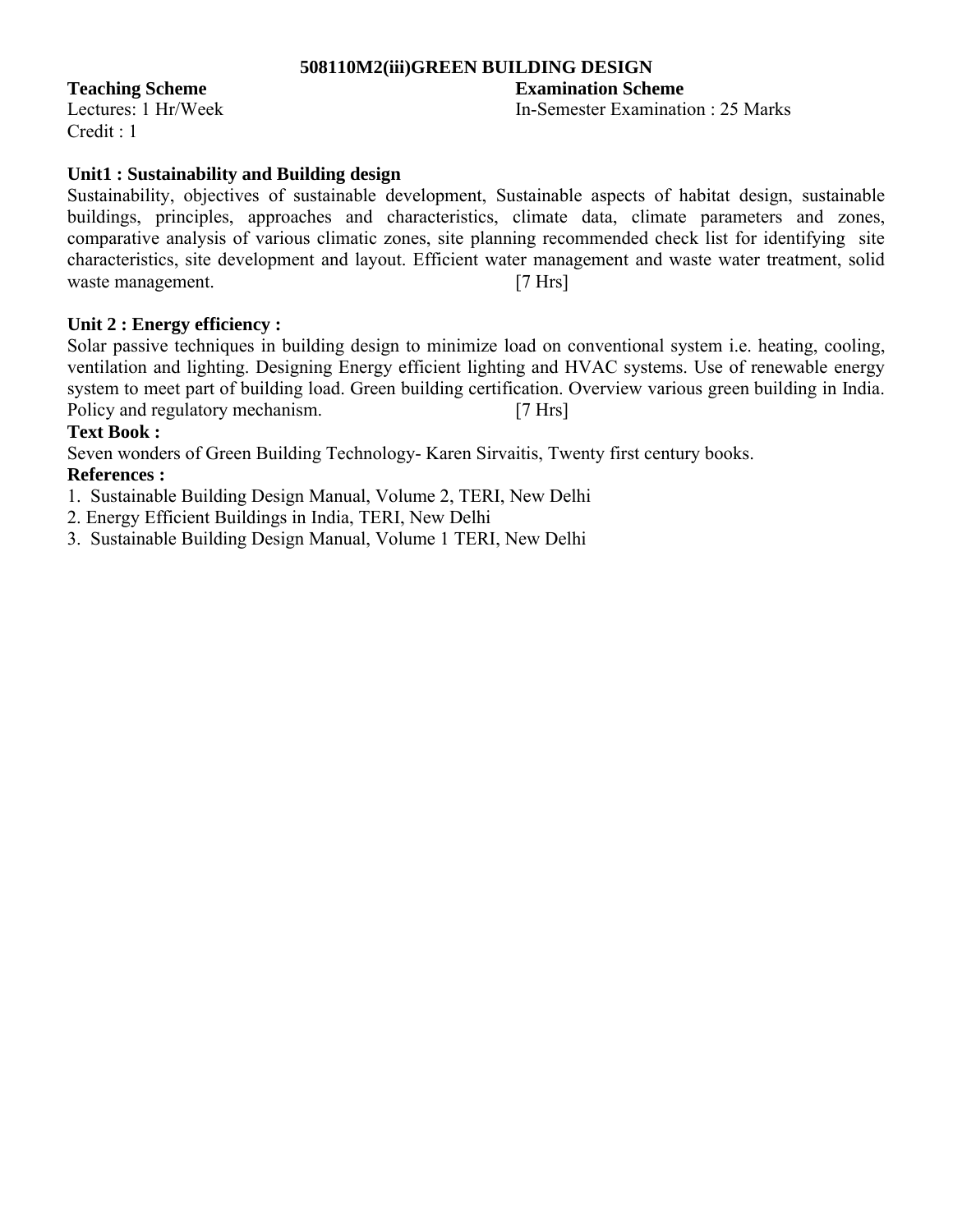## **508111: Lab Practice II**

| <b>Teaching Scheme</b>   | <b>Examination Scheme</b>   |
|--------------------------|-----------------------------|
| Lectures: 4 Hours / Week | $TW \cdot 50$ marks         |
| Credits: 4               | Oral/Presentation: 50 marks |

A minimum of eight experiments should be performed under Lab Practice – II.

## List of Experiments

- 1. Profile making for hexachrome, pantone and customized spot colors
- 2. Rebuild a new profile by replacing few spot colors by their nearest color in existing ICC profile.
- 3. Multicolor separations and ICC soft proofing.
- 4. Comparison of ICC soft proofing and hard proofing.
- 5. Create a Device link for direct connection between source and destination imaging devices.
- 6. Calibration of inkjet printer
- 7. Dot structure analysis of image
- 8. DOE, ANOVA and regression analysis.
- 9. Capability analysis and performance of process
- 10. Effect of shore hardness on printability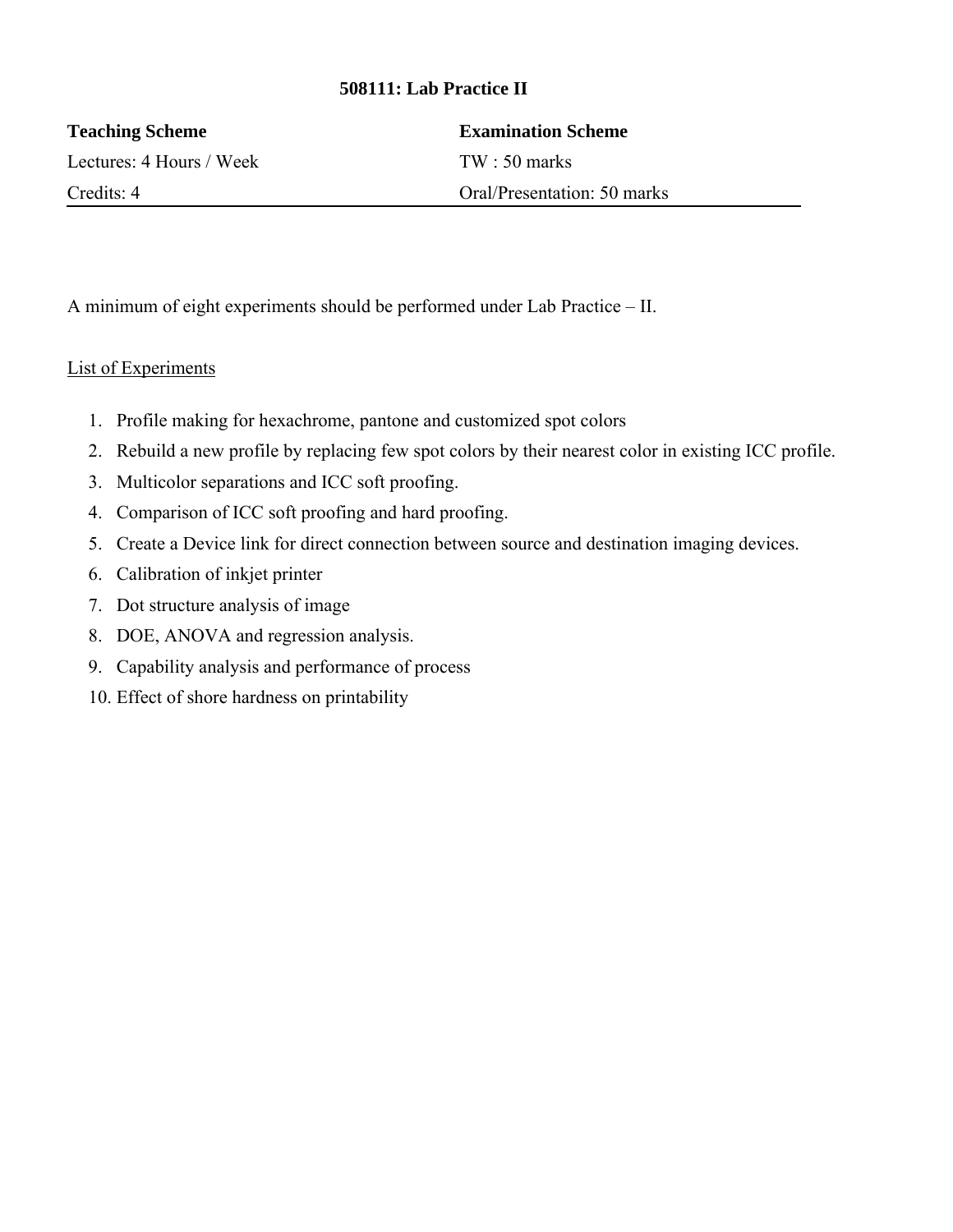**Teaching Scheme**<br>
4 Hrs / week<br> **Term work:** 50 Marks Term work: 50 Marks Credits: 04 Oral/ Presentation: 50Marks

Seminar I : Shall be on state of the art topic of student's own choice approved by an authority. The student shall submit the duly certified seminar report in standard format, for satisfactory completion of the work by the concerned Guide and head of the department/institute.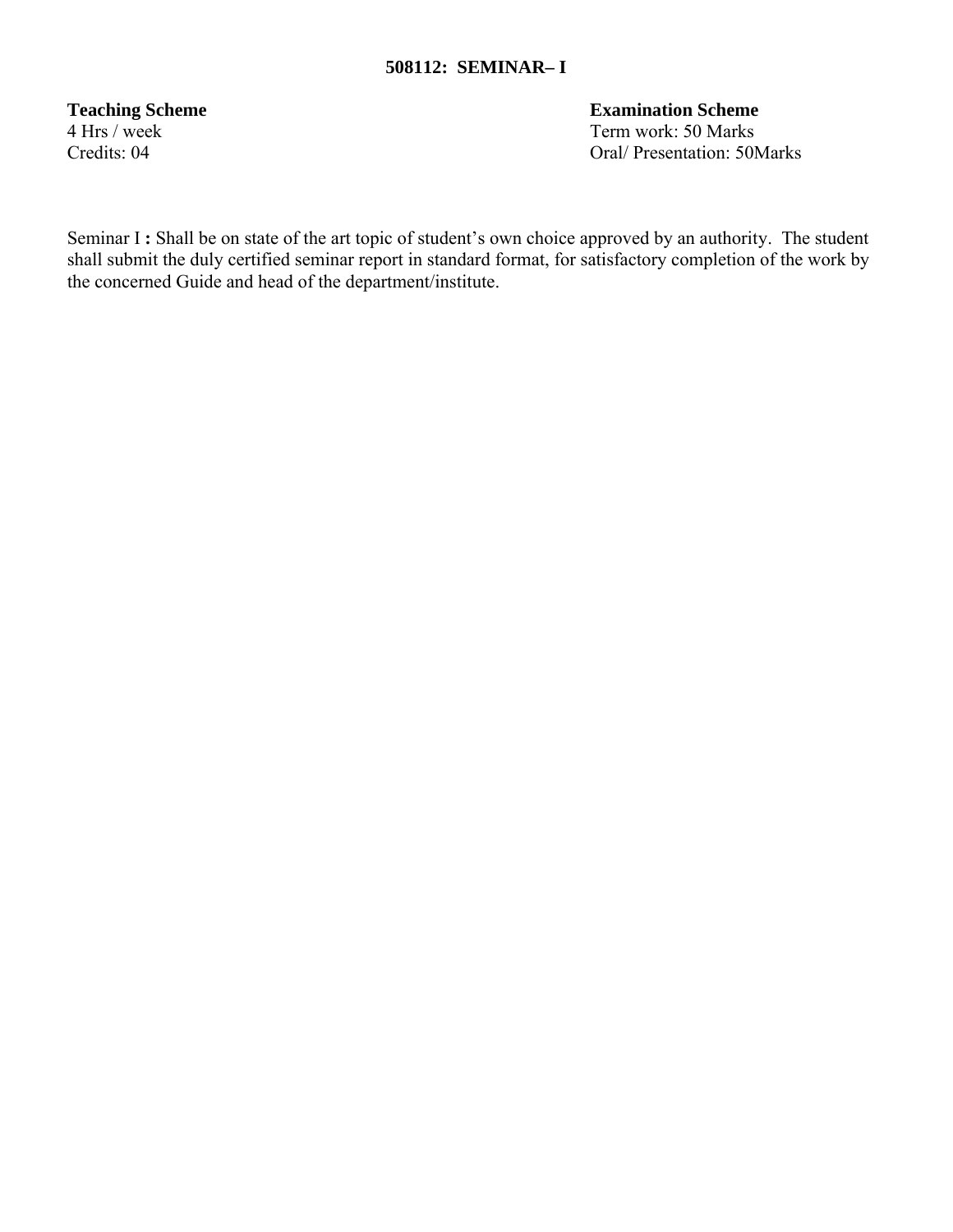## **608101: Printed Electronics and RFID**

| <b>Teaching Scheme</b>   | <b>Examination Scheme</b>         |
|--------------------------|-----------------------------------|
| Lectures: 4 Hours / Week | In Semester Assessment: 50 marks  |
| Credits: 4               | End Semester Assessment: 50 marks |

- 1. Introduction to Printed Electronics Background, Stretchable Electronics, Foldable Electronics, Rollable electronics, Edible electronics, Wearable and Portable electronics, Electronic Packaging, Interactive Paper [8 hours]
- 2. Traditional Electronics Manufacturing Methods, Use of Printing methods Offset, Screen, Gravure, Flexography, Inkjet Printing, Electrostatic Printing, Standards for Printed Electronics [8 hours]
- 3. Substrates for Printed Electronics Use of Paper and Polymer substrates for low cost electronics, Properties required for use in printed electronics. [8 hours]
- 4. Inks for Printed Electronics Conductive, Semi conductive, Dielectric, Ferrite layers for building electronic structures, materials used for manufacturing different functional inks needed for printed electronics. Properties of functional inks. [8 hours]
- *5.* RFID Printing UPC Bar Codes, Why RFID Will Replace UPC?, RFID Tag Construction RFID Infrastructure The Economic Benefits, Active and Passive RFID Tags, RFID Tag Frequencies RFID, Tag Communication ,RFID Smart Cards, Electronic Article Surveillance (EAS), Identifying and Tagging Everything[8 hours]
- 6. Other Applications of Printed/Organic Electronics Flexible Displays, Signage's, Power, Photovoltaic and Batteries, Lighting, Memory and Logic, Healthcare management etc. [8 hours]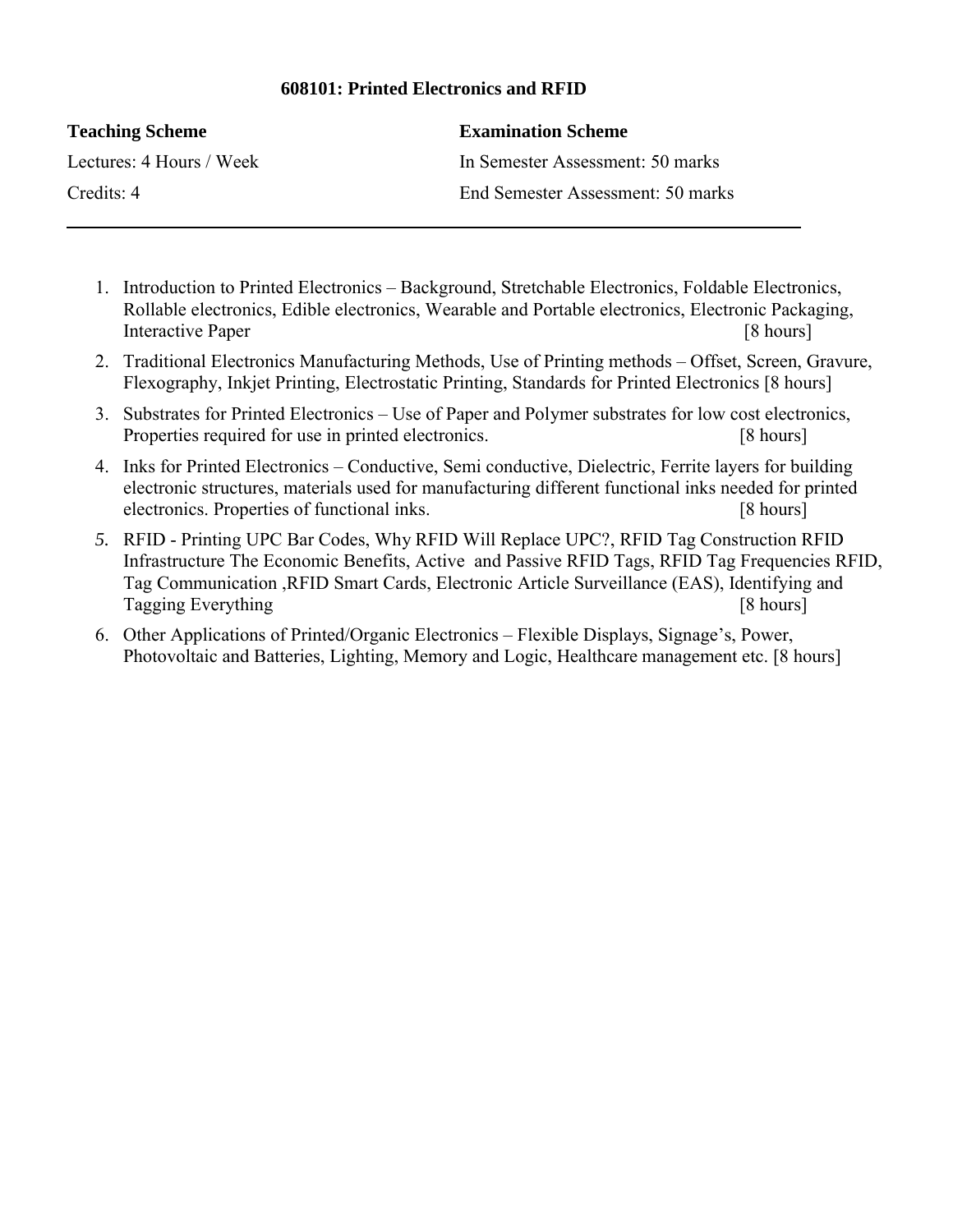- 1. "Printed Electronicsand the AutomaticIdentification of Objects"-An Investigation of the Emerging and DevelopingTechnologies Related to the Generation BeyondPrint-on-Paper *,* Michael L. Kleper, Paul and Louise Miller Distinguished Professor, School of Print Media, Rochester Institute of Technology
- 2. Flexible and Printed Electronics for Displays and Image Sensors Jurgen Daniel A.C. Arias, W. Wong, S.E. Ready, T. Ng, B. Krusor, R. Lujan, R.A. Apte, J.P. Lu, M.L. Chabinyc, R.A. Street Palo Alto Research Center Palo Alto, CA
- 3. IDTechEx Publications
- 4. ObservatoryNANO, ICT Sector Focus Report on Printed Electronics, April 2010
- 5. Introduction to Printed Electronics and Intelligence**,** Dr. Jukka Hast VTT Technical Research Centre of Finland( 2012)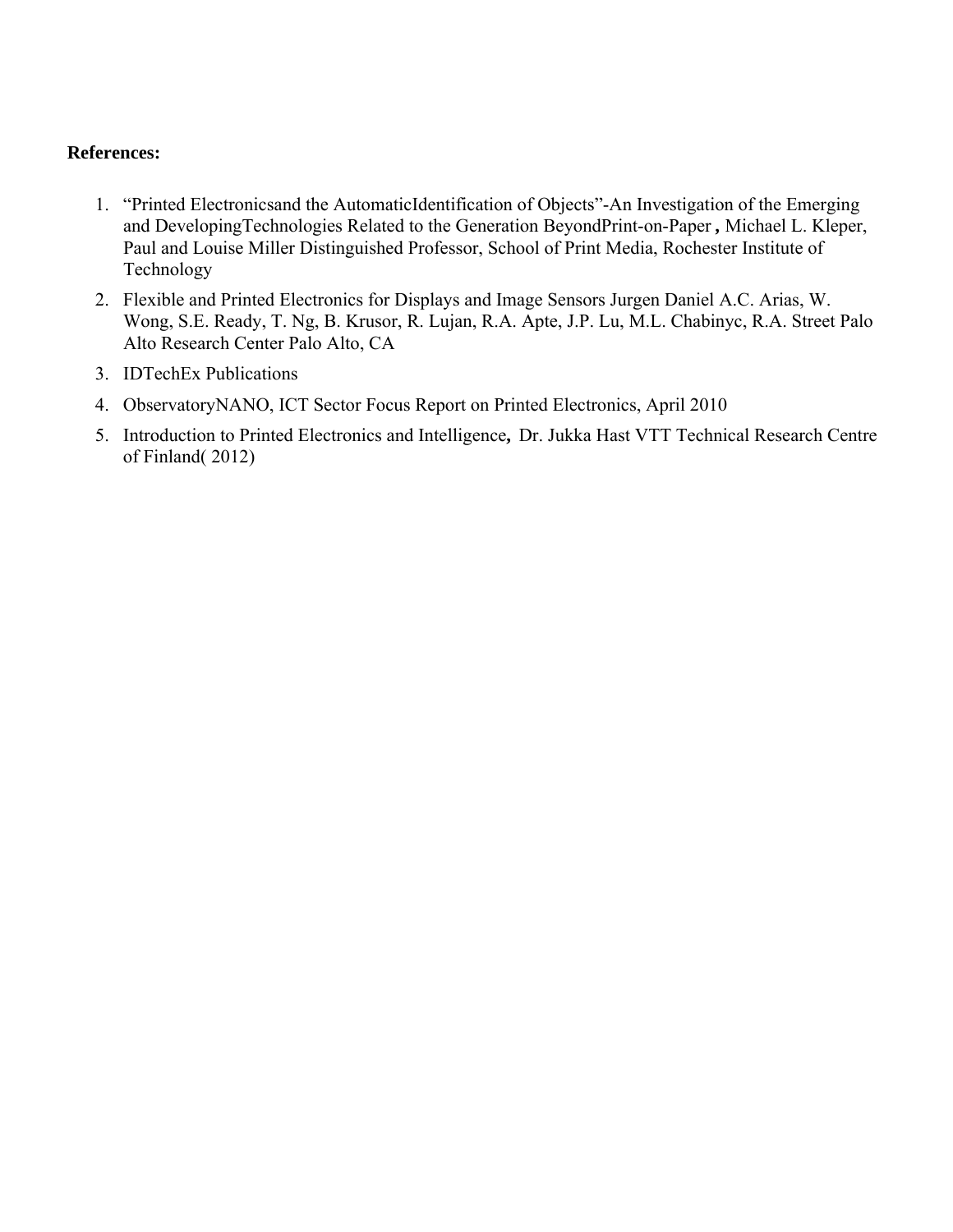| <b>Teaching Scheme</b>   | <b>Examination Scheme</b>         |
|--------------------------|-----------------------------------|
| Lectures: 4 Hours / Week | In Semester Assessment: 50 marks  |
| Credits: 4               | End Semester Assessment: 50 marks |

## **608102: Advances in Converting and Packaging**

- 1. Introduction Principles, Modern developments in converting style, online integrated machines using CIP3, CIP4, inline printing & converting machines for various applications such as die-cutting, punching, labels, Holograms & its importance in Packaging. [8 hours]
- 2. Finishing technique Advancement in loose leaf and adhesive binding, stationery and publication binding, integrated machines for finishing and packaging, Embossing, Coatings and Varnishing. [8 hours]
- 3. Converting Technique Adhesives for converting and packaging, Lamination techniques such as Dry lamination, Wet lamination, Thermal, Hot-Melt, Extrusion, Solvent-less lamination and its benefits over solvent based lamination, Faults in Lamination & its Remedies, Surface treatments such as Corona, Flame & its importance in Printing and Packaging. [8 hours]
- 4. Converting Processes Extrusion process, Co- extrusion techniques, Shrink and Stretch Wrapping, Advantages of wrapping technique, Computer aided Design for package [8 hours]
- 5. Various forms of pouches Stand-up Pouches, Bag in Box for solid and liquid, Packages for food products, Microwave packaging, PET bottles for food packaging. [8 hours]
- 6. Selection criteria for packaging Developments in barrier technology, Retort Packaging, Aseptic Packaging, Aseptic techniques, Benefits of Aseptic Packaging, Applications, Automatic pouching machines. [8 hours]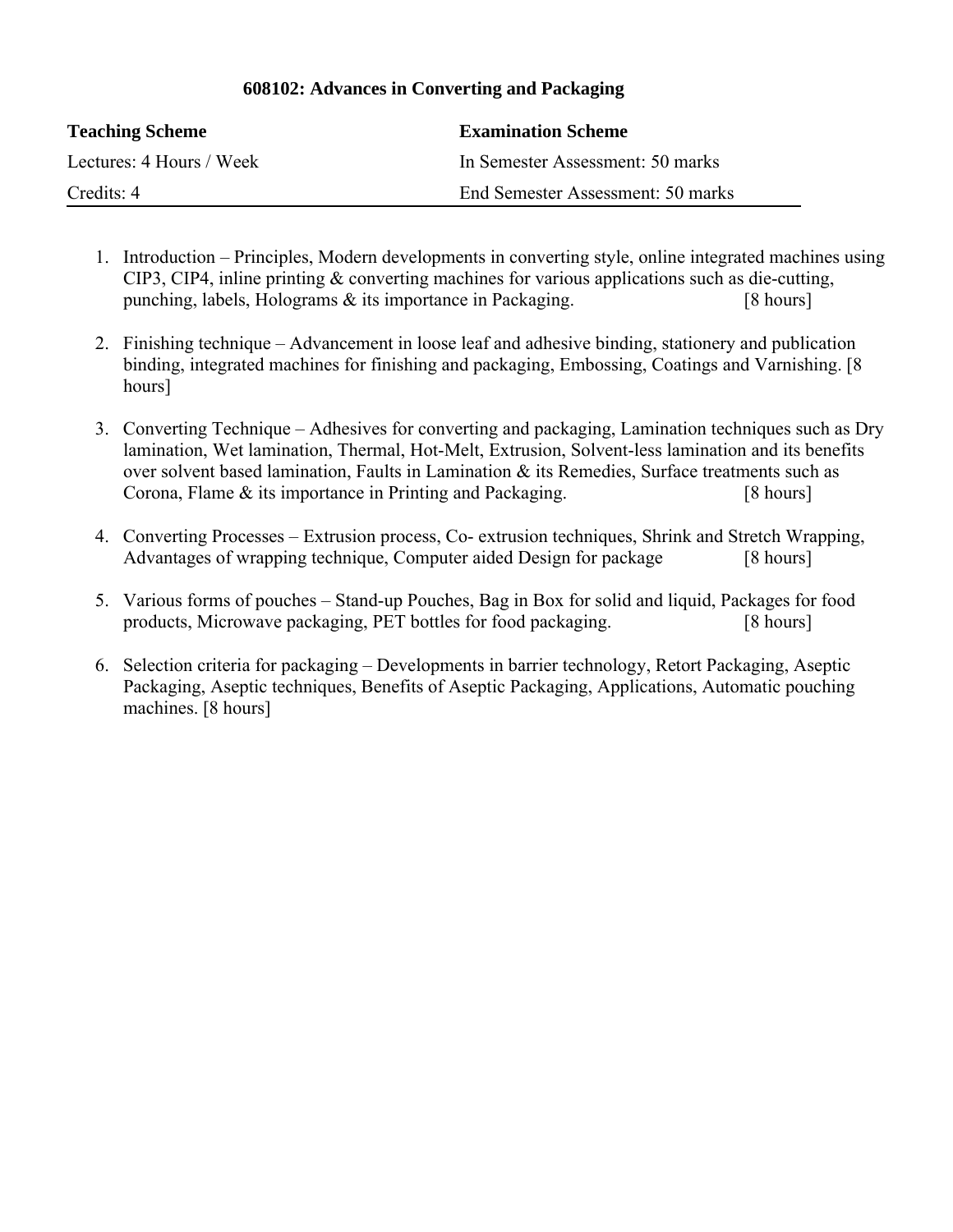- 1. T. J. Tedesces, Binding, Finishing and mailing, The final Word, GATF Publication, 1999
- 2. Ralph Lyman, Binding and Finishing, GATF Publication, 1999.
- 3. John Birkanshaw, Finishing for Customer, PIRA International, 1995.
- 4. Dale Diu, Binder Technology, PIRA International, 2nd Edition, 1986.
- 5. Modified Atmosphere Food Packaging by Aaron Brody, PIRA Publication.

6. Aaron L. Brody, Kenneth S. Marsh, Encyclopedia of Packaging Technology, A Wiley-Interscience Publication, 2nd Edition, 1997.

7. Frank Albert Paine, Heather R. Paine, Handbook of Food Packaging, Institute of Packaging, 2nd Edition, 1992.

- 8. A. S. Athayle, Plastics in Packaging, Tata McGrawHill Publication, 1992.
- 9. M. Mahadevian, R. V. Gowramma, Food Packaging Materials, Tata Mc Graw Hill Publication, 1996.
- 10. Stanley Sachavow and Robert Schiffmann, Microwave Packaging, PIRA International, 1992.
- 11. David Shires, Developments in Barrier Technology, PIRA International, 1993.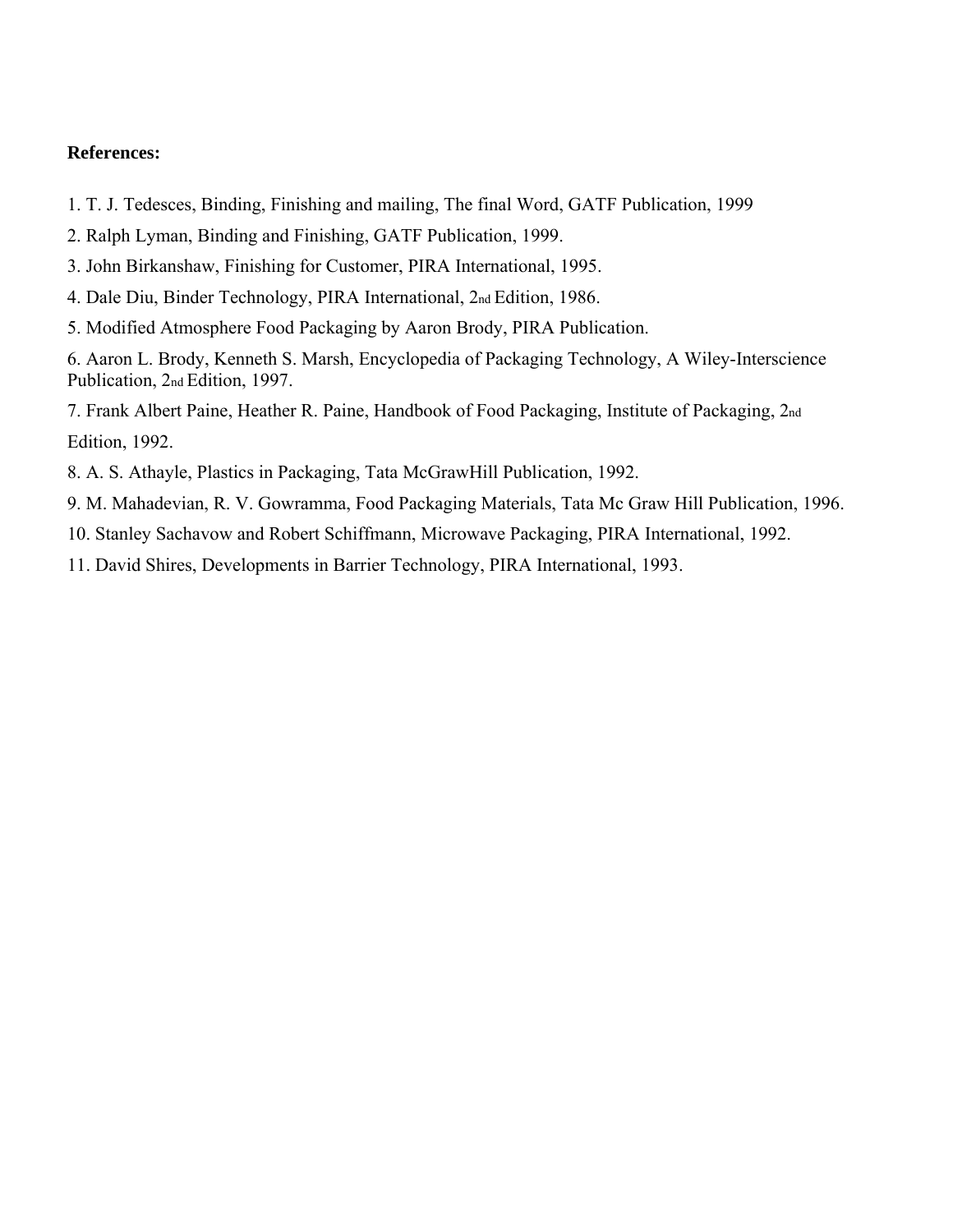## **(ELECTIVE - III)**

| <b>CODE</b> | <b>TEACHING</b><br><b>SCHEME</b> | <b>EXAMINATION SCHEME</b>           |                                             |                |                               |                |   |
|-------------|----------------------------------|-------------------------------------|---------------------------------------------|----------------|-------------------------------|----------------|---|
|             | Paper                            |                                     |                                             |                |                               | <b>CREDITS</b> |   |
| 608103      | Lect/week                        | In<br>semester<br><b>Assessment</b> | End<br><b>Semester</b><br><b>Assessment</b> | TW             | Oral /<br><b>Presentation</b> | <b>Total</b>   |   |
|             | 5                                | 50                                  | 50                                          | $\blacksquare$ | $\blacksquare$                | 100            | 5 |

| Code No.      | <b>Modules of 4 credit</b><br>(Select any one) | Code No.     | <b>Modules of 1 credit (Select</b><br>any one) |
|---------------|------------------------------------------------|--------------|------------------------------------------------|
| 608103 M1(i)  | Multimedia Systems and<br>Communication        | 608103 M2(i) | Human Rights                                   |
| 608103 M1(ii) | Ink Technology                                 | 608103M2(ii) | <b>Technical Communication</b>                 |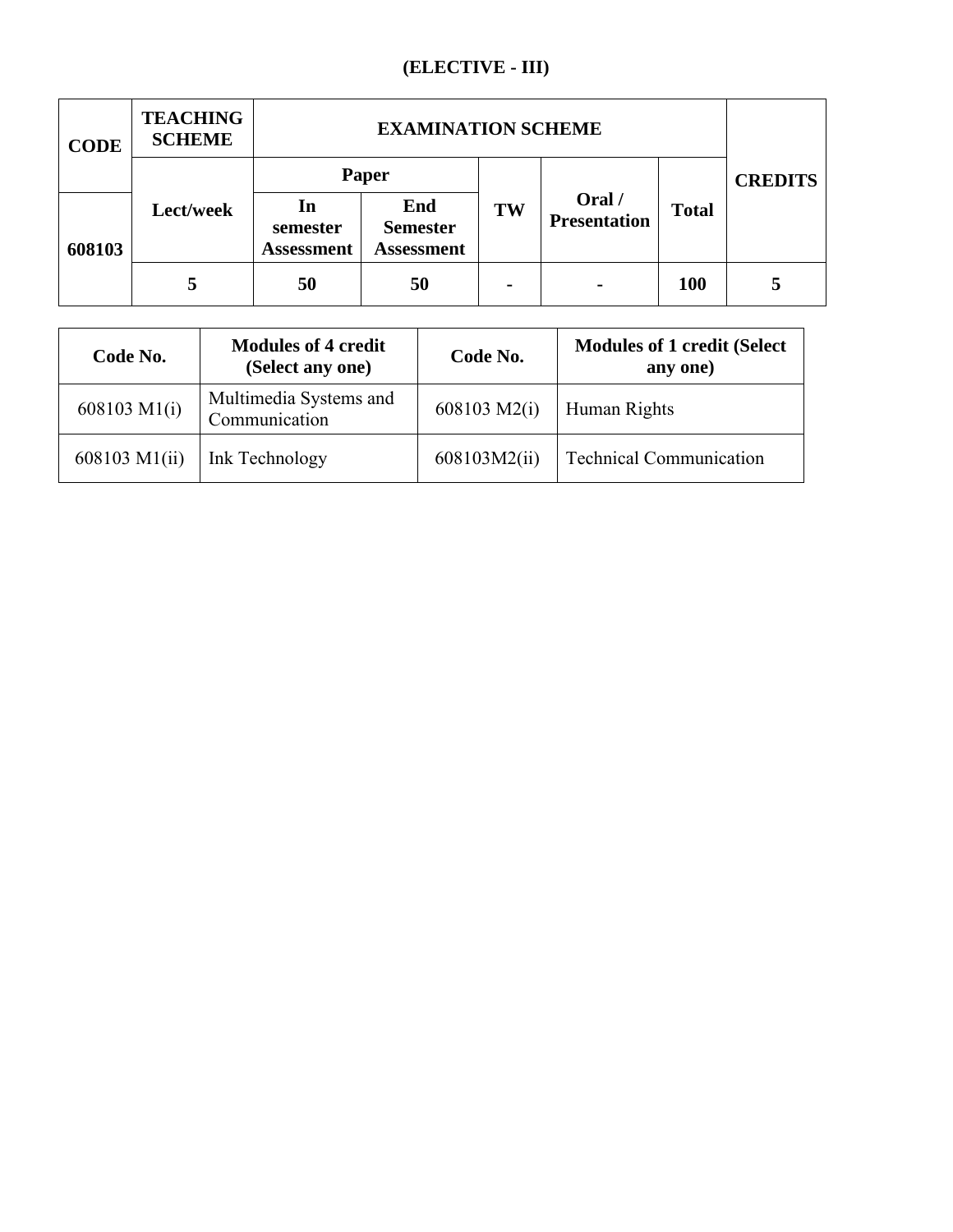## **Elective III**

| <b>Teaching Scheme</b>   | <b>Examination Scheme</b>         |
|--------------------------|-----------------------------------|
| Lectures: 4 Hours / Week | In Semester Assessment: 25 marks  |
| Credits: 4               | End Semester Assessment: 50 marks |

## **608103M1(i): Multimedia Systems & Communication**

- 1. Latest developments in multimedia, video, television graphics, animated television graphics, collaboration of different media such as audio, video  $\&$  animation, authoring. [8 hours]
- 2. Images in multimedia, digital imaging, image editing, introduction to oops, applying object design to animation process, interactive devices, types of monitors, light pens. [8 hours]
- 3. Multimedia standards, formats, compression techniques, streaming media, interactivity, recording, editing, morphing. The same state of the state of the state of the state of the state of the state of the state of the state of the state of the state of the state of the state of the state of the state of the state of the
- 4. Future of multimedia, software agents, internet radio, internet chat, Online Shopping. [ 8 hours]
- 5. Web basics, web publishing, Programming languages such as HTML, DHTML, XML for web page creation, front page software used for creation of web page, internet addresses, IP addresses, protocol and layering, Blogging, Chatting, Mobile communication Systems, Browser and security, search engines, bookmarks. [ 8 hours]
- 6. Digital Camera Work, Resolution, Color, Camera Raw, Capturing for Press & online, Meta data & Asset management.  $\lceil 8 \text{ hours} \rceil$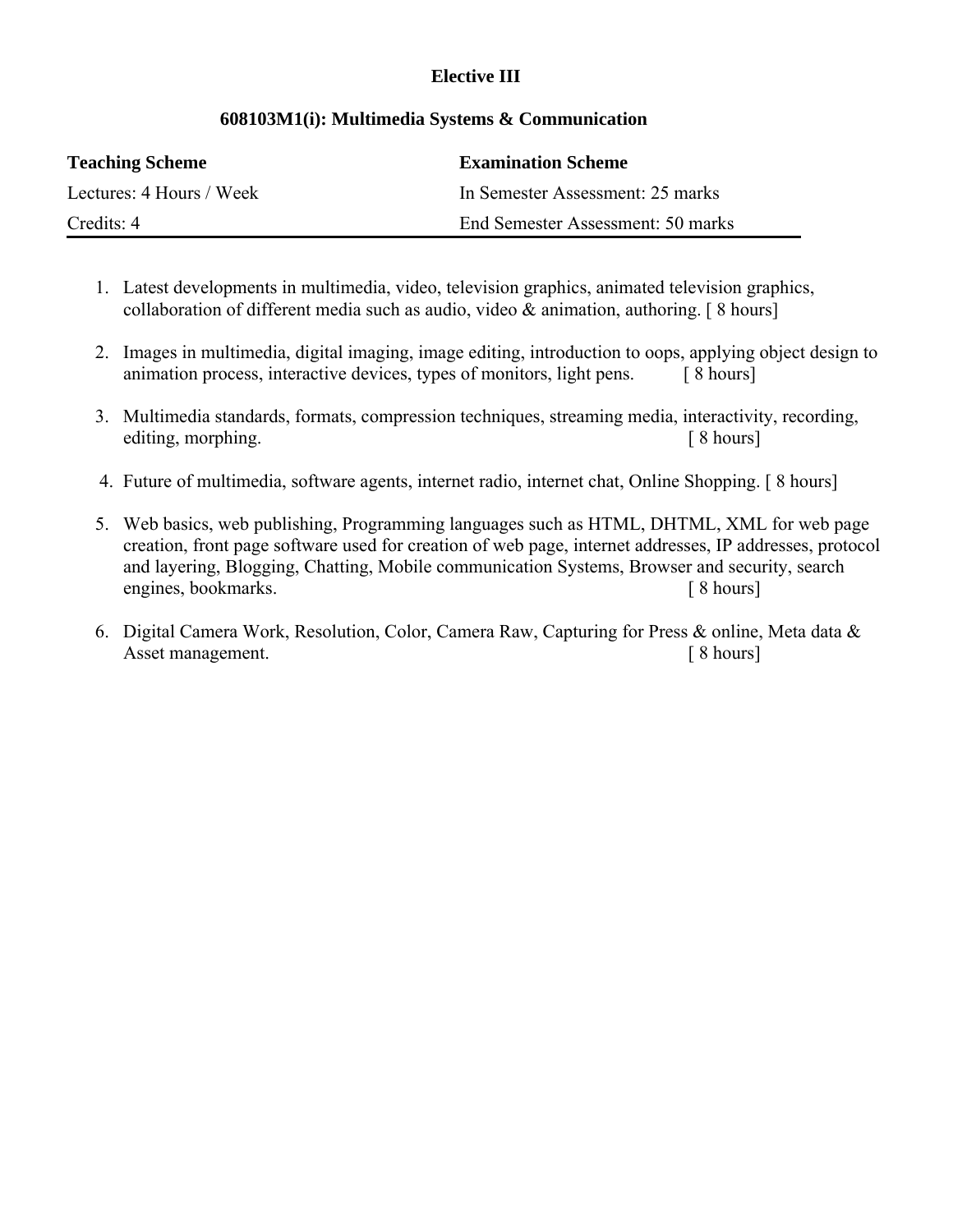- 1. William Stallings, Data and Computer Communications, Pearson Prentice Hall, 5th edition.
- 2. Andrew .S. Tannenbaum, Computer Network, Prentice Hall PTR, 2002.
- 3. Jessica Keyes, Multimedia Handbook, Mc Graw Hill Publication, 1994.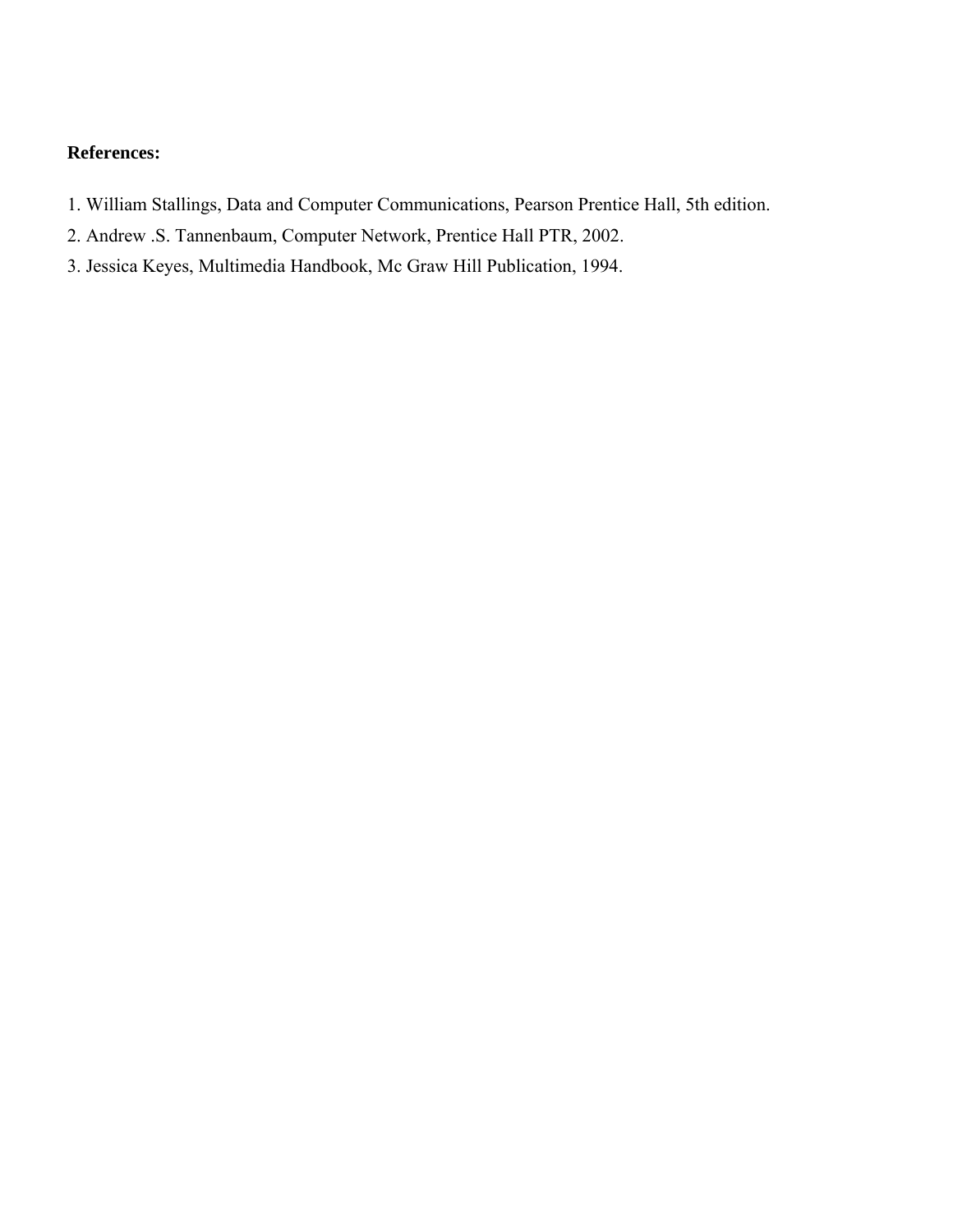## **Elective III 608103M1(ii) : Ink Technology**

| <b>Teaching Scheme</b>   | <b>Examination Scheme</b>         |
|--------------------------|-----------------------------------|
| Lectures: 4 Hours / Week | In Semester Assessment : 25 marks |
| Credits: 4               | End Semester Assessment: 50 marks |

- 1. Introduction to Print Process and ink requirement with respect to the print process Study of screen, lithography, gravure, flexography, inkjet, electrophotography, thermography etc., relevant importance of each process and their ink requirements. [8 Hours]
- 2. Raw materials used in Inks -

Study of organic and inorganic pigments, particle size distribution of pigments used in each print process and its relevance to the print process and print quality. Various dyes used for digital printing ink. Base schemes used for inks for different print process and substrate, different types of resins used, oils and solvents used, additives used. Ink formulation for all conventional and digital printing processes, physical characteristics . [8 Hours]

- 3. Manufacturing and Storage of Paste & Liquid Inks Preparation of varnishes- Oleo resinous varnish and Non Oleo resinous varnish manufacture; Dispersal of Pigments by different types of equipments- threes roll mill, bead mill, cavitation mixers . [8 Hours]
- 4. Ink Color and Ink Drying -

Young-Helmholtz theory of three color vision, Chemical & physical principles of ink drying, its relationship with ink type, printing processes  $\&$  substrates, drying system - heating action, UV  $\&$ EB, microwave, convection . [8 Hours]

5. Ink Rheology-

Introduction to rheology, shear rate, shear stress, dynamic viscosity, kinematic viscosity, flow curves, viscosity curves, Newtonian liquids, non-Newtonian liquids, visco-elastic liquids, study of viscometers, rheometers, rheological equations . [8 Hours]

6. Ink Testing and Control

Testing of raw materials- pigments, resins etc. Quality control of inks, testing of finished inks and testing of printing inks, environment friendly inks. . [8 Hours]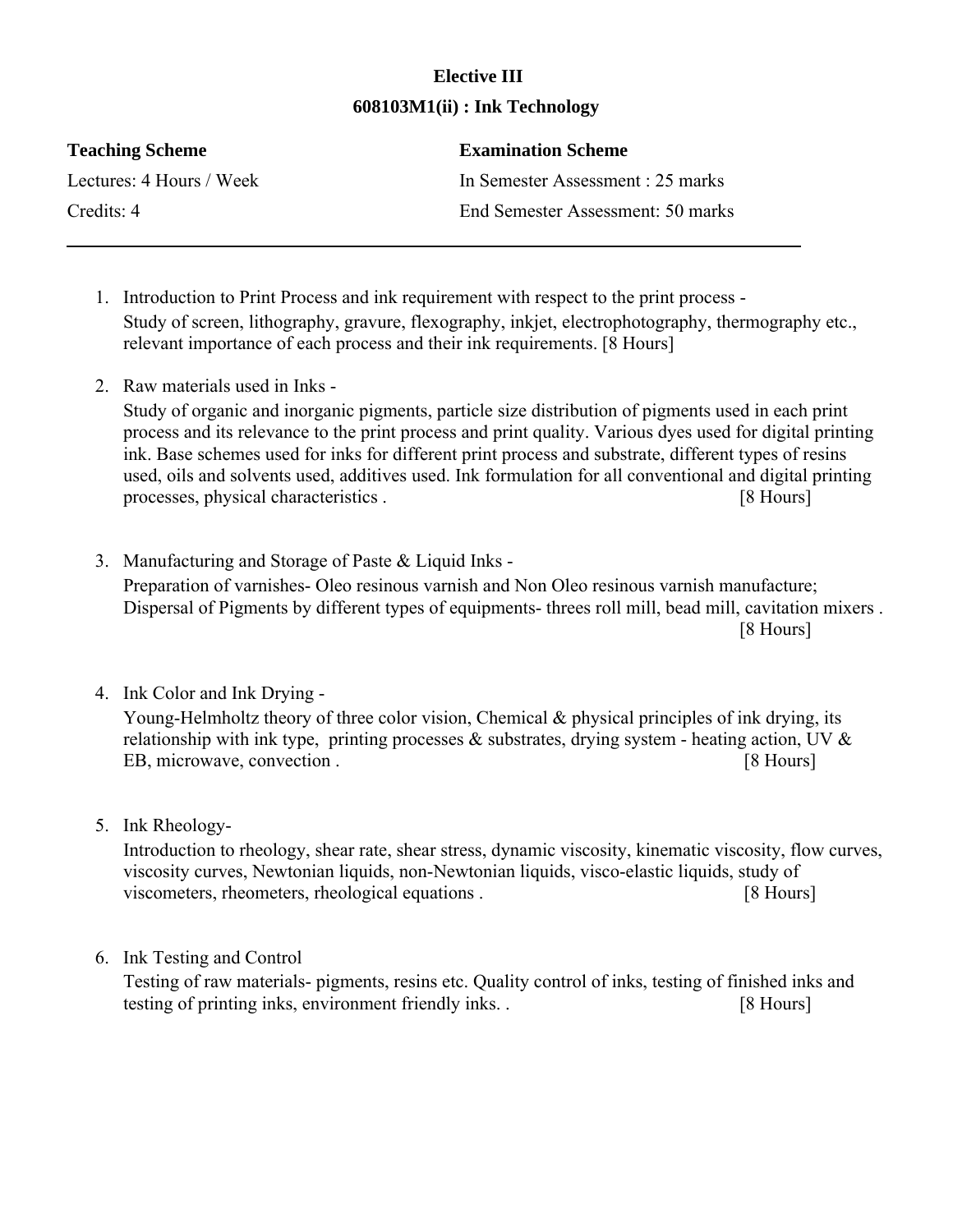- 1. Leach, Robert; Pierce, Ray (Eds.), The Printing Ink Manual,Springer, 5th ed. 1993
- 2. NIIR Board, The Complete Technology Book on Printing Inks, Asia Pacific Business Press Inc, 2003
- 3. Apps E. A, Printing Ink Technology, Leonard Hill (Books) Ltd. Efen Street, London, 1958.
- 4. Ronald E.; Printing Inks Pira International Ronald E. Todd, Leatherhead, 1996.
- 5. Chris H. Williams; Printing Ink Technology, Pira International, 2001.
- 6. Dr. Nelson R. Eldered, What Printer Should Know About Ink, GATF Press Pittsburgh, 2001.
- 7. Laden P. O, Chemistry & Technology of Water based Inks, Blackie Academic & Professional Imprint of Chapmall Hall, 1st Edition, 1997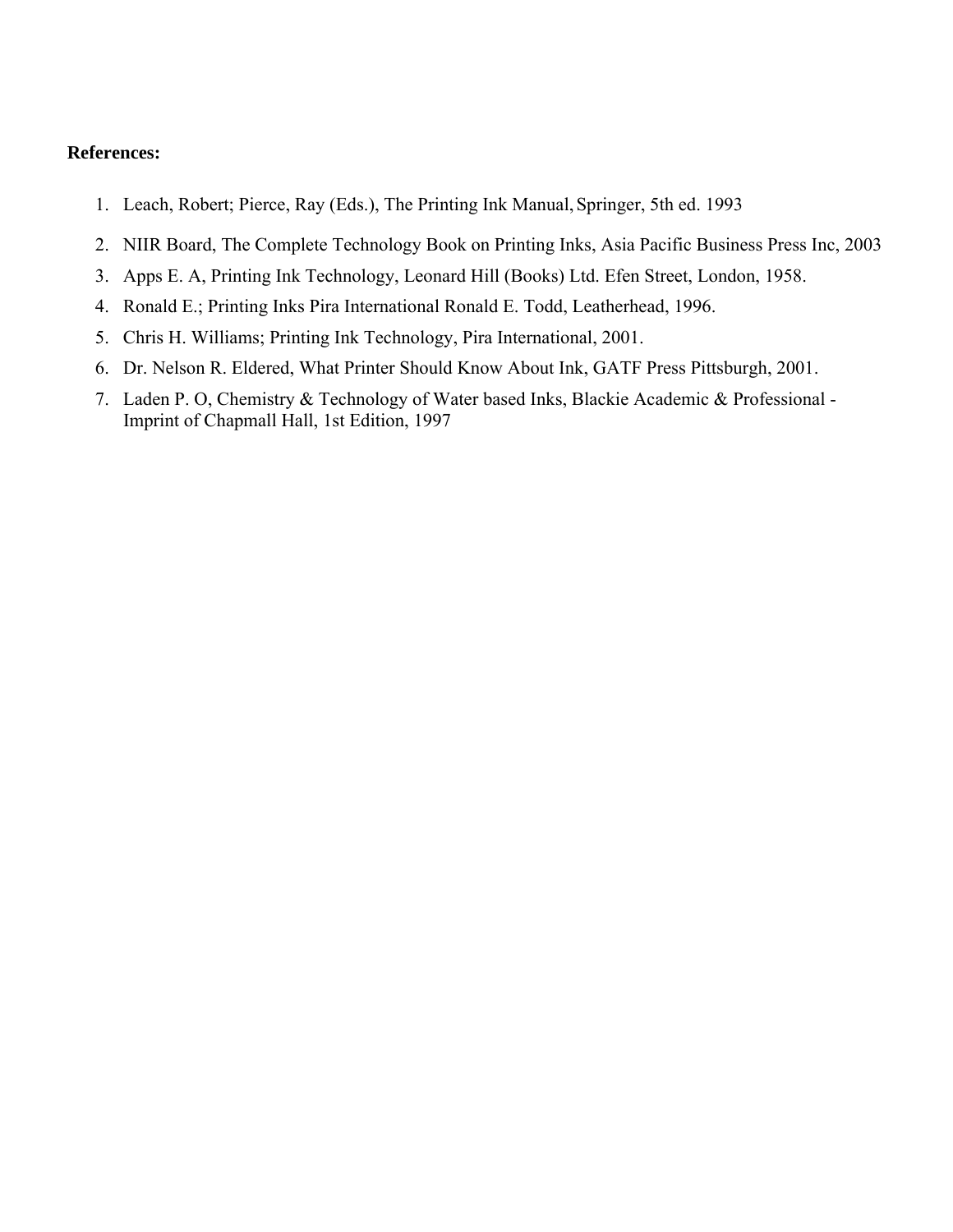## **608103 M2 (i): Human Rights**

 $C$ redit  $\cdot$  1

## **Unit 1:**

## **Human Rights – Concept, Development, Evolution**

- Philosophical, Sociological and Political debates
- Benchmarks of Human Rights Movement.

## **Human Rights and the Indian Constitution**

- Constitutional framework
- Fundamental Rights & Duties
- Directive Principles of State Policy
- Welfare State & Welfare Schemes

## **Human Rights & State Mechanisms**

- Police & Human Rights
- Judiciary & Human Rights
- Prisons & Human Rights
- National and State Human Rights Commissions [ 7 Hrs]

## **Unit 2 :**

## **Human Rights of the Different Sections and contemporary issues**

- Unorganized Sector
- Right to Environment,
- -Globalization and Human Rights
- Right to Development,

## **Citizens' Role and Civil Society**

- Social Movements and Non-Governmental Organizations
- Public Interest Litigation
- -Role of Non Government organizations in implementation of Human rights.
- Right to Information

## **Human Rights and the international scene** –Primary Information with reference to Engineering Industry

- UN Documents
- International Mechanisms (UN & Regional)
- International Criminal Court [7Hrs]

## **References:**

- 1) Study material on UNESCO,UNICEF web site
- 2) HUMAN RIGHTS IN INDIA A MAPPING, Usha Ramanathan

Available at: http://www.ielrc.org/content/w0103.pdf

- 3) Introduction to International Humanitarian Law by Curtis F. J. Doebbler **-** CD Publishing **,** 2005.
- 4)Freedom of Information by Toby Mendel **-** UNESCO**,** 2008

**Teaching Scheme Examination Scheme Examination Scheme** 

Lectures: 1 Hr/Week In-Semester Examination: 25 Marks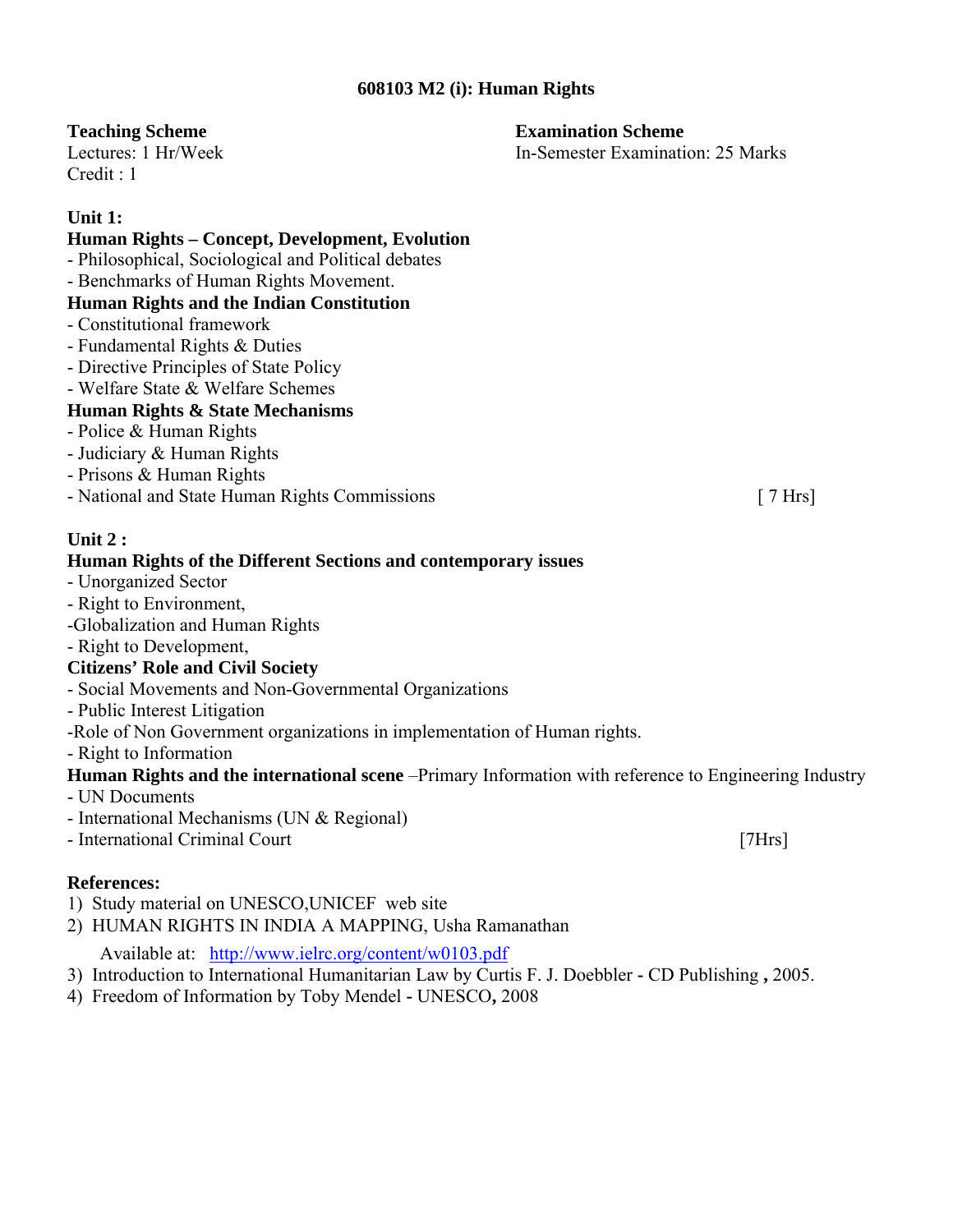## **608103M2(ii): Technical Communication**

Credit: 1

#### **Unit 1**

## **Effective Presentation Strategies**

Define the purpose of presentation, Analyzing audience and locale, organizing contents, Preparing an Outline, Visual Aids, Understanding the nuance of delivery, sample speech and practice the presentation. [3Hrs]

## **Listening techniques**

Types of listening, listening with a purpose, barriers to listening, listening comprehension, effective listening strategies, listening in conversational interaction, team listening. [2Hrs]

## **Speech techniques**

Conversation and oral skills, strategies for good conversation, techniques to develop effective word accent, word stress, primary and secondary stress, use of correct stress pattern, developing voice quality, developing correct tone. [2Hrs]

#### **Unit 2:**

Writing technical reports, research papers, dissertation, thesis and research proposals. Important parts of reports like abstract, results, conclusion. Supplementary parts like list of symbols, list of tables, annexure, references etc. Making title page, writing mathematical equations, including graphics, making tables and writing references using LaTex/ MiKTeX.

Assignment for one technical proposal, one research paper and one technical report should be submitted using LaTex/MikTeX for in semester assessment. [7 Hrs]

## **Reference books**

- 1) Technical Communication-Principals and Practice, Meenakshi Raman, Sangeeta Sharma, OXFORD university Press.
- 2) Effective Technical Communication, M Ashraf Rizvi, TATA McGRAW HILL
- 3) Leslie Lamport, ' Latex: A document preparation system' Addison Wesley, Reading, Massachusetts, second edition, 1994, ISBN 0-201-52983-1.

**Teaching Scheme**<br> **Teaching Scheme**<br> **Examination Scheme**<br> **Examination Scheme**<br> **Examination Scheme**<br> **Examination Scheme** In-Semester Examination : 25 Marks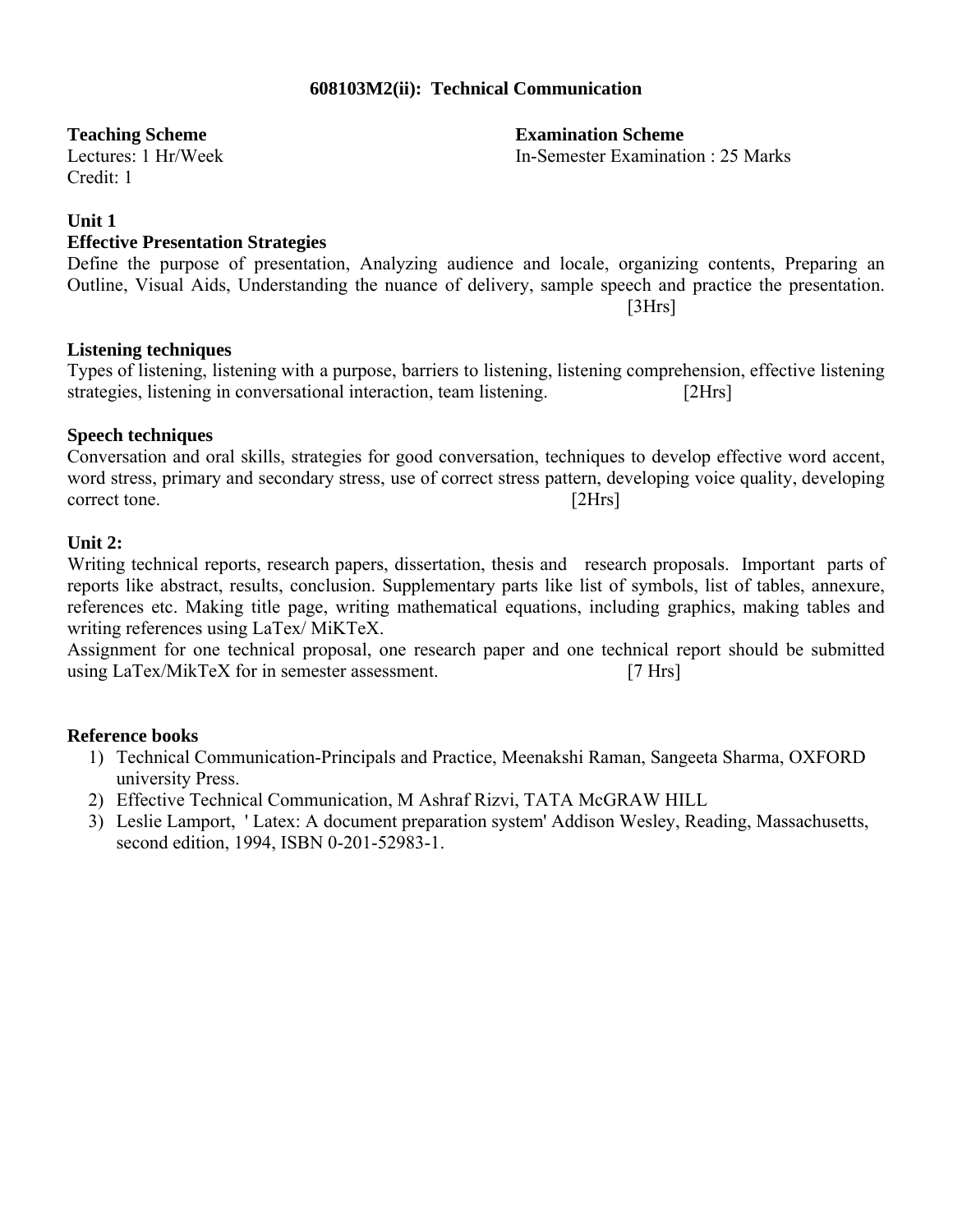## **608104: Seminar II**

| <b>Teaching Scheme</b>   | <b>Examination Scheme</b>   |
|--------------------------|-----------------------------|
| Lectures: 4 Hours / Week | $TW: 50 \text{ marks}$      |
| Credits: 4               | Oral/Presentation: 50 marks |

.

The student is required to deliver a seminar in second semester on the topic relevant to latest trends in Printing Engineering preferably on the topic of sub specialization based on the Electives selected by him/her by authority. The student shall submit the seminar report in standard format, duly certified for satisfactory completion of the work by the concerned guide and head of the Department/Institute.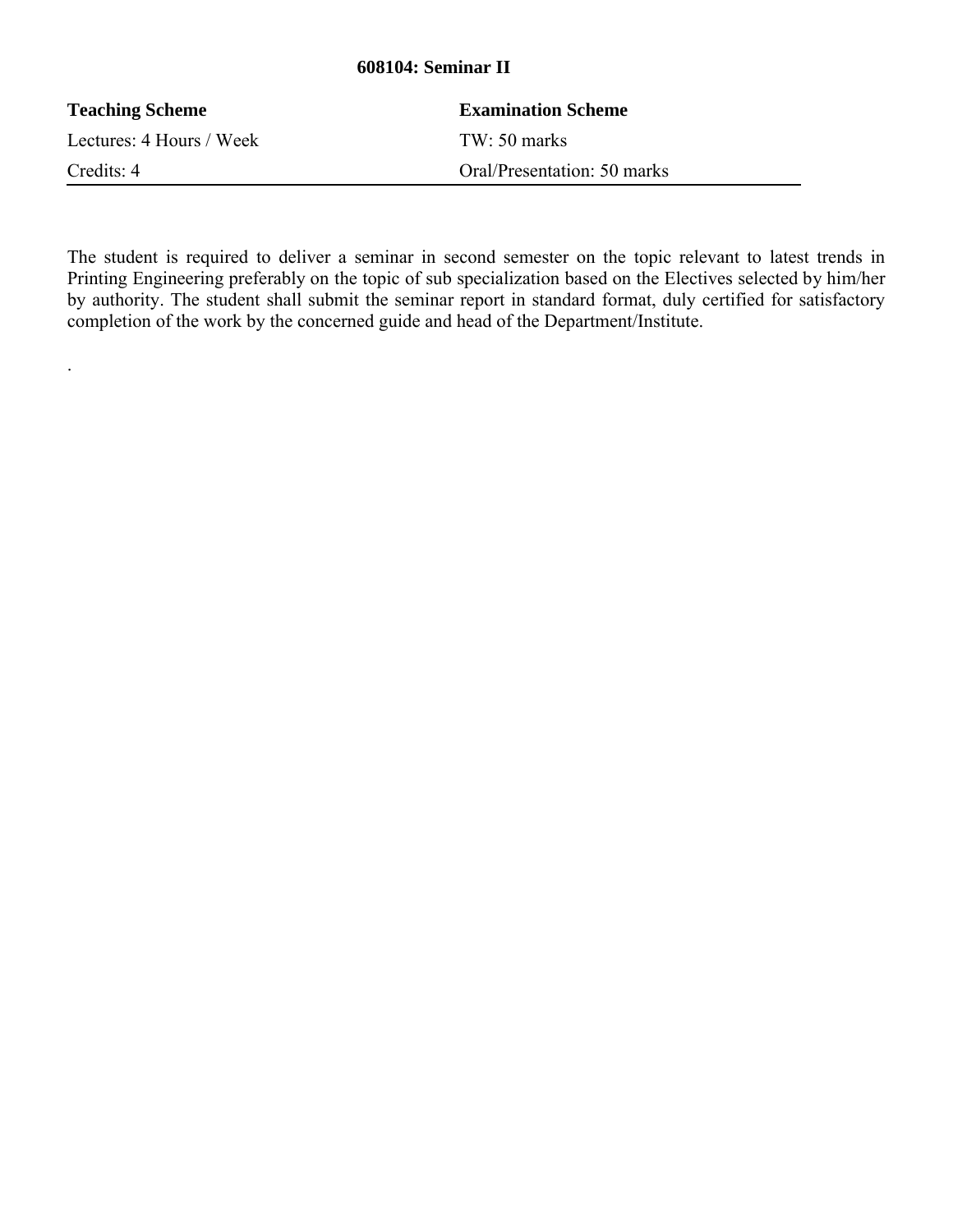## **608105: Project Stage I**

Practical: 08 Hours / Week Term Work: 50 Marks Credits: 8 Oral: 50 Marks

## **Teaching Scheme Examination Scheme**

Project Stage – I is the integral part of the dissertation project. The project should be based on the knowledge acquired by the student during the coursework and should contribute to the needs of the society. The project aims to provide an opportunity of designing and building complete system or subsystems in an area where the student likes to acquire specialized skills.

The student shall complete the part of the Project that will consist of problem statement, literature review; project overview, scheme of implementation (Mathematical Model/block diagram/ PERT chart, etc.) and Layout & Design of Setup. As a part of project stage I the student shall deliver a presentation on advancement in Technology pertaining to selected topic.

The student shall submit the report of Project work completed partly in standard format approved by the University.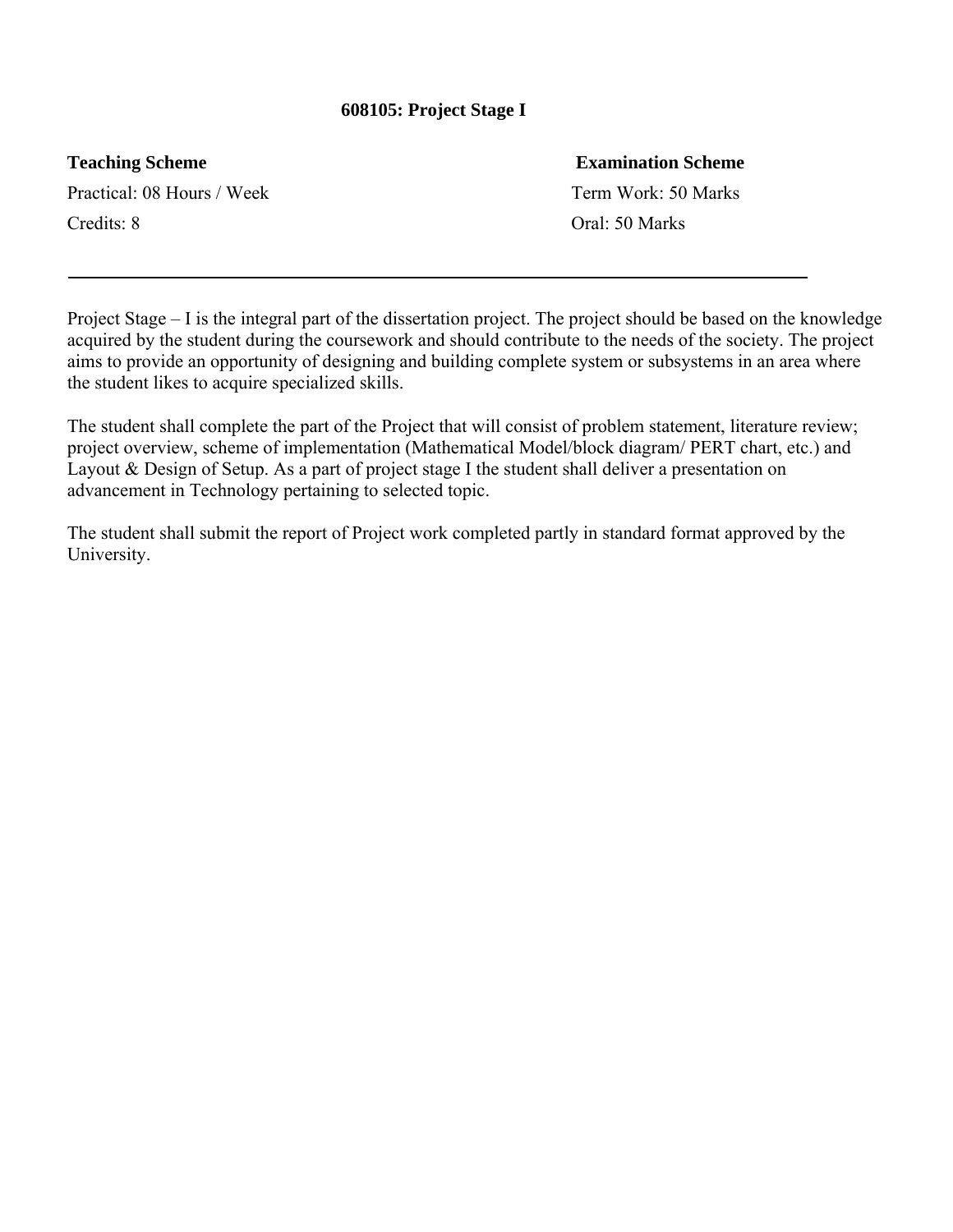## **608106: Seminar III**

Practical: 5 Hrs. /Week

**Teaching Scheme:**<br> **Practical:** 5 Hrs. /Week **Term Work:** 50 marks Credits: 5 Oral /Presentation: 50 Marks

Seminar III:shall preferably an extension of seminar II**.** The student shall submit the duly certified seminar report in standard format, for satisfactory completion of the work by the concerned guide and head of the Department/Institute.